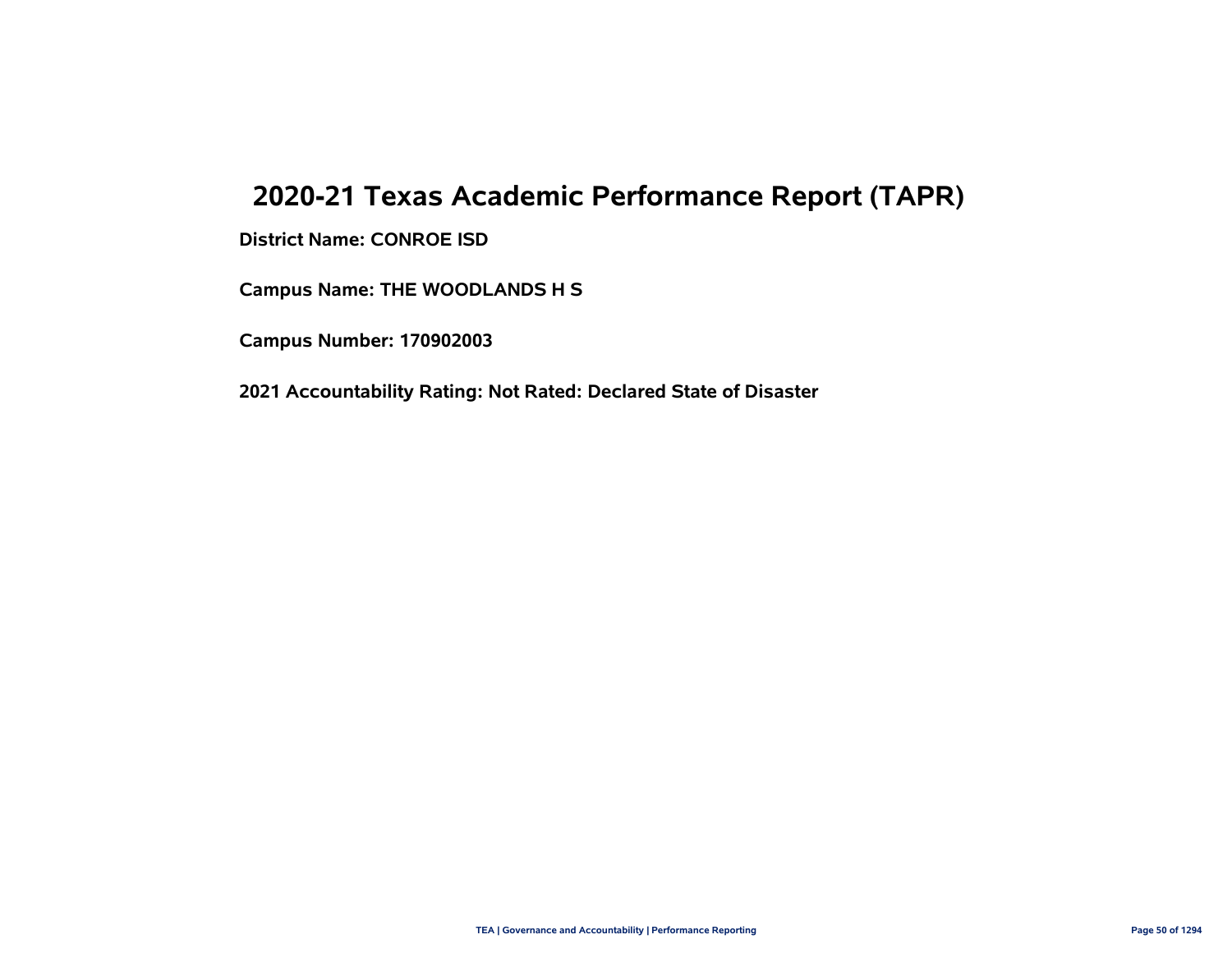**This page is intentionally blank.**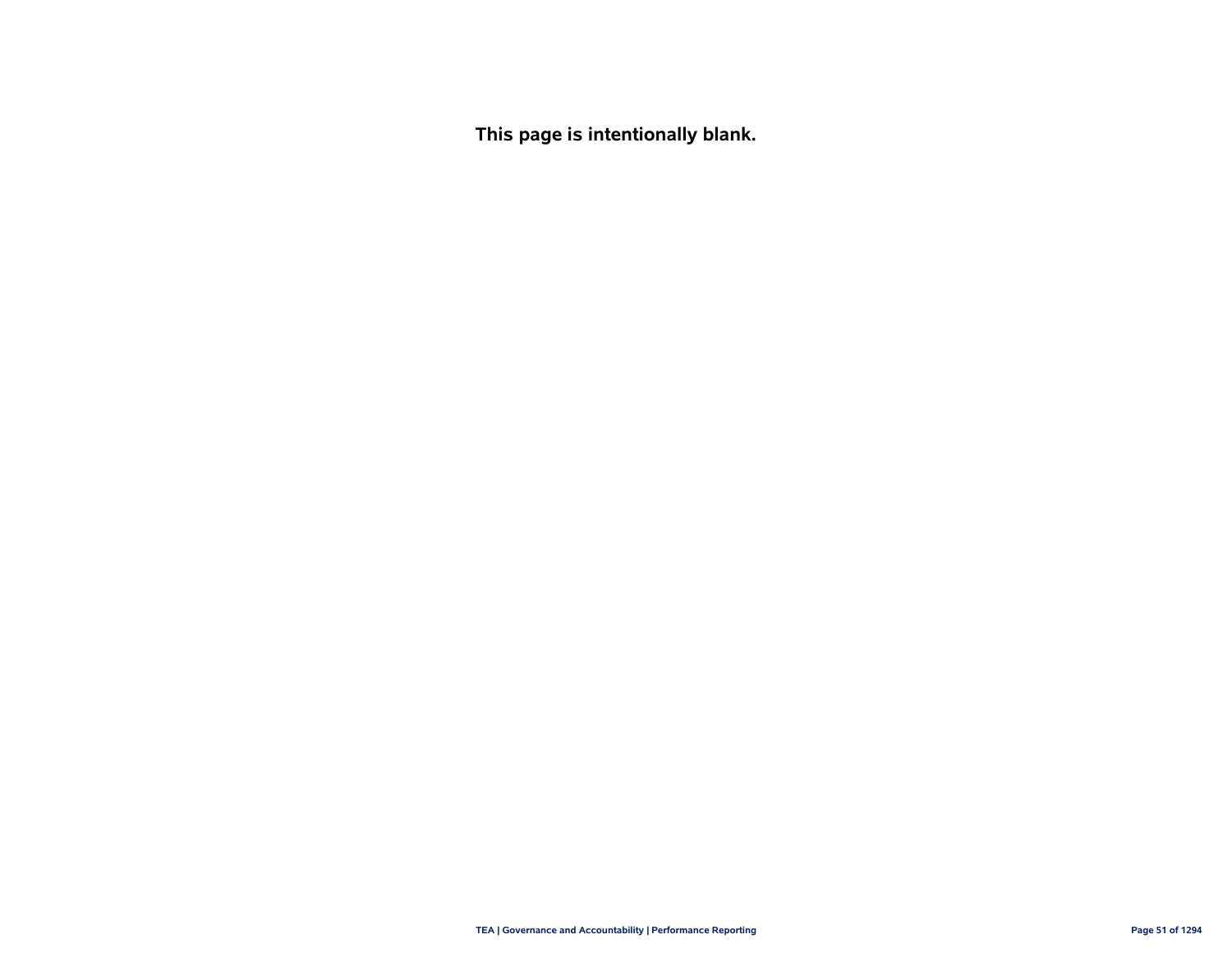# Texas Education Agency **2020-21 STAAR Performance (TAPR) THE WOODLANDS H S (170902003) - CONROE ISD - MONTGOMERY COUNTY**

Due to the cancellation of spring 2020 STAAR, 2021 and 2019 STAAR data are shown.

|                                       |               |     |     |     |                |     |     |                                                                         |        |         | Two         |                |        |                                  | Non-  |      | EB/EL<br>(Current                                                                                                                     |
|---------------------------------------|---------------|-----|-----|-----|----------------|-----|-----|-------------------------------------------------------------------------|--------|---------|-------------|----------------|--------|----------------------------------|-------|------|---------------------------------------------------------------------------------------------------------------------------------------|
|                                       |               |     |     |     |                |     |     |                                                                         |        |         | or          | <b>Special</b> |        | <b>Special Continu- Continu-</b> |       |      | $\&$                                                                                                                                  |
|                                       | <b>School</b> |     |     |     | <b>African</b> |     |     | <b>American</b>                                                         |        | Pacific | <b>More</b> | Ed             | Ed     | ously                            | ously | Econ | Year State District Campus American Hispanic White Indian Asian Islander Races (Current) (Former) Enrolled Enrolled Disadv Monitored) |
|                                       |               |     |     |     |                |     |     | STAAR Performance Rates by Tested Grade, Subject, and Performance Level |        |         |             |                |        |                                  |       |      |                                                                                                                                       |
| <b>End of Course English I</b>        |               |     |     |     |                |     |     |                                                                         |        |         |             |                |        |                                  |       |      |                                                                                                                                       |
| At Approaches Grade Level or<br>Above | 2021          | 67% | 80% | 94% | 76%            | 90% | 96% | $\ast$                                                                  | 97%    | $\ast$  | 97%         | 51%            | 82%    | 94%                              | 93%   | 79%  | 82%                                                                                                                                   |
|                                       | 2019          | 68% | 79% | 94% | 82%            | 92% | 95% | $\ast$                                                                  | 99%    | $\ast$  | 89%         | 55%            | 81%    | 94%                              | 91%   | 78%  | 82%                                                                                                                                   |
| At Meets Grade Level or Above         | 2021          | 50% | 66% | 87% | 74%            | 82% | 89% | $\ast$                                                                  | 94%    | $\ast$  | 84%         | 33%            | 64%    | 87%                              | 84%   | 66%  | 67%                                                                                                                                   |
|                                       | 2019          | 50% | 63% | 88% | 74%            | 85% | 89% |                                                                         | 97%    | $\ast$  | 84%         | 36%            | 75%    | 89%                              | 83%   | 70%  | 71%                                                                                                                                   |
| At Masters Grade Level                | 2021          | 12% | 24% | 42% | 21%            | 33% | 46% |                                                                         | 60%    | $\ast$  | 46%         | $0\%$          | 27%    | 45%                              | 34%   | 18%  | 16%                                                                                                                                   |
|                                       | 2019          | 11% | 20% | 37% | 8%             | 34% | 37% | $\ast$                                                                  | 70%    | $\ast$  | 35%         | $1\%$          | 19%    | 39%                              | 32%   | 20%  | 17%                                                                                                                                   |
| <b>End of Course English II</b>       |               |     |     |     |                |     |     |                                                                         |        |         |             |                |        |                                  |       |      |                                                                                                                                       |
| At Approaches Grade Level or<br>Above | 2021          | 71% | 81% | 95% | 80%            | 96% | 95% | $\ast$                                                                  | 96%    |         | 97%         | 57%            | $\ast$ | 97%                              | 90%   | 87%  | 84%                                                                                                                                   |
|                                       | 2019          | 68% | 78% | 94% | 97%            | 91% | 94% | $\ast$                                                                  | 95%    | $\ast$  | 96%         | 42%            | 89%    | 95%                              | 91%   | 73%  | 79%                                                                                                                                   |
| At Meets Grade Level or Above         | 2021          | 57% | 70% | 90% | 71%            | 88% | 92% | $\ast$                                                                  | 95%    |         | 94%         | 36%            | $\ast$ | 92%                              | 83%   | 73%  | 75%                                                                                                                                   |
|                                       | 2019          | 49% | 61% | 84% | 83%            | 77% | 87% | $\ast$                                                                  | 86%    | $\ast$  | 85%         | 25%            | 56%    | 86%                              | 78%   | 59%  | 58%                                                                                                                                   |
| At Masters Grade Level                | 2021          | 11% | 19% | 33% | 11%            | 25% | 33% | ∗                                                                       | 54%    |         | 64%         | 6%             | $\ast$ | 34%                              | 30%   | 18%  | 10%                                                                                                                                   |
|                                       | 2019          | 8%  | 12% | 21% | 17%            | 15% | 22% | $\ast$                                                                  | 31%    | $\ast$  | 30%         | 4%             | 22%    | 23%                              | 14%   | 8%   | 5%                                                                                                                                    |
| <b>End of Course Algebra I</b>        |               |     |     |     |                |     |     |                                                                         |        |         |             |                |        |                                  |       |      |                                                                                                                                       |
| At Approaches Grade Level or<br>Above | 2021          | 73% | 85% | 86% | 83%            | 81% | 89% | $\ast$                                                                  | 88%    | $\ast$  | 94%         | 58%            | 88%    | 86%                              | 87%   | 79%  | 82%                                                                                                                                   |
|                                       | 2019          | 85% | 88% | 88% | 84%            | 84% | 91% |                                                                         | 94%    |         | 78%         | 51%            | 89%    | 90%                              | 86%   | 78%  | 69%                                                                                                                                   |
| At Meets Grade Level or Above         | 2021          | 41% | 59% | 52% | 38%            | 45% | 57% | ∗                                                                       | 75%    | $\ast$  | 44%         | 22%            | 13%    | 52%                              | 51%   | 40%  | 43%                                                                                                                                   |
|                                       | 2019          | 61% | 68% | 64% | 45%            | 62% | 68% | ∗                                                                       | 75%    |         | 44%         | 26%            | 67%    | 68%                              | 57%   | 53%  | 43%                                                                                                                                   |
| At Masters Grade Level                | 2021          | 23% | 40% | 25% | 13%            | 26% | 25% | $\ast$                                                                  | 38%    | $\ast$  | 11%         | 3%             | 0%     | 25%                              | 25%   | 22%  | 21%                                                                                                                                   |
|                                       | 2019          | 37% | 48% | 31% | 3%             | 33% | 32% | $\ast$                                                                  | 56%    |         | 22%         | 6%             | 22%    | 35%                              | 23%   | 24%  | 24%                                                                                                                                   |
| <b>End of Course Biology</b>          |               |     |     |     |                |     |     |                                                                         |        |         |             |                |        |                                  |       |      |                                                                                                                                       |
| At Approaches Grade Level or<br>Above | 2021          | 82% | 92% | 99% | 97%            | 98% | 99% | $\ast$                                                                  | 97%    | $\ast$  | 100%        | 86%            | 91%    | 99%                              | 98%   | 96%  | 95%                                                                                                                                   |
|                                       | 2019          | 88% | 93% | 97% | 95%            | 95% | 98% |                                                                         | * 100% | $\ast$  | 100%        | 73%            | 93%    | 98%                              | 96%   | 87%  | 87%                                                                                                                                   |
| At Meets Grade Level or Above         | 2021          | 55% | 76% | 92% | 70%            | 88% | 94% |                                                                         | 96%    | $\ast$  | 94%         | 55%            | 91%    | 93%                              | 87%   | 74%  | 76%                                                                                                                                   |
|                                       | 2019          | 62% | 75% | 92% | 74%            | 88% | 94% |                                                                         | * 100% | $\ast$  | 97%         | 53%            | 86%    | 94%                              | 87%   | 76%  | 77%                                                                                                                                   |
| At Masters Grade Level                | 2021          | 22% | 40% | 65% | 33%            | 56% | 69% |                                                                         | 85%    | $\ast$  | 67%         | 10%            | 55%    | 69%                              | 54%   | 36%  | 48%                                                                                                                                   |
|                                       | 2019          | 25% | 37% | 57% | 33%            | 48% | 58% |                                                                         | 89%    |         | 57%         | 5%             | 64%    | 62%                              | 42%   | 32%  | 39%                                                                                                                                   |
| End of Course U.S. History            |               |     |     |     |                |     |     |                                                                         |        |         |             |                |        |                                  |       |      |                                                                                                                                       |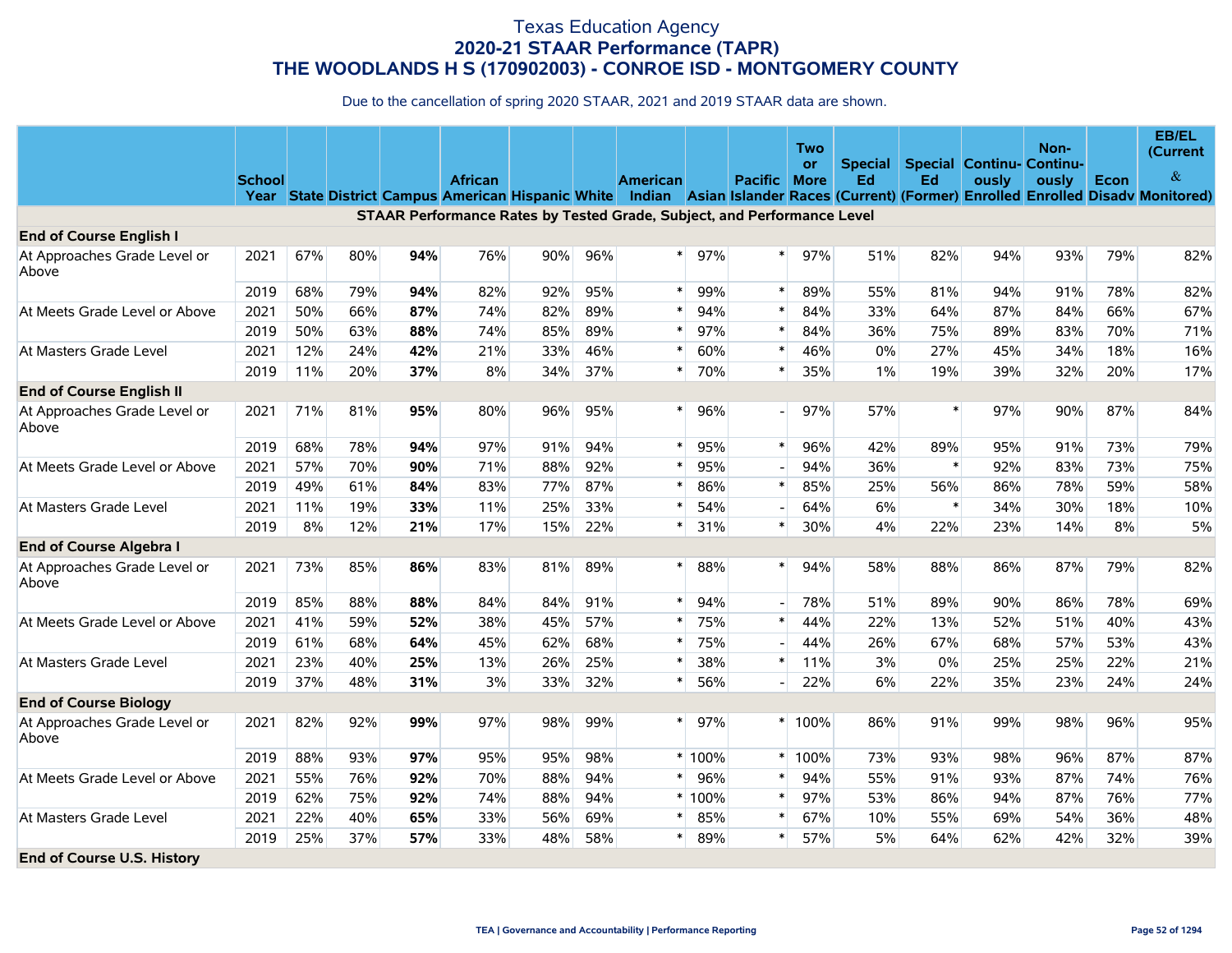# Texas Education Agency **2020-21 STAAR Performance (TAPR) THE WOODLANDS H S (170902003) - CONROE ISD - MONTGOMERY COUNTY**

Due to the cancellation of spring 2020 STAAR, 2021 and 2019 STAAR data are shown.

|                                       |               |     |     |      |                                                      |     |           |                 |          |                | Two         |                |                          |                                  | Non-  |      | EB/EL<br>(Current                                                           |
|---------------------------------------|---------------|-----|-----|------|------------------------------------------------------|-----|-----------|-----------------|----------|----------------|-------------|----------------|--------------------------|----------------------------------|-------|------|-----------------------------------------------------------------------------|
|                                       |               |     |     |      |                                                      |     |           |                 |          |                | or          | Special        |                          | <b>Special Continu- Continu-</b> |       |      |                                                                             |
|                                       | <b>School</b> |     |     |      | <b>African</b>                                       |     |           | <b>American</b> |          | <b>Pacific</b> | <b>More</b> | Ed             | Ed                       | ously                            | ously | Econ | $\&$                                                                        |
|                                       | Year          |     |     |      | <b>State District Campus American Hispanic White</b> |     |           | Indian          |          |                |             |                |                          |                                  |       |      | Asian Islander Races (Current) (Former) Enrolled Enrolled Disady Monitored) |
| At Approaches Grade Level or<br>Above | 2021          | 88% | 94% | 98%  | 90%                                                  | 97% | 98%       |                 | $*100%$  |                | $*100\%$    | 77%            |                          | 98%                              | 99%   | 90%  | 94%                                                                         |
|                                       | 2019          | 93% | 97% | 99%  | 100%                                                 | 98% | 100%      | $\ast$          | 99%      | $\ast$         | 100%        | 88%            | 100%                     | 100%                             | 99%   | 94%  | 96%                                                                         |
| At Meets Grade Level or Above         | 2021          | 69% | 83% | 95%  | 78%                                                  | 92% | 97%       |                 | 98%      | $\ast$         | 95%         | 70%            | $\ast$                   | 95%                              | 93%   | 85%  | 82%                                                                         |
|                                       | 2019          | 73% | 88% | 97%  | 95%                                                  | 94% | 98%       |                 | 93%      | $\ast$         | 100%        | 64%            | 100%                     | 97%                              | 95%   | 87%  | 83%                                                                         |
| At Masters Grade Level                | 2021          | 43% | 63% | 82%  | 65%                                                  | 75% | 86%       | $\ast$          | 91%      | $\ast$         | 89%         | 46%            | $\ast$                   | 85%                              | 73%   | 65%  | 50%                                                                         |
|                                       | 2019          | 45% | 66% | 86%  | 74%                                                  | 81% | 89%       | $\ast$          | 83%      | $\ast$         | 94%         | 26%            | 100%                     | 88%                              | 81%   | 61%  | 56%                                                                         |
| <b>SAT/ACT All Subjects</b>           |               |     |     |      |                                                      |     |           |                 |          |                |             |                |                          |                                  |       |      |                                                                             |
| At Approaches Grade Level or<br>Above | 2021          | 95% | 99% | 100% | 100%                                                 |     | 100% 100% |                 | $*100\%$ |                | 100%        |                | $\overline{\phantom{a}}$ | 100%                             | 100%  | 100% |                                                                             |
| At Meets Grade Level or Above         | 2021          | 69% | 91% | 96%  | 86%                                                  | 93% | 96%       |                 | * 100%   |                | 100%        | $\overline{a}$ | $\blacksquare$           | 96%                              | 90%   | 76%  | $\ast$                                                                      |
| At Masters Grade Level                | 2021          | 14% | 32% | 37%  | 57%                                                  | 36% | 33%       | $\ast$          | 64%      |                | 36%         |                |                          | 37%                              | 24%   | 6%   | $\ast$                                                                      |
| <b>All Grades All Subjects</b>        |               |     |     |      |                                                      |     |           |                 |          |                |             |                |                          |                                  |       |      |                                                                             |
| At Approaches Grade Level or<br>Above | 2021          | 67% | 81% | 96%  | 86%                                                  | 94% | 97%       | 100%            | 97%      | 86%            | 98%         | 66%            | 89%                      | 96%                              | 94%   | 87%  | 88%                                                                         |
|                                       | 2019          | 78% | 85% | 95%  | 91%                                                  | 93% | 96%       | 67%             | 98%      | 89%            | 94%         | 61%            | 89%                      | 96%                              | 93%   | 81%  | 83%                                                                         |
| At Meets Grade Level or Above         | 2021          | 41% | 58% | 87%  | 69%                                                  | 83% | 90%       | 88%             | 95%      | 57%            | 87%         | 43%            | 67%                      | 89%                              | 82%   | 67%  | 70%                                                                         |
|                                       | 2019          | 50% | 62% | 87%  | 75%                                                  | 83% | 89%       | 67%             | 94%      | 78%            | 86%         | 40%            | 75%                      | 89%                              | 82%   | 68%  | 67%                                                                         |
| At Masters Grade Level                | 2021          | 18% | 32% | 51%  | 31%                                                  | 44% | 53%       | 50%             | 69%      | $0\%$          | 58%         | 13%            | 31%                      | 53%                              | 44%   | 29%  | 30%                                                                         |
|                                       | 2019          | 24% | 35% | 48%  | 28%                                                  | 43% | 49%       | 33%             | 69%      | 44%            | 51%         | 7%             | 40%                      | 51%                              | 39%   | 27%  | 27%                                                                         |
| <b>All Grades ELA/Reading</b>         |               |     |     |      |                                                      |     |           |                 |          |                |             |                |                          |                                  |       |      |                                                                             |
| At Approaches Grade Level or<br>Above | 2021          | 68% | 80% | 94%  | 78%                                                  | 93% | 96%       | 100%            | 97%      | $\ast$         | 97%         | 54%            | 87%                      | 95%                              | 91%   | 82%  | 83%                                                                         |
|                                       | 2019          | 75% | 83% | 94%  | 88%                                                  | 91% | 95%       | 60%             | 97%      | $\ast$         | 92%         | 50%            | 84%                      | 94%                              | 91%   | 76%  | 80%                                                                         |
| At Meets Grade Level or Above         | 2021          | 45% | 59% | 88%  | 72%                                                  | 85% | 90%       | 100%            | 94%      | $\ast$         | 89%         | 34%            | 73%                      | 90%                              | 84%   | 69%  | 71%                                                                         |
|                                       | 2019          | 48% | 59% | 86%  | 78%                                                  | 81% | 88%       | 60%             | 92%      | $\ast$         | 84%         | 32%            | 68%                      | 88%                              | 81%   | 65%  | 65%                                                                         |
| At Masters Grade Level                | 2021          | 18% | 30% | 38%  | 15%                                                  | 30% | 39%       | 40%             | 57%      | $\ast$         | 54%         | 3%             | 20%                      | 40%                              | 32%   | 18%  | 14%                                                                         |
|                                       | 2019          | 21% | 30% | 29%  | 12%                                                  | 24% | 29%       | 20%             | 52%      | $\ast$         | 33%         | 2%             | 20%                      | 31%                              | 23%   | 14%  | 11%                                                                         |
| <b>All Grades Mathematics</b>         |               |     |     |      |                                                      |     |           |                 |          |                |             |                |                          |                                  |       |      |                                                                             |
| At Approaches Grade Level or<br>Above | 2021          | 66% | 82% | 93%  | 87%                                                  | 87% | 95%       | $\ast$          | 96%      | $\ast$         | 97%         | 58%            | 88%                      | 94%                              | 88%   | 82%  | 83%                                                                         |
|                                       | 2019          | 82% | 88% | 88%  | 84%                                                  | 84% | 91%       | $\ast$          | 94%      |                | 78%         | 51%            | 89%                      | 90%                              | 86%   | 78%  | 69%                                                                         |
| At Meets Grade Level or Above         | 2021          | 37% | 58% | 72%  | 48%                                                  | 60% | 77%       |                 | 92%      | $\ast$         | 69%         | 22%            | 13%                      | 76%                              | 55%   | 46%  | 45%                                                                         |
|                                       | 2019          | 52% | 65% | 64%  | 45%                                                  | 62% | 68%       |                 | 75%      |                | 44%         | 26%            | 67%                      | 68%                              | 57%   | 53%  | 43%                                                                         |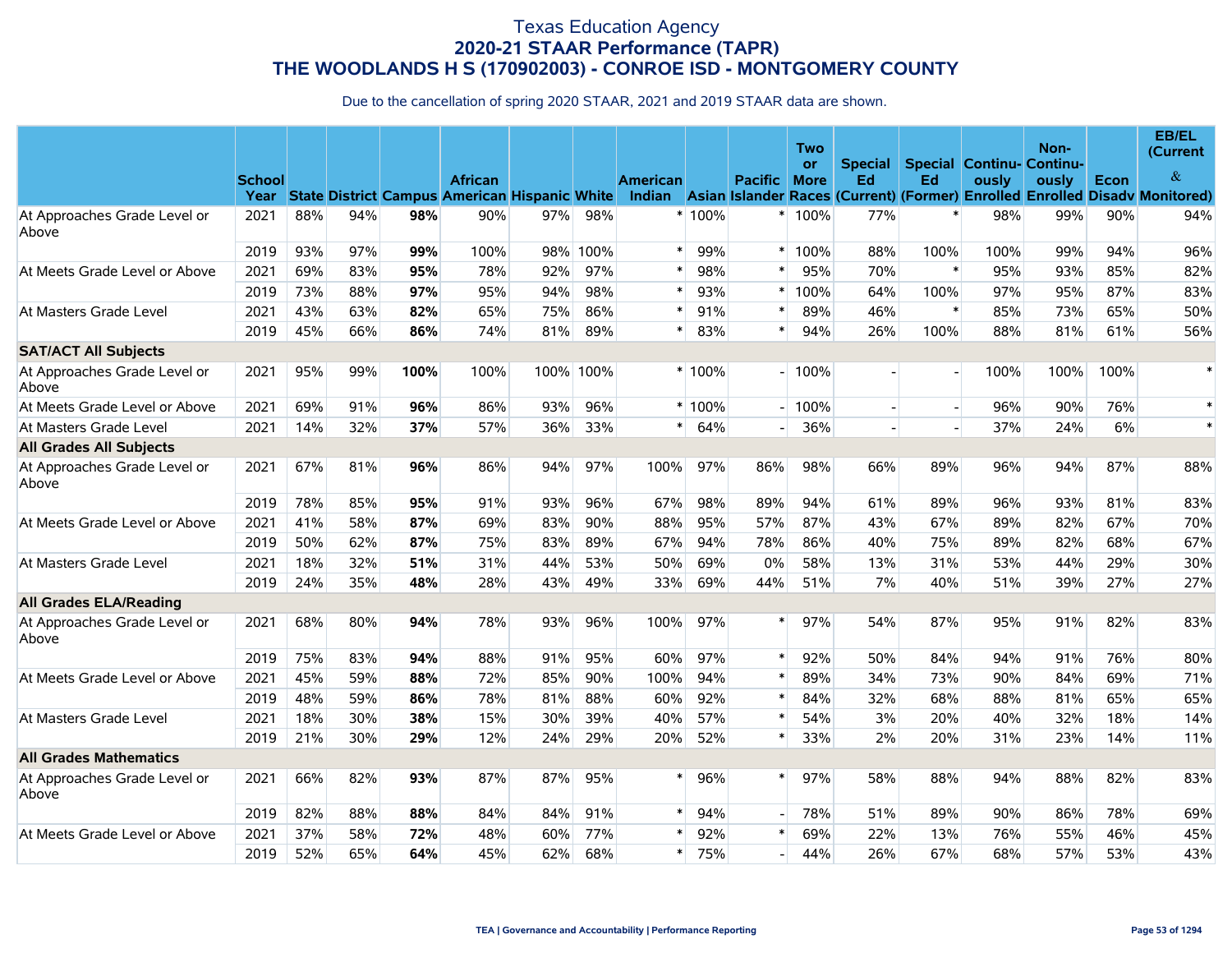# Texas Education Agency **2020-21 STAAR Performance (TAPR) THE WOODLANDS H S (170902003) - CONROE ISD - MONTGOMERY COUNTY**

Due to the cancellation of spring 2020 STAAR, 2021 and 2019 STAAR data are shown.

|                                       | <b>School</b><br>Year |     |     |     | <b>African</b><br><b>State District Campus American Hispanic White</b> |     |      | American<br>Indian |          | <b>Pacific</b> | <b>Two</b><br>or<br><b>More</b> | <b>Special</b><br>Ed | <b>Special</b><br>Ed | <b>Continu-Continu-</b><br>ously | Non-<br>ously | Econ | <b>EB/EL</b><br>(Current<br>$\alpha$<br>Asian Islander Races (Current) (Former) Enrolled Enrolled Disady Monitored) |
|---------------------------------------|-----------------------|-----|-----|-----|------------------------------------------------------------------------|-----|------|--------------------|----------|----------------|---------------------------------|----------------------|----------------------|----------------------------------|---------------|------|---------------------------------------------------------------------------------------------------------------------|
| At Masters Grade Level                | 2021                  | 18% | 34% | 30% | 23%                                                                    | 29% | 30%  |                    | 55%      |                | 22%                             | 3%                   | $0\%$                | 32%                              | 25%           | 20%  | 23%                                                                                                                 |
|                                       | 2019                  | 26% | 39% | 31% | 3%                                                                     | 33% | 32%  | $\ast$             | 56%      |                | 22%                             | 6%                   | 22%                  | 35%                              | 23%           | 24%  | 24%                                                                                                                 |
| <b>All Grades Science</b>             |                       |     |     |     |                                                                        |     |      |                    |          |                |                                 |                      |                      |                                  |               |      |                                                                                                                     |
| At Approaches Grade Level or<br>Above | 2021                  | 71% | 85% | 99% | 97%                                                                    | 98% | 99%  | $\ast$             | 97%      | ∗              | 100%                            | 86%                  | 91%                  | 99%                              | 98%           | 96%  | 95%                                                                                                                 |
|                                       | 2019                  | 81% | 89% | 97% | 95%                                                                    | 95% | 98%  |                    | $*100\%$ | *              | 100%                            | 73%                  | 93%                  | 98%                              | 96%           | 87%  | 87%                                                                                                                 |
| At Meets Grade Level or Above         | 2021                  | 44% | 64% | 92% | 70%                                                                    | 88% | 94%  |                    | 96%      | *              | 94%                             | 55%                  | 91%                  | 93%                              | 87%           | 74%  | 76%                                                                                                                 |
|                                       | 2019                  | 54% | 69% | 92% | 74%                                                                    | 88% | 94%  |                    | $*100\%$ |                | 97%                             | 53%                  | 86%                  | 94%                              | 87%           | 76%  | 77%                                                                                                                 |
| At Masters Grade Level                | 2021                  | 20% | 36% | 65% | 33%                                                                    | 56% | 69%  |                    | 85%      | *              | 67%                             | 10%                  | 55%                  | 69%                              | 54%           | 36%  | 48%                                                                                                                 |
|                                       | 2019                  | 25% | 39% | 57% | 33%                                                                    | 48% | 58%  |                    | 89%      |                | 57%                             | 5%                   | 64%                  | 62%                              | 42%           | 32%  | 39%                                                                                                                 |
| <b>All Grades Social Studies</b>      |                       |     |     |     |                                                                        |     |      |                    |          |                |                                 |                      |                      |                                  |               |      |                                                                                                                     |
| At Approaches Grade Level or<br>Above | 2021                  | 73% | 83% | 98% | 90%                                                                    | 97% | 98%  |                    | $*100\%$ |                | 100%                            | 77%                  | $\ast$               | 98%                              | 99%           | 90%  | 94%                                                                                                                 |
|                                       | 2019                  | 81% | 88% | 99% | 100%                                                                   | 98% | 100% |                    | 99%      | $\ast$         | 100%                            | 88%                  | 100%                 | 100%                             | 99%           | 94%  | 96%                                                                                                                 |
| At Meets Grade Level or Above         | 2021                  | 49% | 63% | 95% | 78%                                                                    | 92% | 97%  |                    | 98%      |                | 95%                             | 70%                  | $\ast$               | 95%                              | 93%           | 85%  | 82%                                                                                                                 |
|                                       | 2019                  | 55% | 70% | 97% | 95%                                                                    | 94% | 98%  |                    | 93%      |                | 100%                            | 64%                  | 100%                 | 97%                              | 95%           | 87%  | 83%                                                                                                                 |
| At Masters Grade Level                | 2021                  | 29% | 44% | 82% | 65%                                                                    | 75% | 86%  |                    | 91%      |                | 89%                             | 46%                  | $\ast$               | 85%                              | 73%           | 65%  | 50%                                                                                                                 |
|                                       | 2019                  | 33% | 50% | 86% | 74%                                                                    | 81% | 89%  |                    | 83%      |                | 94%                             | 26%                  | 100%                 | 88%                              | 81%           | 61%  | 56%                                                                                                                 |

\* Indicates results are masked due to small numbers to protect student confidentiality.

- Indicates there are no students in the group.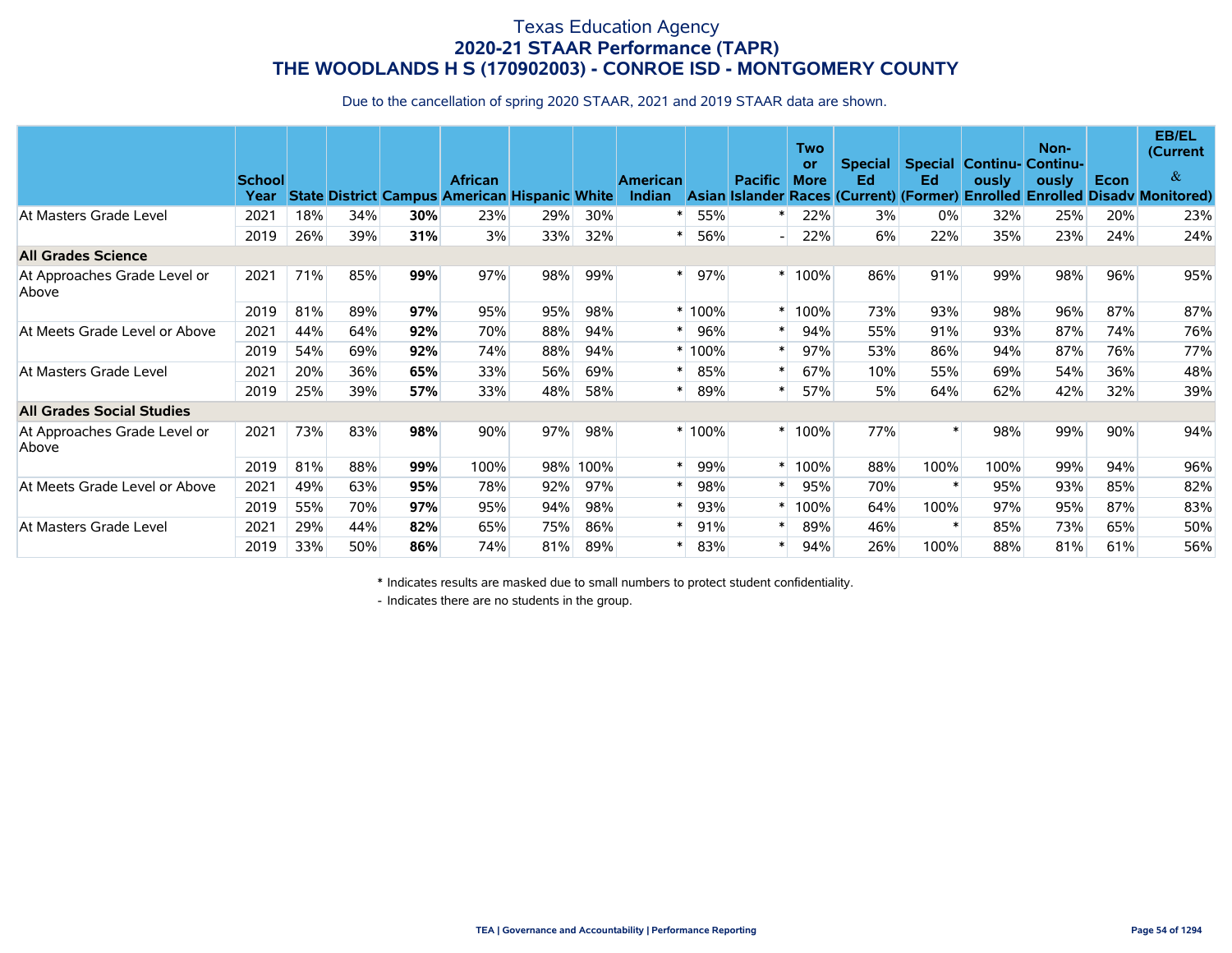#### Texas Education Agency **2018-19 Progress (TAPR) THE WOODLANDS H S (170902003) - CONROE ISD - MONTGOMERY COUNTY**

Due to the cancellation of spring 2020 STAAR, 2019 and 2018 progress data are shown.

|                          | <b>School</b> |    |    |    | <b>African</b><br>Year State District Campus American Hispanic White |    |    | <b>American</b><br>Indian |    | <b>Pacific</b>           | <b>Twoor</b><br><b>More</b> | <b>Special</b><br>Ed. | <b>Special</b><br>Ed | Continu-Continu-<br>ously | Non-<br>ously | Econ | <b>EB/EL</b><br>(Current<br>$\alpha$<br>Asian Islander Races (Current) (Former) Enrolled Enrolled Disady Monitored) |
|--------------------------|---------------|----|----|----|----------------------------------------------------------------------|----|----|---------------------------|----|--------------------------|-----------------------------|-----------------------|----------------------|---------------------------|---------------|------|---------------------------------------------------------------------------------------------------------------------|
|                          |               |    |    |    | School Progress Domain - Academic Growth Score by Grade and Subject  |    |    |                           |    |                          |                             |                       |                      |                           |               |      |                                                                                                                     |
| End of Course English II | 2019          | 69 | 70 | 71 | 79                                                                   | 71 | 72 |                           | 66 |                          | 74                          | 61                    | 78                   | 71                        | 71            | 61   | 69                                                                                                                  |
|                          | 2018          | 67 | 68 | 73 | 56                                                                   | 69 | 74 | *                         | 79 | $\ast$                   | 69                          | 56                    | $\ast$               | 73                        | 72            | 61   | 68                                                                                                                  |
| End of Course Algebra I  | 2019          | 75 | 75 | 67 | 63                                                                   | 67 | 67 | $\ast$                    | 88 | $\overline{\phantom{a}}$ | 60                          | 35                    | 72                   | 69                        | 60            | 65   | 54                                                                                                                  |
|                          | 2018          | 72 | 75 | 68 | 61                                                                   | 69 | 67 | $\overline{\phantom{a}}$  | 77 | $\overline{\phantom{a}}$ | 68                          | 32                    | 78                   | 66                        | 72            | 56   | 67                                                                                                                  |
| All Grades Both Subjects | 2019          | 69 | 73 | 70 | 71                                                                   | 70 | 70 | $\ast$                    | 70 | $\ast$                   | 69                          | 46                    | 75                   | 71                        | 67            | 63   | 63                                                                                                                  |
|                          | 2018          | 69 | 73 | 71 | 58                                                                   | 69 | 72 | $\ast$                    | 79 | $\ast$                   | 68                          | 46                    | 79                   | 71                        | 72            | 58   | 68                                                                                                                  |
| All Grades ELA/Reading   | 2019          | 68 | 71 | 71 | 79                                                                   | 71 | 72 | $\ast$                    | 66 | $\ast$                   | 74                          | 61                    | 78                   | 71                        | 71            | 61   | 69                                                                                                                  |
|                          | 2018          | 69 | 71 | 73 | 56                                                                   | 69 | 74 | $\ast$                    | 79 | $\ast$                   | 69                          | 56                    | $\ast$               | 73                        | 72            | 61   | 68                                                                                                                  |
| All Grades Mathematics   | 2019          | 70 | 74 | 67 | 63                                                                   | 67 | 67 | $\ast$                    | 88 | $\overline{\phantom{a}}$ | 60                          | 35                    | 72                   | 69                        | 60            | 65   | 54                                                                                                                  |
|                          | 2018          | 70 | 75 | 68 | 61                                                                   | 69 | 67 | $\overline{\phantom{a}}$  | 77 | $\overline{\phantom{a}}$ | 68                          | 32                    | 78                   | 66                        | 72            | 56   | 67                                                                                                                  |

\* Indicates results are masked due to small numbers to protect student confidentiality.

- Indicates there are no students in the group.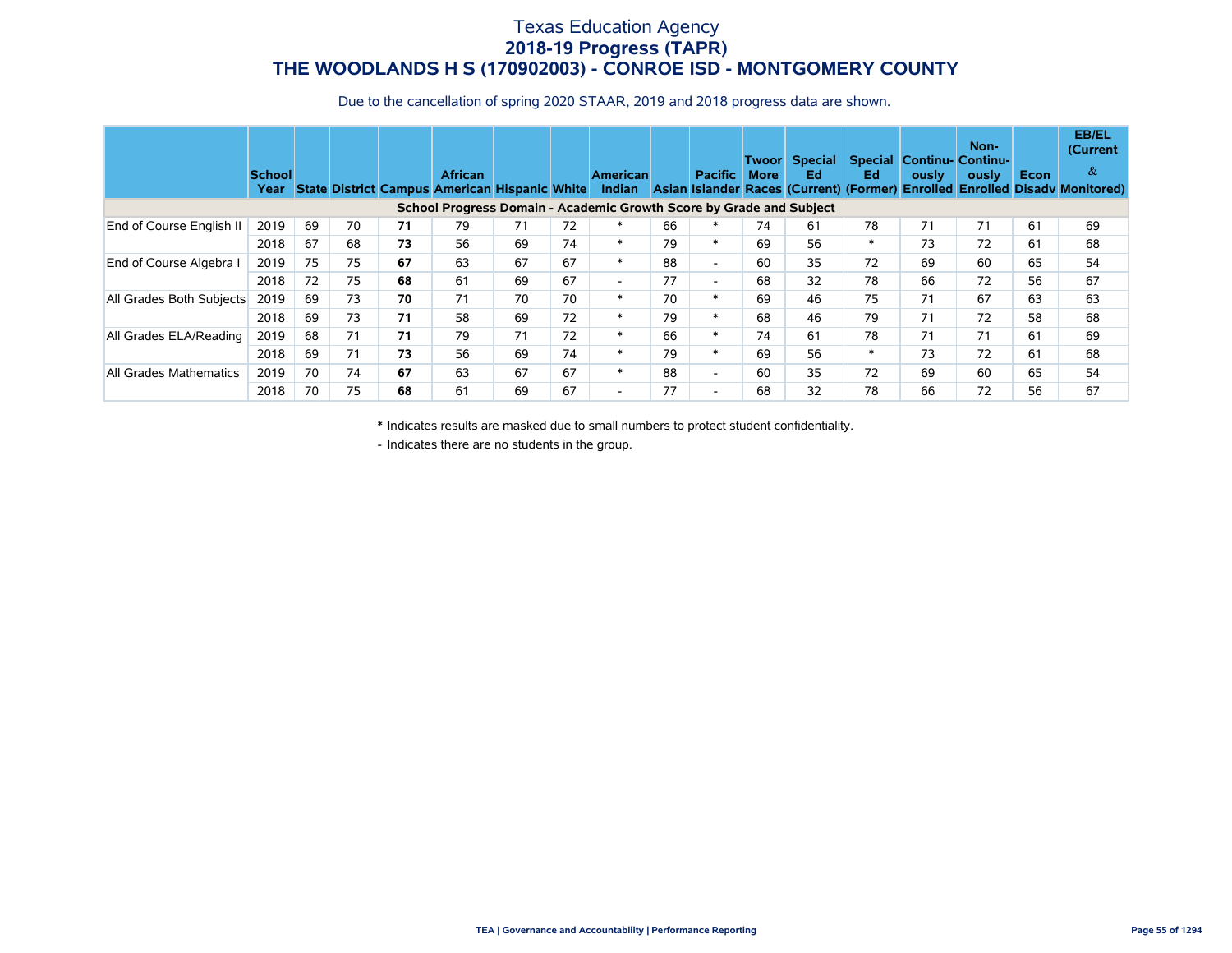# Texas Education Agency **2020-21 Bilingual Education/English as a Second Language (Current EB Students/EL) (TAPR) THE WOODLANDS H S (170902003) - CONROE ISD - MONTGOMERY COUNTY**

Due to the cancellation of spring 2020 STAAR, 2021 and 2019 STAAR data are shown.

| $\&$<br><b>ALP</b><br><b>ESL</b><br><b>BE-Trans</b><br><b>ALP</b><br>with<br><b>Total</b><br><b>Total</b><br><b>Bilingual   Total Content-</b><br><b>School</b><br><b>Bilingual</b><br><b>Early</b><br><b>BE-Trans BE-Dual BE-Dual</b><br><b>ESL</b><br><b>ESL</b><br><b>Parental Never</b><br><b>EB/EL</b><br><b>Former</b><br><b>Based</b> Pull-Out (Waiver)<br>Exit<br>Late Exit Two-Way One-Way (Exception) ESL<br>EB/EL<br><b>Year State District Campus Education</b><br><b>Denial</b><br><b>EB/EL (Current)</b><br><b>STAAR Performance Rate by Subject and Performance Level</b><br><b>All Grades All Subjects</b><br>2021<br>67%<br>81%<br>96%<br>$-181%$<br>80%<br>$\ast$<br>67%<br>96%<br>80%<br>96%<br>At Approaches Grade Level or Above<br>$\overline{\phantom{a}}$<br>$\sim$<br>$\overline{\phantom{a}}$<br>92%<br>78%<br>85%<br>95%<br>$\overline{a}$<br>61%<br>61%<br>63%<br>2019<br>$\ast$<br>54%<br>86%<br>At Meets Grade Level or Above<br>2021<br>41%<br>58%<br>87%<br>54%<br>53%<br>50%<br>89%<br>$\overline{\phantom{a}}$<br>$\overline{a}$<br>$\blacksquare$<br>62%<br>87%<br>35%<br>69%<br>38%<br>2019<br>50%<br>35%<br>$\overline{\phantom{a}}$<br>$\overline{\phantom{a}}$<br>$\ast$<br>51%<br>22%<br>22%<br>42%<br>At Masters Grade Level<br>2021<br>18%<br>32%<br>22%<br>17%<br>53%<br>$\overline{\phantom{a}}$<br>$\overline{\phantom{a}}$<br>24%<br>35%<br>48%<br>8%<br>8%<br>31%<br>9%<br>2019<br>$\overline{\phantom{a}}$<br><b>All Grades ELA/Reading</b><br>68%<br>80%<br>94%<br>$\ast$<br>95%<br>72%<br>93%<br>At Approaches Grade Level or Above<br>2021<br>$- 74%$<br>74%<br>$\overline{\phantom{a}}$<br>$\overline{\phantom{a}}$<br>$\overline{\phantom{a}}$<br>83%<br>59%<br>86%<br>61%<br>2019<br>75%<br>94%<br>59%<br>$\overline{\phantom{a}}$ |  |  |  |  |  |  |  |       |  | <b>Monitored</b> |
|------------------------------------------------------------------------------------------------------------------------------------------------------------------------------------------------------------------------------------------------------------------------------------------------------------------------------------------------------------------------------------------------------------------------------------------------------------------------------------------------------------------------------------------------------------------------------------------------------------------------------------------------------------------------------------------------------------------------------------------------------------------------------------------------------------------------------------------------------------------------------------------------------------------------------------------------------------------------------------------------------------------------------------------------------------------------------------------------------------------------------------------------------------------------------------------------------------------------------------------------------------------------------------------------------------------------------------------------------------------------------------------------------------------------------------------------------------------------------------------------------------------------------------------------------------------------------------------------------------------------------------------------------------------------------------------------------------------------------------------------------------------------------------------|--|--|--|--|--|--|--|-------|--|------------------|
|                                                                                                                                                                                                                                                                                                                                                                                                                                                                                                                                                                                                                                                                                                                                                                                                                                                                                                                                                                                                                                                                                                                                                                                                                                                                                                                                                                                                                                                                                                                                                                                                                                                                                                                                                                                          |  |  |  |  |  |  |  | EB/EL |  |                  |
|                                                                                                                                                                                                                                                                                                                                                                                                                                                                                                                                                                                                                                                                                                                                                                                                                                                                                                                                                                                                                                                                                                                                                                                                                                                                                                                                                                                                                                                                                                                                                                                                                                                                                                                                                                                          |  |  |  |  |  |  |  |       |  |                  |
|                                                                                                                                                                                                                                                                                                                                                                                                                                                                                                                                                                                                                                                                                                                                                                                                                                                                                                                                                                                                                                                                                                                                                                                                                                                                                                                                                                                                                                                                                                                                                                                                                                                                                                                                                                                          |  |  |  |  |  |  |  |       |  |                  |
|                                                                                                                                                                                                                                                                                                                                                                                                                                                                                                                                                                                                                                                                                                                                                                                                                                                                                                                                                                                                                                                                                                                                                                                                                                                                                                                                                                                                                                                                                                                                                                                                                                                                                                                                                                                          |  |  |  |  |  |  |  |       |  |                  |
|                                                                                                                                                                                                                                                                                                                                                                                                                                                                                                                                                                                                                                                                                                                                                                                                                                                                                                                                                                                                                                                                                                                                                                                                                                                                                                                                                                                                                                                                                                                                                                                                                                                                                                                                                                                          |  |  |  |  |  |  |  |       |  |                  |
|                                                                                                                                                                                                                                                                                                                                                                                                                                                                                                                                                                                                                                                                                                                                                                                                                                                                                                                                                                                                                                                                                                                                                                                                                                                                                                                                                                                                                                                                                                                                                                                                                                                                                                                                                                                          |  |  |  |  |  |  |  |       |  |                  |
|                                                                                                                                                                                                                                                                                                                                                                                                                                                                                                                                                                                                                                                                                                                                                                                                                                                                                                                                                                                                                                                                                                                                                                                                                                                                                                                                                                                                                                                                                                                                                                                                                                                                                                                                                                                          |  |  |  |  |  |  |  |       |  |                  |
|                                                                                                                                                                                                                                                                                                                                                                                                                                                                                                                                                                                                                                                                                                                                                                                                                                                                                                                                                                                                                                                                                                                                                                                                                                                                                                                                                                                                                                                                                                                                                                                                                                                                                                                                                                                          |  |  |  |  |  |  |  |       |  |                  |
|                                                                                                                                                                                                                                                                                                                                                                                                                                                                                                                                                                                                                                                                                                                                                                                                                                                                                                                                                                                                                                                                                                                                                                                                                                                                                                                                                                                                                                                                                                                                                                                                                                                                                                                                                                                          |  |  |  |  |  |  |  |       |  |                  |
|                                                                                                                                                                                                                                                                                                                                                                                                                                                                                                                                                                                                                                                                                                                                                                                                                                                                                                                                                                                                                                                                                                                                                                                                                                                                                                                                                                                                                                                                                                                                                                                                                                                                                                                                                                                          |  |  |  |  |  |  |  |       |  |                  |
|                                                                                                                                                                                                                                                                                                                                                                                                                                                                                                                                                                                                                                                                                                                                                                                                                                                                                                                                                                                                                                                                                                                                                                                                                                                                                                                                                                                                                                                                                                                                                                                                                                                                                                                                                                                          |  |  |  |  |  |  |  |       |  |                  |
|                                                                                                                                                                                                                                                                                                                                                                                                                                                                                                                                                                                                                                                                                                                                                                                                                                                                                                                                                                                                                                                                                                                                                                                                                                                                                                                                                                                                                                                                                                                                                                                                                                                                                                                                                                                          |  |  |  |  |  |  |  |       |  |                  |
|                                                                                                                                                                                                                                                                                                                                                                                                                                                                                                                                                                                                                                                                                                                                                                                                                                                                                                                                                                                                                                                                                                                                                                                                                                                                                                                                                                                                                                                                                                                                                                                                                                                                                                                                                                                          |  |  |  |  |  |  |  |       |  |                  |
|                                                                                                                                                                                                                                                                                                                                                                                                                                                                                                                                                                                                                                                                                                                                                                                                                                                                                                                                                                                                                                                                                                                                                                                                                                                                                                                                                                                                                                                                                                                                                                                                                                                                                                                                                                                          |  |  |  |  |  |  |  |       |  |                  |
| $\ast$<br>53%<br>At Meets Grade Level or Above<br>45%<br>59%<br>88%<br>54%<br>53%<br>90%<br>86%<br>2021<br>$\blacksquare$<br>$\overline{a}$<br>$\overline{\phantom{a}}$                                                                                                                                                                                                                                                                                                                                                                                                                                                                                                                                                                                                                                                                                                                                                                                                                                                                                                                                                                                                                                                                                                                                                                                                                                                                                                                                                                                                                                                                                                                                                                                                                  |  |  |  |  |  |  |  |       |  |                  |
| 48%<br>59%<br>86%<br>31%<br>57%<br>33%<br>2019<br>31%<br>$\blacksquare$<br>н.<br>$\blacksquare$                                                                                                                                                                                                                                                                                                                                                                                                                                                                                                                                                                                                                                                                                                                                                                                                                                                                                                                                                                                                                                                                                                                                                                                                                                                                                                                                                                                                                                                                                                                                                                                                                                                                                          |  |  |  |  |  |  |  |       |  |                  |
| $\ast$<br>At Masters Grade Level<br>7%<br>7%<br>7%<br>21%<br>2021<br>18%<br>30%<br>38%<br>40%<br>$\overline{\phantom{a}}$                                                                                                                                                                                                                                                                                                                                                                                                                                                                                                                                                                                                                                                                                                                                                                                                                                                                                                                                                                                                                                                                                                                                                                                                                                                                                                                                                                                                                                                                                                                                                                                                                                                                |  |  |  |  |  |  |  |       |  |                  |
| 1%<br>$1\%$<br>0%<br>1%<br>2019<br>21%<br>30%<br>29%<br>$\overline{a}$                                                                                                                                                                                                                                                                                                                                                                                                                                                                                                                                                                                                                                                                                                                                                                                                                                                                                                                                                                                                                                                                                                                                                                                                                                                                                                                                                                                                                                                                                                                                                                                                                                                                                                                   |  |  |  |  |  |  |  |       |  |                  |
| <b>All Grades Mathematics</b>                                                                                                                                                                                                                                                                                                                                                                                                                                                                                                                                                                                                                                                                                                                                                                                                                                                                                                                                                                                                                                                                                                                                                                                                                                                                                                                                                                                                                                                                                                                                                                                                                                                                                                                                                            |  |  |  |  |  |  |  |       |  |                  |
| 78%<br>92%<br>2021<br>66%<br>82%<br>93%<br>$-177%$<br>76%<br>$\ast$<br>93%<br>At Approaches Grade Level or Above<br>$\overline{\phantom{a}}$<br>$\blacksquare$<br>$\blacksquare$                                                                                                                                                                                                                                                                                                                                                                                                                                                                                                                                                                                                                                                                                                                                                                                                                                                                                                                                                                                                                                                                                                                                                                                                                                                                                                                                                                                                                                                                                                                                                                                                         |  |  |  |  |  |  |  |       |  |                  |
| 45%<br>82%<br>88%<br>88%<br>45%<br>45%<br>2019<br>$\blacksquare$                                                                                                                                                                                                                                                                                                                                                                                                                                                                                                                                                                                                                                                                                                                                                                                                                                                                                                                                                                                                                                                                                                                                                                                                                                                                                                                                                                                                                                                                                                                                                                                                                                                                                                                         |  |  |  |  |  |  |  |       |  |                  |
| 37%<br>58%<br>72%<br>38%<br>37%<br>$\ast$<br>38%<br>61%<br>At Meets Grade Level or Above<br>2021<br>$\ast$<br>74%<br>$\overline{\phantom{a}}$<br>$\overline{a}$<br>$\overline{a}$<br>$\overline{a}$                                                                                                                                                                                                                                                                                                                                                                                                                                                                                                                                                                                                                                                                                                                                                                                                                                                                                                                                                                                                                                                                                                                                                                                                                                                                                                                                                                                                                                                                                                                                                                                      |  |  |  |  |  |  |  |       |  |                  |
| 65%<br>64%<br>21%<br>2019<br>52%<br>21%<br>21%<br>$\blacksquare$<br>$\blacksquare$                                                                                                                                                                                                                                                                                                                                                                                                                                                                                                                                                                                                                                                                                                                                                                                                                                                                                                                                                                                                                                                                                                                                                                                                                                                                                                                                                                                                                                                                                                                                                                                                                                                                                                       |  |  |  |  |  |  |  |       |  |                  |
| 25%<br>At Masters Grade Level<br>2021<br>18%<br>34%<br>30%<br>26%<br>26%<br>$\ast$<br>30%<br>32%<br>$\overline{\phantom{a}}$<br>$\overline{\phantom{a}}$                                                                                                                                                                                                                                                                                                                                                                                                                                                                                                                                                                                                                                                                                                                                                                                                                                                                                                                                                                                                                                                                                                                                                                                                                                                                                                                                                                                                                                                                                                                                                                                                                                 |  |  |  |  |  |  |  |       |  |                  |
| $0\%$<br>26%<br>39%<br>31%<br>0%<br>0%<br>2019<br>$\overline{a}$                                                                                                                                                                                                                                                                                                                                                                                                                                                                                                                                                                                                                                                                                                                                                                                                                                                                                                                                                                                                                                                                                                                                                                                                                                                                                                                                                                                                                                                                                                                                                                                                                                                                                                                         |  |  |  |  |  |  |  |       |  |                  |
| <b>All Grades Science</b>                                                                                                                                                                                                                                                                                                                                                                                                                                                                                                                                                                                                                                                                                                                                                                                                                                                                                                                                                                                                                                                                                                                                                                                                                                                                                                                                                                                                                                                                                                                                                                                                                                                                                                                                                                |  |  |  |  |  |  |  |       |  |                  |
| 99%<br>91%<br>100%<br>At Approaches Grade Level or Above<br>2021<br>71%<br>85%<br>$-$ 91%<br>91%<br>$\ast$<br>99%<br>$\ast$<br>$\blacksquare$<br>$\overline{a}$<br>$\overline{a}$                                                                                                                                                                                                                                                                                                                                                                                                                                                                                                                                                                                                                                                                                                                                                                                                                                                                                                                                                                                                                                                                                                                                                                                                                                                                                                                                                                                                                                                                                                                                                                                                        |  |  |  |  |  |  |  |       |  |                  |
| 97%<br>62%<br>63%<br>2019<br>81%<br>89%<br>62%<br>$\blacksquare$                                                                                                                                                                                                                                                                                                                                                                                                                                                                                                                                                                                                                                                                                                                                                                                                                                                                                                                                                                                                                                                                                                                                                                                                                                                                                                                                                                                                                                                                                                                                                                                                                                                                                                                         |  |  |  |  |  |  |  |       |  |                  |
| 44%<br>92%<br>63%<br>62%<br>$\ast$<br>93%<br>64%<br>91%<br>At Meets Grade Level or Above<br>2021<br>64%<br>$\blacksquare$                                                                                                                                                                                                                                                                                                                                                                                                                                                                                                                                                                                                                                                                                                                                                                                                                                                                                                                                                                                                                                                                                                                                                                                                                                                                                                                                                                                                                                                                                                                                                                                                                                                                |  |  |  |  |  |  |  |       |  |                  |
| $\ast$<br>54%<br>69%<br>92%<br>42%<br>42%<br>44%<br>2019<br>$\overline{\phantom{a}}$<br>$\overline{a}$                                                                                                                                                                                                                                                                                                                                                                                                                                                                                                                                                                                                                                                                                                                                                                                                                                                                                                                                                                                                                                                                                                                                                                                                                                                                                                                                                                                                                                                                                                                                                                                                                                                                                   |  |  |  |  |  |  |  |       |  |                  |
| 40%<br>At Masters Grade Level<br>20%<br>36%<br>65%<br>39%<br>40%<br>$\ast$<br>67%<br>58%<br>2021<br>$\blacksquare$<br>$\overline{a}$<br>$\blacksquare$                                                                                                                                                                                                                                                                                                                                                                                                                                                                                                                                                                                                                                                                                                                                                                                                                                                                                                                                                                                                                                                                                                                                                                                                                                                                                                                                                                                                                                                                                                                                                                                                                                   |  |  |  |  |  |  |  |       |  |                  |
| 57%<br>2019<br>25%<br>39%<br>12%<br>12%<br>15%<br>$\ast$<br>$\blacksquare$                                                                                                                                                                                                                                                                                                                                                                                                                                                                                                                                                                                                                                                                                                                                                                                                                                                                                                                                                                                                                                                                                                                                                                                                                                                                                                                                                                                                                                                                                                                                                                                                                                                                                                               |  |  |  |  |  |  |  |       |  |                  |
| <b>All Grades Social Studies</b>                                                                                                                                                                                                                                                                                                                                                                                                                                                                                                                                                                                                                                                                                                                                                                                                                                                                                                                                                                                                                                                                                                                                                                                                                                                                                                                                                                                                                                                                                                                                                                                                                                                                                                                                                         |  |  |  |  |  |  |  |       |  |                  |
| 2021<br>73%<br>83%<br>98%<br>86%<br>86%<br>98%<br>86%<br>100%<br>$\ast$<br>At Approaches Grade Level or Above<br>$\overline{\phantom{a}}$<br>$\overline{a}$<br>$\overline{a}$<br>$\overline{a}$<br>$\overline{a}$                                                                                                                                                                                                                                                                                                                                                                                                                                                                                                                                                                                                                                                                                                                                                                                                                                                                                                                                                                                                                                                                                                                                                                                                                                                                                                                                                                                                                                                                                                                                                                        |  |  |  |  |  |  |  |       |  |                  |
| 88%<br>99%<br>86%<br>100%<br>89%<br>2019<br>81%<br>86%<br>$\overline{\phantom{a}}$<br>$\overline{\phantom{a}}$<br>$\overline{\phantom{a}}$                                                                                                                                                                                                                                                                                                                                                                                                                                                                                                                                                                                                                                                                                                                                                                                                                                                                                                                                                                                                                                                                                                                                                                                                                                                                                                                                                                                                                                                                                                                                                                                                                                               |  |  |  |  |  |  |  |       |  |                  |
| 98%<br>At Meets Grade Level or Above<br>49%<br>63%<br>95%<br>$- 61%$<br>61%<br>96%<br>62%<br>2021<br>$\overline{\phantom{a}}$<br>$\frac{1}{2}$                                                                                                                                                                                                                                                                                                                                                                                                                                                                                                                                                                                                                                                                                                                                                                                                                                                                                                                                                                                                                                                                                                                                                                                                                                                                                                                                                                                                                                                                                                                                                                                                                                           |  |  |  |  |  |  |  |       |  |                  |
| 55%<br>97%<br>59%<br>59%<br>80%<br>63%<br>2019<br>70%<br>$\blacksquare$                                                                                                                                                                                                                                                                                                                                                                                                                                                                                                                                                                                                                                                                                                                                                                                                                                                                                                                                                                                                                                                                                                                                                                                                                                                                                                                                                                                                                                                                                                                                                                                                                                                                                                                  |  |  |  |  |  |  |  |       |  |                  |
| 82%<br>25%<br>25%<br>24%<br>75%<br>At Masters Grade Level<br>29%<br>44%<br>85%<br>2021<br>$\overline{\phantom{a}}$<br>$\overline{\phantom{a}}$                                                                                                                                                                                                                                                                                                                                                                                                                                                                                                                                                                                                                                                                                                                                                                                                                                                                                                                                                                                                                                                                                                                                                                                                                                                                                                                                                                                                                                                                                                                                                                                                                                           |  |  |  |  |  |  |  |       |  |                  |
| 2019<br>33%<br>50%<br>86%<br>32%<br>32%<br>60%<br>37%                                                                                                                                                                                                                                                                                                                                                                                                                                                                                                                                                                                                                                                                                                                                                                                                                                                                                                                                                                                                                                                                                                                                                                                                                                                                                                                                                                                                                                                                                                                                                                                                                                                                                                                                    |  |  |  |  |  |  |  |       |  |                  |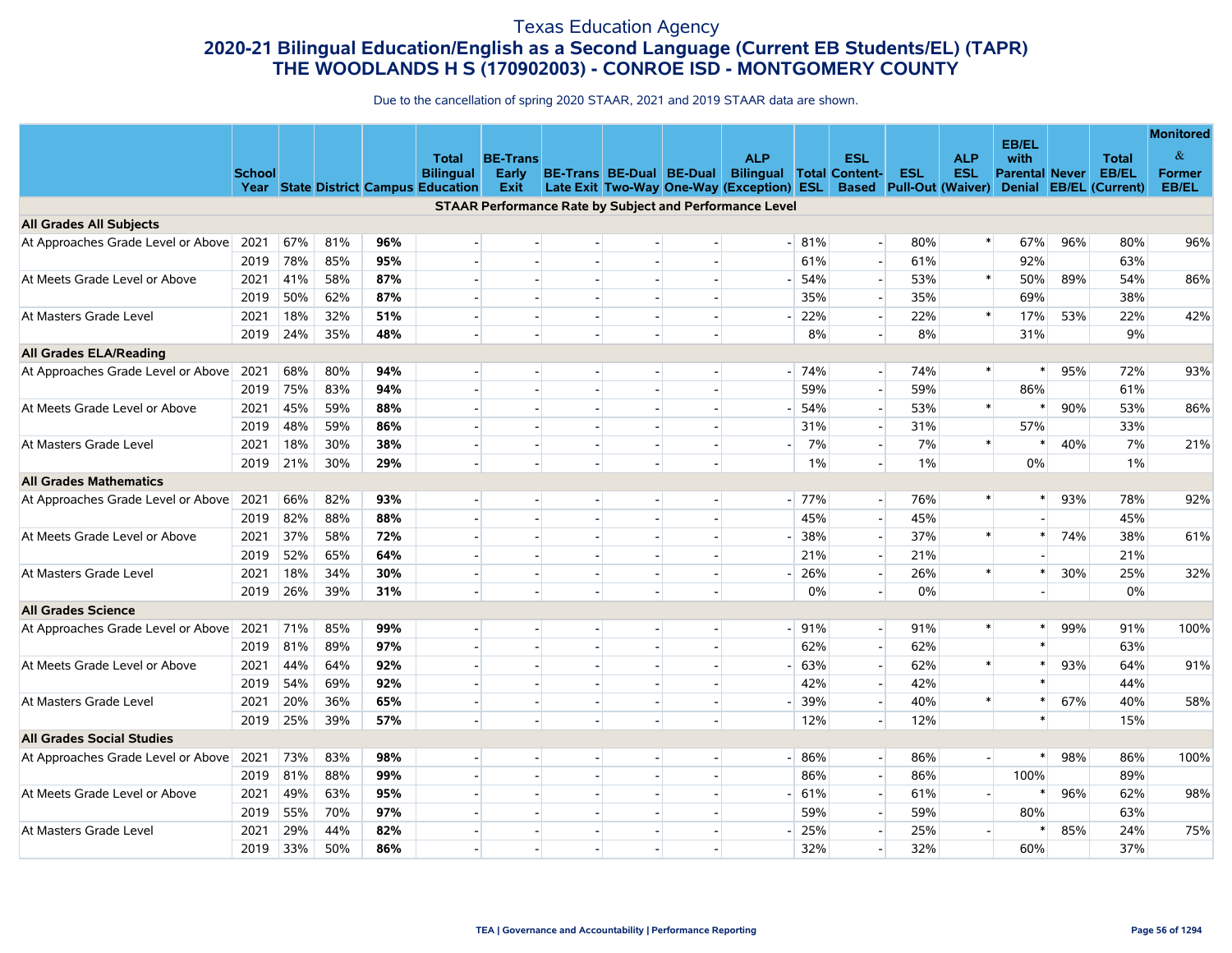#### Texas Education Agency

# **2020-21 Bilingual Education/English as a Second Language (Current EB Students/EL) (TAPR) THE WOODLANDS H S (170902003) - CONROE ISD - MONTGOMERY COUNTY**

Due to the cancellation of spring 2020 STAAR, 2021 and 2019 STAAR data are shown.

- \* Indicates results are masked due to small numbers to protect student confidentiality.
- Indicates there are no students in the group.

Blank cell indicates there are no data available in the group.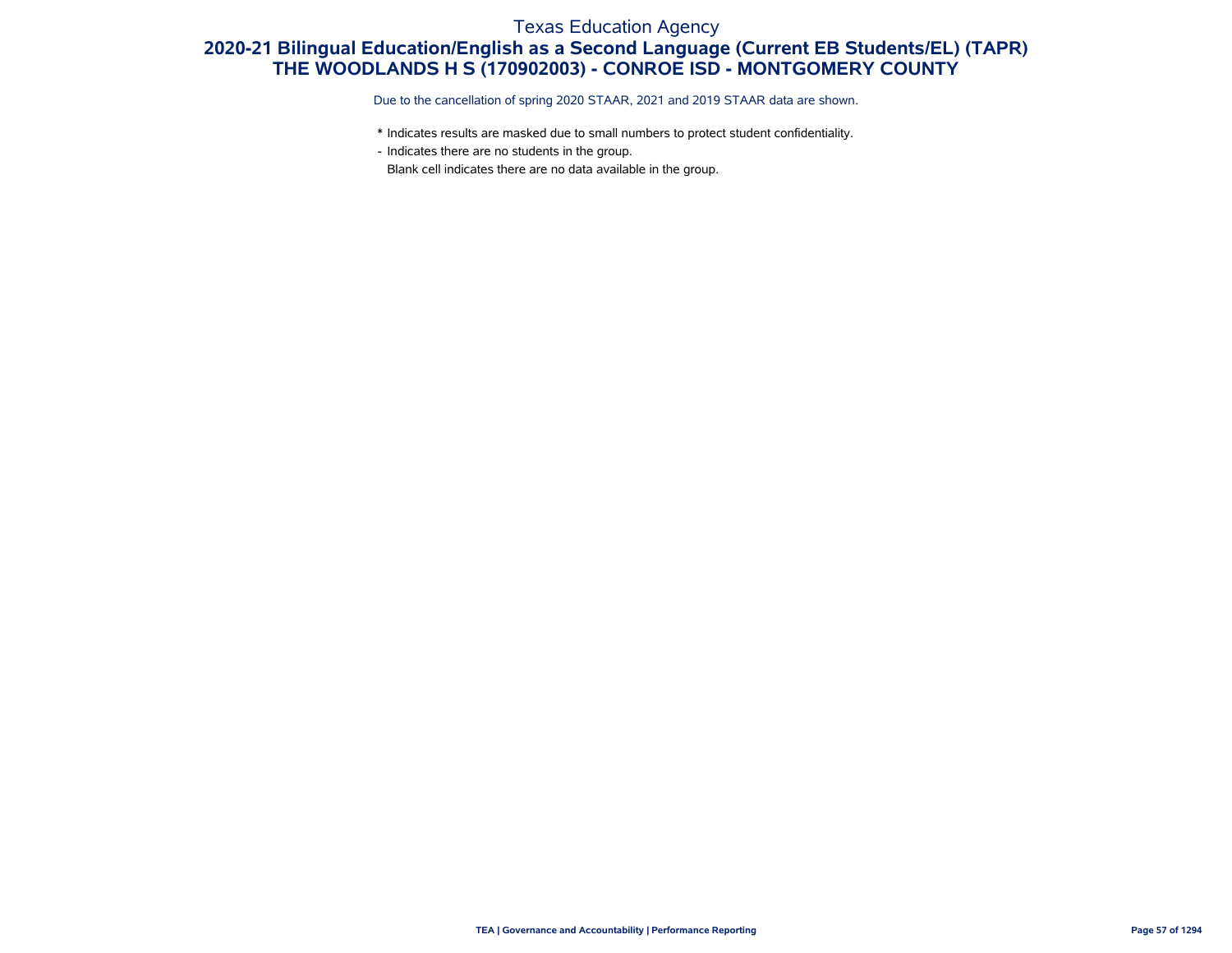### Texas Education Agency **2020-21 STAAR Participation (TAPR) THE WOODLANDS H S (170902003) - CONROE ISD - MONTGOMERY COUNTY**

Due to the cancellation of spring 2020 STAAR, 2021 and 2019 STAAR data are shown.

|                                                            |     |       |     | <b>African</b><br><b>State District Campus American Hispanic White</b> |     |       | <b>American</b>                                 |           | <b>Pacific</b> | Two<br>or<br><b>More</b> | <b>Special</b><br>Ed | Ed    | <b>Special Continu- Continu-</b><br>ously | Non-<br>ously | Econ  | <b>EB/EL</b><br>(Current<br>&<br>Indian Asian Islander Races (Current) (Former) Enrolled Enrolled Disady Monitored) |
|------------------------------------------------------------|-----|-------|-----|------------------------------------------------------------------------|-----|-------|-------------------------------------------------|-----------|----------------|--------------------------|----------------------|-------|-------------------------------------------|---------------|-------|---------------------------------------------------------------------------------------------------------------------|
|                                                            |     |       |     |                                                                        |     |       | <b>2021 STAAR Participation</b><br>(All Grades) |           |                |                          |                      |       |                                           |               |       |                                                                                                                     |
| <b>All Tests</b>                                           |     |       |     |                                                                        |     |       |                                                 |           |                |                          |                      |       |                                           |               |       |                                                                                                                     |
| <b>Assessment Participant</b>                              | 88% | 92%   | 95% | 93%                                                                    | 94% | 96%   | 100%                                            | 98%       | 100%           | 91%                      | 93%                  | 95%   | 96%                                       | 93%           | 90%   | 92%                                                                                                                 |
| Included in Accountability                                 | 83% | 88%   | 92% | 87%                                                                    | 86% | 94%   | 100%                                            | 95%       | 100%           | 89%                      | 85%                  | 95%   | 95%                                       | 81%           | 84%   | 75%                                                                                                                 |
| Not Included in Accountability: Mobile                     | 3%  | 4%    | 2%  | 6%                                                                     | 3%  | 1%    | 0%                                              | 1%        | $0\%$          | 0%                       | 3%                   | 0%    | 0%                                        | 7%            | 3%    | 2%                                                                                                                  |
| Not Included in Accountability: Other<br><b>Exclusions</b> | 1%  | 1%    | 2%  | 0%                                                                     | 4%  | 1%    | $0\%$                                           | 1%        | $0\%$          | 3%                       | 5%                   | 0%    | 1%                                        | 5%            | 3%    | 15%                                                                                                                 |
| <b>Not Tested</b>                                          | 12% | 8%    | 5%  | 7%                                                                     | 6%  | 4%    | 0%                                              | 2%        | 0%             | 9%                       | 7%                   | 5%    | 4%                                        | 7%            | 10%   | 8%                                                                                                                  |
| Absent                                                     | 2%  | 2%    | 1%  | 2%                                                                     | 1%  | 1%    | $0\%$                                           | 1%        | $0\%$          | 3%                       | 2%                   | 0%    | $1\%$                                     | 2%            | $1\%$ | 2%                                                                                                                  |
| Other                                                      | 10% | 6%    | 4%  | 4%                                                                     | 5%  | 3%    | 0%                                              | 2%        | $0\%$          | 6%                       | 5%                   | 5%    | 3%                                        | 5%            | 8%    | 6%                                                                                                                  |
|                                                            |     |       |     |                                                                        |     |       | <b>2019 STAAR Participation</b><br>(All Grades) |           |                |                          |                      |       |                                           |               |       |                                                                                                                     |
| <b>All Tests</b>                                           |     |       |     |                                                                        |     |       |                                                 |           |                |                          |                      |       |                                           |               |       |                                                                                                                     |
| Assessment Participant                                     | 99% | 99%   | 99% | 100%                                                                   | 99% | 99%   |                                                 | 100% 100% | 100%           | 100%                     | 99%                  | 100%  | 100%                                      | 99%           | 99%   | 100%                                                                                                                |
| Included in Accountability                                 | 94% | 95%   | 95% | 84%                                                                    | 90% | 97%   | 80%                                             | 98%       | 100%           | 97%                      | 92%                  | 93%   | 99%                                       | 84%           | 84%   | 73%                                                                                                                 |
| Not Included in Accountability: Mobile                     | 4%  | 3%    | 3%  | 16%                                                                    | 3%  | 2%    | 20%                                             | 0%        | 0%             | 3%                       | 4%                   | 7%    | 1%                                        | 7%            | 8%    | 3%                                                                                                                  |
| Not Included in Accountability: Other<br><b>Exclusions</b> | 1%  | 1%    | 2%  | 0%                                                                     | 7%  | 1%    | $0\%$                                           | 2%        | $0\%$          | 0%                       | 3%                   | $0\%$ | 0%                                        | 7%            | 6%    | 23%                                                                                                                 |
| Not Tested                                                 | 1%  | $1\%$ | 1%  | 0%                                                                     | 1%  | $1\%$ | 0%                                              | 0%        | 0%             | 0%                       | $1\%$                | 0%    | 0%                                        | 1%            | $1\%$ | 0%                                                                                                                  |
| Absent                                                     | 1%  | 1%    | 1%  | 0%                                                                     | 1%  | 1%    | 0%                                              | $0\%$     | 0%             | 0%                       | 1%                   | $0\%$ | 0%                                        | $1\%$         | $1\%$ | 0%                                                                                                                  |
| Other                                                      | 0%  | 0%    | 0%  | 0%                                                                     | 0%  | 0%    | 0%                                              | 0%        | $0\%$          | 0%                       | 0%                   | $0\%$ | 0%                                        | 0%            | 0%    | 0%                                                                                                                  |

\* Indicates results are masked due to small numbers to protect student confidentiality.

- Indicates there are no students in the group.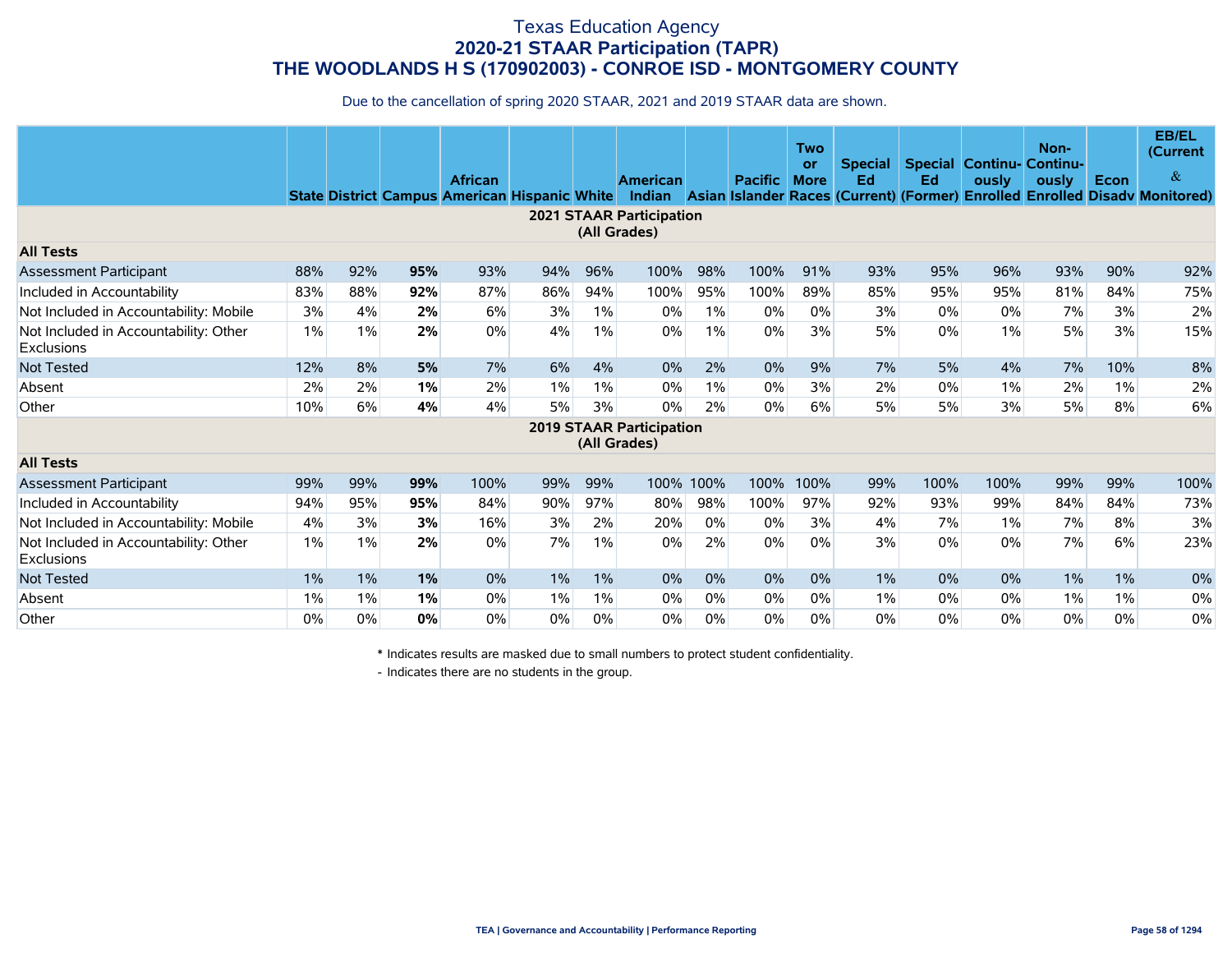#### Texas Education Agency **2020-21 Attendance, Graduation, and Dropout Rates (TAPR) THE WOODLANDS H S (170902003) - CONROE ISD - MONTGOMERY COUNTY**

|                                             |       |       |       |                                               |                |                |                          |                          |                             | Two or            |                               |              |              |
|---------------------------------------------|-------|-------|-------|-----------------------------------------------|----------------|----------------|--------------------------|--------------------------|-----------------------------|-------------------|-------------------------------|--------------|--------------|
|                                             |       |       |       | <b>African</b>                                |                |                | <b>American</b>          |                          | <b>Pacific</b>              |                   | More Special                  | Econ         |              |
|                                             |       |       |       | State District Campus American Hispanic White |                |                | Indian                   |                          | <b>Asian Islander Races</b> |                   | Ed                            | Disady EB/EL |              |
| <b>Attendance Rate</b>                      |       |       |       |                                               |                |                |                          |                          |                             |                   |                               |              |              |
| 2019-20                                     | 98.3% | 99.0% | 99.0% | 98.7%                                         | 98.9%          | 99.0%          | 99.6%                    | 99.5%                    | $\ast$                      | 98.9%             | 98.1%                         | 97.8%        | 98.7%        |
| 2018-19                                     | 95.4% | 96.3% | 96.3% | 96.3%                                         | 96.0%          | 96.3%          | 96.9%                    | 97.7%                    | 95.3%                       | 96.7%             | 94.7%                         | 94.0%        | 95.8%        |
| <b>Chronic Absenteeism</b>                  |       |       |       |                                               |                |                |                          |                          |                             |                   |                               |              |              |
| 2019-20                                     | 6.7%  | 4.1%  | 4.7%  | 9.2%                                          | 4.4%           | 4.7%           | 0.0%                     | 2.0%                     | 16.7%                       | 5.0%              | 10.6%                         | 12.9%        | 5.3%         |
| 2018-19                                     | 11.4% | 7.6%  | 8.2%  | 11.2%                                         | 9.1%           | 8.0%           | 9.1%                     | 4.2%                     | 12.5%                       | 9.5%              | 14.6%                         | 22.4%        | 12.8%        |
| <b>Annual Dropout Rate (Gr 7-8)</b>         |       |       |       |                                               |                |                |                          |                          |                             |                   |                               |              |              |
| 2019-20                                     | 0.5%  | 0.2%  | ä,    | $\overline{\phantom{a}}$                      | $\overline{a}$ | $\overline{a}$ | $\overline{\phantom{a}}$ | $\overline{\phantom{a}}$ | $\overline{a}$              | $\qquad \qquad -$ | $\overline{a}$                |              |              |
| 2018-19                                     | 0.4%  | 0.0%  |       |                                               |                |                |                          |                          |                             |                   |                               |              |              |
| <b>Annual Dropout Rate (Gr 9-12)</b>        |       |       |       |                                               |                |                |                          |                          |                             |                   |                               |              |              |
| 2019-20                                     | 1.6%  | 0.3%  | 0.1%  | 0.5%                                          | 0.1%           | 0.1%           | 0.0%                     | 0.0%                     | 0.0%                        | $0.0\%$           | 0.4%                          | 0.9%         | 0.0%         |
| 2018-19                                     | 1.9%  | 0.2%  | 0.0%  | 0.0%                                          | 0.0%           | 0.0%           | 0.0%                     | 0.0%                     | 0.0%                        | 0.0%              | 0.0%                          | 0.0%         | 0.0%         |
| 4-Year Longitudinal Rate (Gr 9-12)          |       |       |       |                                               |                |                |                          |                          |                             |                   |                               |              |              |
| Class of 2020                               |       |       |       |                                               |                |                |                          |                          |                             |                   |                               |              |              |
| Graduated                                   | 90.3% | 97.3% | 98.9% | 100.0%                                        | 98.9%          | 98.8%          | $\ast$                   | 98.6%                    |                             | $*$ 100.0%        | 89.1%                         |              | 95.4% 100.0% |
| Received TxCHSE                             | 0.4%  | 0.5%  | 0.2%  | 0.0%                                          | 0.0%           | 0.3%           | $\ast$                   | 0.0%                     | $\ast$                      | 0.0%              | 0.0%                          | 1.5%         | 0.0%         |
| <b>Continued HS</b>                         | 3.9%  | 1.4%  | 0.8%  | 0.0%                                          | 1.1%           | 0.7%           | $\ast$                   | 1.4%                     | $\ast$                      | $0.0\%$           | 10.9%                         | 3.1%         | 0.0%         |
| Dropped Out                                 | 5.4%  | 0.8%  | 0.1%  | 0.0%                                          | 0.0%           | 0.1%           | $\ast$                   | 0.0%                     | $\ast$                      | 0.0%              | 0.0%                          | 0.0%         | 0.0%         |
| Graduates and TxCHSE 90.7%                  |       | 97.8% | 99.1% | 100.0%                                        | 98.9%          | 99.1%          | $\ast$                   | 98.6%                    |                             | $*100.0\%$        | 89.1%                         |              | 96.9% 100.0% |
| Graduates, TxCHSE,<br>and Continuers        | 94.6% | 99.2% | 99.9% | 100.0%                                        | 100.0%         | 99.9%          |                          | $*100.0\%$               |                             |                   | * 100.0% 100.0% 100.0% 100.0% |              |              |
| Class of 2019                               |       |       |       |                                               |                |                |                          |                          |                             |                   |                               |              |              |
| Graduated                                   | 90.0% | 96.4% | 97.9% | 94.4%                                         | 98.4%          | 97.9%          | $\ast$                   | 96.1%                    |                             | $*100.0\%$        | 72.7%                         |              | 90.7% 100.0% |
| <b>Received TxCHSE</b>                      | 0.5%  | 1.0%  | 0.5%  | 0.0%                                          | 0.0%           | 0.6%           | $\ast$                   | 1.3%                     | $\ast$                      | 0.0%              | 2.3%                          | 2.7%         | 0.0%         |
| Continued HS                                | 3.7%  | 1.8%  | 1.5%  | 5.6%                                          | 1.2%           | 1.3%           | $\ast$                   | 2.6%                     | $\ast$                      | 0.0%              | 25.0%                         | 4.0%         | 0.0%         |
| Dropped Out                                 | 5.9%  | 0.9%  | 0.2%  | 0.0%                                          | 0.4%           | 0.1%           | $\pmb{\ast}$             | 0.0%                     | $\ast$                      | 0.0%              | 0.0%                          | 2.7%         | 0.0%         |
| Graduates and TxCHSE 90.4%                  |       | 97.4% | 98.3% | 94.4%                                         | 98.4%          | 98.5%          | $\ast$                   | 97.4%                    |                             | $*100.0\%$        | 75.0%                         |              | 93.3% 100.0% |
| Graduates, TxCHSE,<br>and Continuers        | 94.1% | 99.1% | 99.8% | 100.0%                                        | 99.6%          | 99.9%          |                          | $*100.0%$                |                             |                   | * 100.0% 100.0%               |              | 97.3% 100.0% |
| 5-Year Extended Longitudinal Rate (Gr 9-12) |       |       |       |                                               |                |                |                          |                          |                             |                   |                               |              |              |
| Class of 2019                               |       |       |       |                                               |                |                |                          |                          |                             |                   |                               |              |              |
| Graduated                                   | 92.0% | 98.0% | 99.3% | 100.0%                                        | 99.6%          | 99.3%          | $\ast$                   | 98.6%                    |                             | $*100.0\%$        | 97.1%                         |              | 94.6% 100.0% |
| <b>Received TxCHSE</b>                      | 0.5%  | 1.2%  | 0.6%  | 0.0%                                          | 0.0%           | 0.7%           | $\ast$                   | 1.4%                     | $\ast$                      | 0.0%              | 2.9%                          | 4.1%         | 0.0%         |
| Continued HS                                | 1.3%  | 0.0%  | 0.0%  | 0.0%                                          | 0.0%           | 0.0%           | $\ast$                   | 0.0%                     | $\ast$                      | 0.0%              | 0.0%                          | 0.0%         | 0.0%         |
| Dropped Out                                 | 6.1%  | 0.7%  | 0.1%  | 0.0%                                          | 0.4%           | 0.0%           | $\ast$                   | 0.0%                     | $\ast$                      | 0.0%              | 0.0%                          | 1.4%         | 0.0%         |
| Graduates and TxCHSE 92.6%                  |       | 99.2% | 99.9% | 100.0%                                        |                | 99.6% 100.0%   |                          | * 100.0%                 |                             |                   | * 100.0% 100.0%               |              | 98.6% 100.0% |
| Graduates, TxCHSE,<br>and Continuers        | 93.9% | 99.3% | 99.9% | 100.0%                                        |                | 99.6% 100.0%   |                          | $*100.0\%$               |                             |                   | * 100.0% 100.0%               |              | 98.6% 100.0% |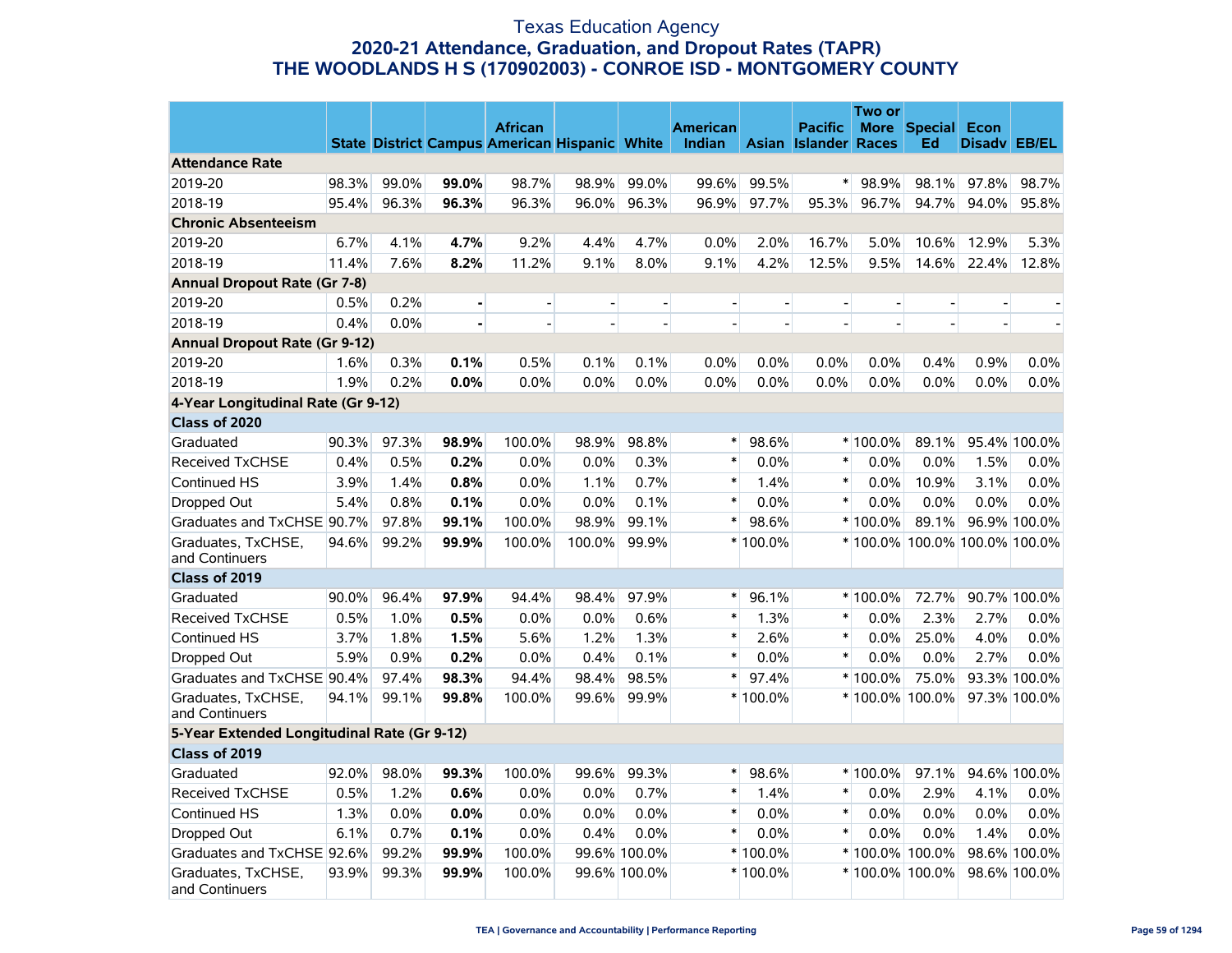#### Texas Education Agency **2020-21 Attendance, Graduation, and Dropout Rates (TAPR) THE WOODLANDS H S (170902003) - CONROE ISD - MONTGOMERY COUNTY**

|                                                             |       |             |                | <b>African</b>                                       |       |       | <b>American</b> |                | <b>Pacific</b>              | <b>Two or</b> | More Special    | Econ               |              |
|-------------------------------------------------------------|-------|-------------|----------------|------------------------------------------------------|-------|-------|-----------------|----------------|-----------------------------|---------------|-----------------|--------------------|--------------|
|                                                             |       |             |                | <b>State District Campus American Hispanic White</b> |       |       | Indian          |                | <b>Asian Islander Races</b> |               | Ed              | Disady EB/EL       |              |
| Class of 2018                                               |       |             |                |                                                      |       |       |                 |                |                             |               |                 |                    |              |
| Graduated                                                   | 92.2% | 97.7%       | 99.3%          | 100.0%                                               | 99.2% | 99.2% |                 | $*100.0\%$     |                             | $-100.0\%$    | 96.6%           |                    | 95.2% 100.0% |
| <b>Received TxCHSE</b>                                      | 0.6%  | 1.2%        | 0.5%           | 0.0%                                                 | 0.4%  | 0.6%  | $\ast$          | 0.0%           | $\mathbf{r}$                | 0.0%          | 0.0%            | 3.2%               | 0.0%         |
| Continued HS                                                | 1.1%  | 0.1%        | 0.0%           | 0.0%                                                 | 0.0%  | 0.0%  | $\ast$          | 0.0%           | $\blacksquare$              | 0.0%          | 0.0%            | 0.0%               | 0.0%         |
| Dropped Out                                                 | 6.1%  | 0.9%        | 0.2%           | 0.0%                                                 | 0.4%  | 0.2%  | $\ast$          | 0.0%           | $\blacksquare$              | 0.0%          | 3.4%            | 1.6%               | 0.0%         |
| Graduates and TxCHSE 92.8%                                  |       | 98.9%       | 99.8%          | 100.0%                                               | 99.6% | 99.8% |                 | $*100.0\%$     |                             | $-100.0%$     | 96.6%           |                    | 98.4% 100.0% |
| Graduates, TxCHSE,<br>and Continuers                        | 93.9% | 99.1%       | 99.8%          | 100.0%                                               | 99.6% | 99.8% |                 | $*100.0\%$     |                             | $-100.0\%$    | 96.6%           |                    | 98.4% 100.0% |
| 6-Year Extended Longitudinal Rate (Gr 9-12)                 |       |             |                |                                                      |       |       |                 |                |                             |               |                 |                    |              |
| Class of 2018                                               |       |             |                |                                                      |       |       |                 |                |                             |               |                 |                    |              |
| Graduated                                                   | 92.6% | 97.8%       | 99.3%          | 100.0%                                               | 99.2% | 99.2% |                 | $*100.0\%$     |                             | $-100.0\%$    | 96.6%           |                    | 95.2% 100.0% |
| <b>Received TxCHSE</b>                                      | 0.7%  | 1.3%        | 0.5%           | 0.0%                                                 | 0.4%  | 0.6%  | $\ast$          | 0.0%           | $\blacksquare$              | 0.0%          | 0.0%            | 3.2%               | 0.0%         |
| Continued HS                                                | 0.6%  | 0.0%        | 0.0%           | 0.0%                                                 | 0.0%  | 0.0%  | $\ast$          | 0.0%           | $\overline{\phantom{a}}$    | 0.0%          | 0.0%            | 0.0%               | 0.0%         |
| Dropped Out                                                 | 6.1%  | 0.9%        | 0.2%           | 0.0%                                                 | 0.4%  | 0.2%  | $\ast$          | 0.0%           | $\blacksquare$              | 0.0%          | 3.4%            | 1.6%               | 0.0%         |
| Graduates and TxCHSE 93.3%                                  |       | 99.1%       | 99.8%          | 100.0%                                               | 99.6% | 99.8% |                 | $*100.0\%$     |                             | $-100.0\%$    | 96.6%           |                    | 98.4% 100.0% |
| Graduates, TxCHSE,<br>and Continuers                        | 93.9% | 99.1%       | 99.8%          | 100.0%                                               | 99.6% | 99.8% |                 | $*100.0\%$     |                             | $-100.0\%$    | 96.6%           |                    | 98.4% 100.0% |
| Class of 2017                                               |       |             |                |                                                      |       |       |                 |                |                             |               |                 |                    |              |
| Graduated                                                   | 92.4% | 97.2%       | 98.5%          | 96.4%                                                | 97.6% | 99.0% | $\ast$          | 96.2%          |                             | $*100.0\%$    | 90.9%           | 90.0%              | 94.7%        |
| <b>Received TxCHSE</b>                                      | 0.7%  | 1.4%        | 0.6%           | 0.0%                                                 | 0.8%  | 0.7%  | $\pmb{\ast}$    | 0.0%           | $\ast$                      | 0.0%          | 3.0%            | 2.0%               | 0.0%         |
| Continued HS                                                | 0.6%  | 0.1%        | 0.2%           | 0.0%                                                 | 0.0%  | 0.1%  | $\ast$          | 1.9%           | $\ast$                      | 0.0%          | 6.1%            | 0.0%               | 0.0%         |
| Dropped Out                                                 | 6.3%  | 1.3%        | 0.6%           | 3.6%                                                 | 1.6%  | 0.1%  | $\ast$          | 1.9%           | $\ast$                      | 0.0%          | 0.0%            | 8.0%               | 5.3%         |
| Graduates and TxCHSE 93.2%                                  |       | 98.6%       | 99.2%          | 96.4%                                                | 98.4% | 99.7% | $\ast$          | 96.2%          |                             | $*100.0\%$    | 93.9%           | 92.0%              | 94.7%        |
| Graduates, TxCHSE,<br>and Continuers                        | 93.7% | 98.7%       | 99.4%          | 96.4%                                                | 98.4% | 99.9% | $\ast$          | 98.1%          |                             |               | * 100.0% 100.0% | 92.0%              | 94.7%        |
| 4-Year Federal Graduation Rate Without Exclusions (Gr 9-12) |       |             |                |                                                      |       |       |                 |                |                             |               |                 |                    |              |
| Class of 2020                                               | 90.3% | 95.1%       | 98.1%          | 100.0%                                               | 97.5% | 98.1% | $\ast$          | 98.6%          |                             | $*100.0\%$    | 85.4%           | 91.2%              | 96.7%        |
| Class of 2019                                               |       | 90.0% 93.4% | 97.2%          | 91.9%                                                | 97.6% | 97.3% | $\ast$          | 96.1%          |                             | $*100.0\%$    |                 | 66.7% 87.2% 100.0% |              |
| <b>RHSP/DAP Graduates (Longitudinal Rate)</b>               |       |             |                |                                                      |       |       |                 |                |                             |               |                 |                    |              |
| Class of 2020                                               | 83.0% |             | $\blacksquare$ | $\blacksquare$                                       |       |       | ٠               | $\overline{a}$ | $\blacksquare$              |               |                 |                    |              |
| Class of 2019                                               | 73.3% |             | ä,             |                                                      |       |       |                 |                | $\overline{\phantom{a}}$    |               |                 |                    |              |
| <b>FHSP-E Graduates (Longitudinal Rate)</b>                 |       |             |                |                                                      |       |       |                 |                |                             |               |                 |                    |              |
| Class of 2020                                               | 4.3%  | 10.0%       | 1.9%           | 0.0%                                                 | 1.4%  | 2.4%  | $\ast$          | 0.0%           | $\ast$                      | 2.9%          | 26.8%           | 4.8%               | 10.3%        |
| Class of 2019                                               | 4.2%  | 0.3%        | 0.2%           | 0.0%                                                 | 0.0%  | 0.3%  | $\ast$          | 0.0%           | $\ast$                      | 0.0%          | 3.3%            | 0.0%               | 0.0%         |
| <b>FHSP-DLA Graduates (Longitudinal Rate)</b>               |       |             |                |                                                      |       |       |                 |                |                             |               |                 |                    |              |
| Class of 2020                                               | 83.5% | 83.3%       | 93.5%          | 90.0%                                                | 92.8% | 93.5% | $\ast$          | 98.6%          | $\ast$                      | 94.1%         | 41.5%           | 74.2%              | 69.0%        |
| Class of 2019                                               | 83.5% | 93.9%       | 94.7%          | 91.2%                                                | 92.3% | 95.3% | $\ast$          | 98.6%          | $\ast$                      | 93.8%         | 36.7%           | 77.9%              | 86.7%        |
| RHSP/DAP/FHSP-E/FHSP-DLA Graduates (Longitudinal Rate)      |       |             |                |                                                      |       |       |                 |                |                             |               |                 |                    |              |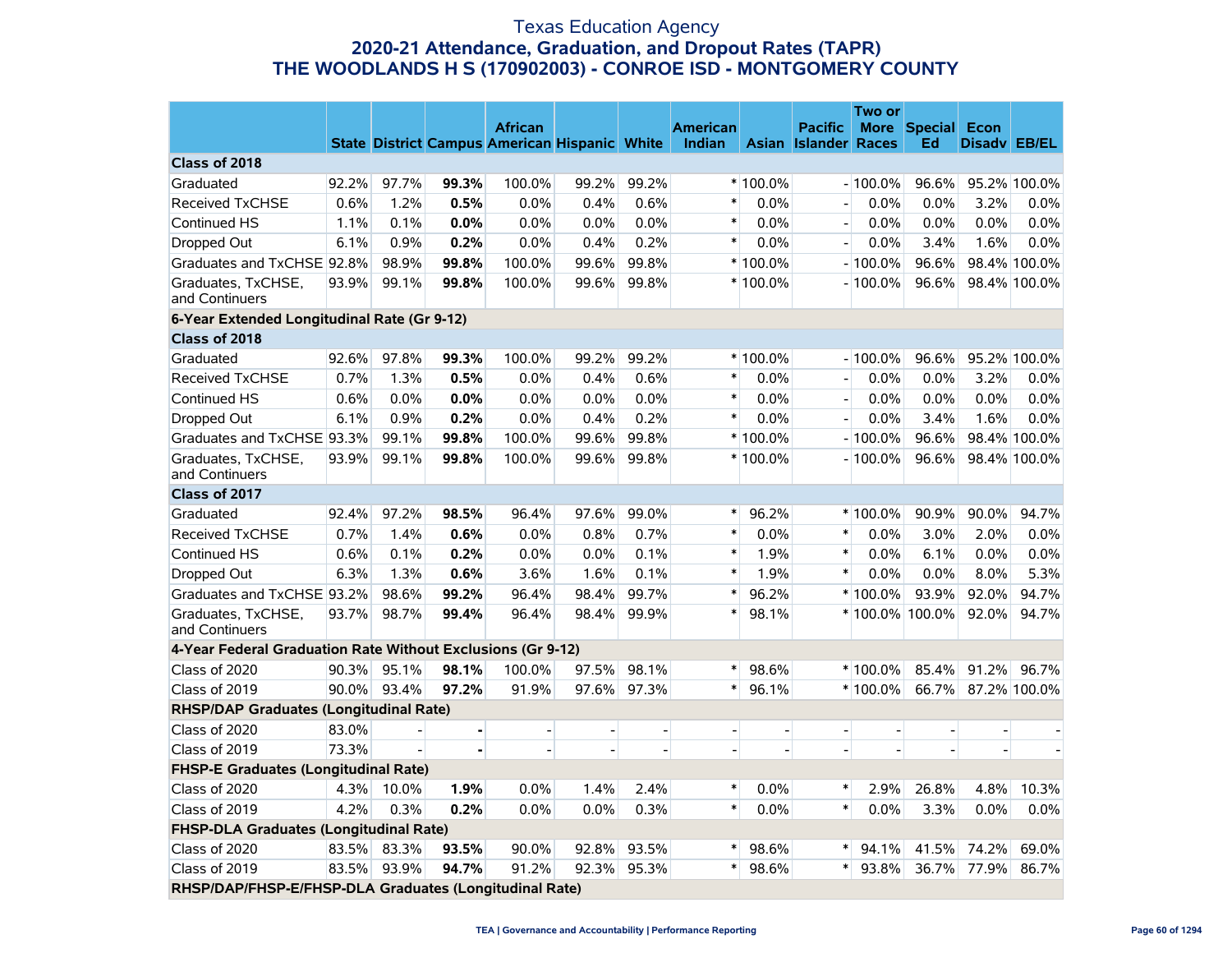#### Texas Education Agency **2020-21 Attendance, Graduation, and Dropout Rates (TAPR) THE WOODLANDS H S (170902003) - CONROE ISD - MONTGOMERY COUNTY**

|                                                  |            |         |         | <b>African</b><br><b>State District Campus American Hispanic</b> |          | White  | <b>American</b><br><b>Indian</b> | Asian   | <b>Pacific</b><br><b>Islander</b> | <b>Two or</b><br><b>More</b><br><b>Races</b> | <b>Special</b><br>Ed | Econ<br><b>Disady</b> | EB/EL       |
|--------------------------------------------------|------------|---------|---------|------------------------------------------------------------------|----------|--------|----------------------------------|---------|-----------------------------------|----------------------------------------------|----------------------|-----------------------|-------------|
| Class of 2020                                    | 87.8%      | 93.2%   | 95.5%   | $90.0\%$                                                         | 94.2%    | 95.9%  | $\ast$                           | 98.6%   | $\ast$                            | 97.1%                                        | 68.3%                | 79.0%                 | 79.3%       |
|                                                  |            |         |         |                                                                  |          |        |                                  |         |                                   |                                              |                      |                       |             |
| Class of 2019                                    | 87.6%      | 94.2%   | 94.9%   | 91.2%                                                            | 92.3%    | 95.6%  | $\ast$                           | 98.6%   | $\ast$                            | 93.8%                                        | 40.0%                | 77.9%                 | 86.7%       |
| <b>RHSP/DAP Graduates (Annual Rate)</b>          |            |         |         |                                                                  |          |        |                                  |         |                                   |                                              |                      |                       |             |
| 2019-20                                          | 38.6%      | $0.0\%$ | $0.0\%$ |                                                                  |          | $\ast$ |                                  | $\ast$  |                                   |                                              |                      |                       |             |
| 2018-19                                          | 32.7%      | 9.1%    | 0.0%    |                                                                  | *        | $\ast$ |                                  |         | $\overline{\phantom{0}}$          | - 1                                          | $0.0\%$              |                       |             |
| <b>FHSP-E Graduates (Annual Rate)</b>            |            |         |         |                                                                  |          |        |                                  |         |                                   |                                              |                      |                       |             |
| 2019-20                                          | 4.4%       | 9.7%    | $1.9\%$ | $0.0\%$                                                          | $1.4\%$  | 2.4%   | $\ast$                           | $0.0\%$ | $\ast$                            | 2.9%                                         | 23.4%                | 6.2%                  | 10.0%       |
| 2018-19                                          | 4.4%       | 0.4%    | 0.2%    | $0.0\%$                                                          | $0.0\%$  | 0.3%   | $\ast$                           | 0.0%    | $\ast$                            | $0.0\%$                                      | 3.2%                 | $0.0\%$               | $0.0\%$     |
| <b>FHSP-DLA Graduates (Annual Rate)</b>          |            |         |         |                                                                  |          |        |                                  |         |                                   |                                              |                      |                       |             |
| 2019-20                                          | $ 81.8\% $ | 82.1%   | 93.0%   | 88.1%                                                            | 92.2%    | 93.0%  | $\ast$                           | 98.6%   | $\ast$                            | 94.3%                                        | 38.3%                | 73.8%                 | 70.0%       |
| 2018-19                                          | 82.1%      | 92.5%   | 94.1%   | 93.9%                                                            | 91.3%    | 94.6%  | $\ast$                           | 98.6%   | $\ast$                            | 93.9%                                        | 35.5%                |                       | 77.1% 73.7% |
| RHSP/DAP/FHSP-E/FHSP-DLA Graduates (Annual Rate) |            |         |         |                                                                  |          |        |                                  |         |                                   |                                              |                      |                       |             |
| 2019-20                                          | 85.8%      | 91.6%   | 94.5%   | 88.1%                                                            | 93.6%    | 94.8%  | $\ast$                           | 97.2%   | $\ast$                            | 97.1%                                        | 56.9%                | 80.0%                 | 80.0%       |
| 2018-19                                          | 85.9%      | 92.6%   | 93.6%   | 91.2%                                                            | $90.6\%$ | 94.3%  | $\ast$                           | 98.6%   | $\ast$                            | 93.9%                                        | 33.3%                | 77.1%                 | 73.7%       |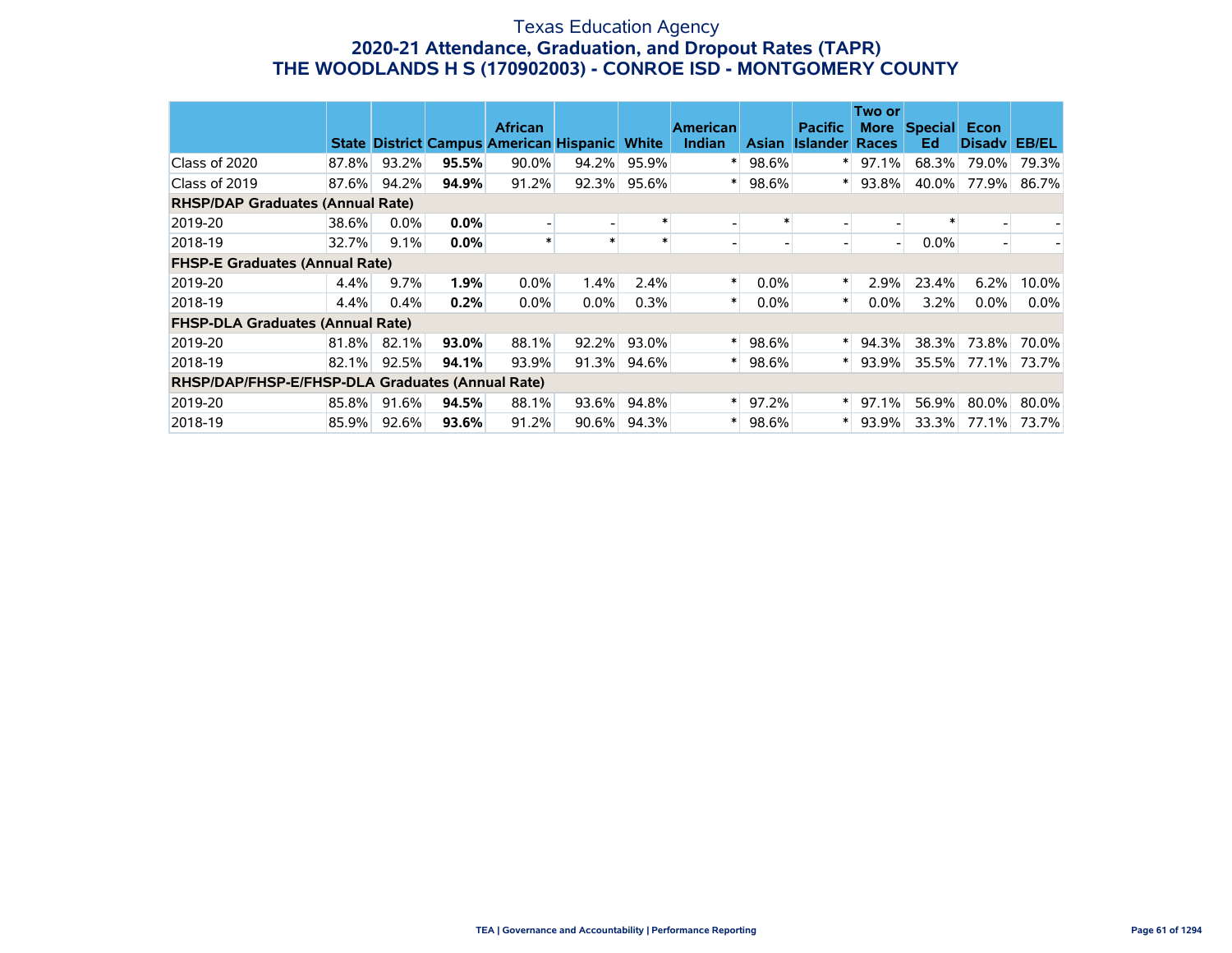### Texas Education Agency **2020-21 Graduation Profile (TAPR) THE WOODLANDS H S (170902003) - CONROE ISD - MONTGOMERY COUNTY**

|                                                            | Count | <b>Campus Campus District</b><br><b>Percent</b> | Count           | <b>State</b><br><b>Count</b> |
|------------------------------------------------------------|-------|-------------------------------------------------|-----------------|------------------------------|
| Graduates (2019-20 Annual Graduates)                       |       |                                                 |                 |                              |
| <b>Total Graduates</b>                                     | 1,104 | 100.0%                                          |                 | 4,402 360,220                |
| <b>By Ethnicity:</b>                                       |       |                                                 |                 |                              |
| African American                                           | 42    | 3.8%                                            | 350             | 44,729                       |
| Hispanic                                                   | 281   | 25.5%                                           | 1,624           | 184,060                      |
| White                                                      | 672   | 60.9%                                           | 2,078           | 105,215                      |
| American Indian                                            | 2     | 0.2%                                            | 18              | 1,226                        |
| Asian                                                      | 71    | 6.4%                                            | 204             | 17,126                       |
| Pacific Islander                                           | 1     | 0.1%                                            | 10 <sup>1</sup> | 557                          |
| Two or More Races                                          | 35    | 3.2%                                            | 118             | 7,307                        |
| <b>By Graduation Type:</b>                                 |       |                                                 |                 |                              |
| Minimum H.S. Program                                       | 5     | 0.5%                                            | 7               | 1,512                        |
| Recommended H.S. Program/Distinguished Achievement Program | 0     | 0.0%                                            | $\mathbf 0$     | 952                          |
| Foundation H.S. Program (No Endorsement)                   | 56    | 5.1%                                            | 361             | 49,535                       |
| Foundation H.S. Program (Endorsement)                      | 21    | 1.9%                                            | 427             | 15,689                       |
| Foundation H.S. Program (DLA)                              | 1,022 | 92.6%                                           |                 | 3,607 292,532                |
|                                                            |       |                                                 |                 |                              |
| <b>Special Education Graduates</b>                         | 51    | 4.6%                                            | 274             | 29,018                       |
| Economically Disadvantaged Graduates                       | 65    | 5.9%                                            | 1,400           | 187,187                      |
| Emergent Bilingual (EB)/English Learner (EL) Graduates     | 30    | 2.7%                                            | 232             | 29,639                       |
| At-Risk Graduates                                          | 185   | 16.8%                                           |                 | 1,546 148,836                |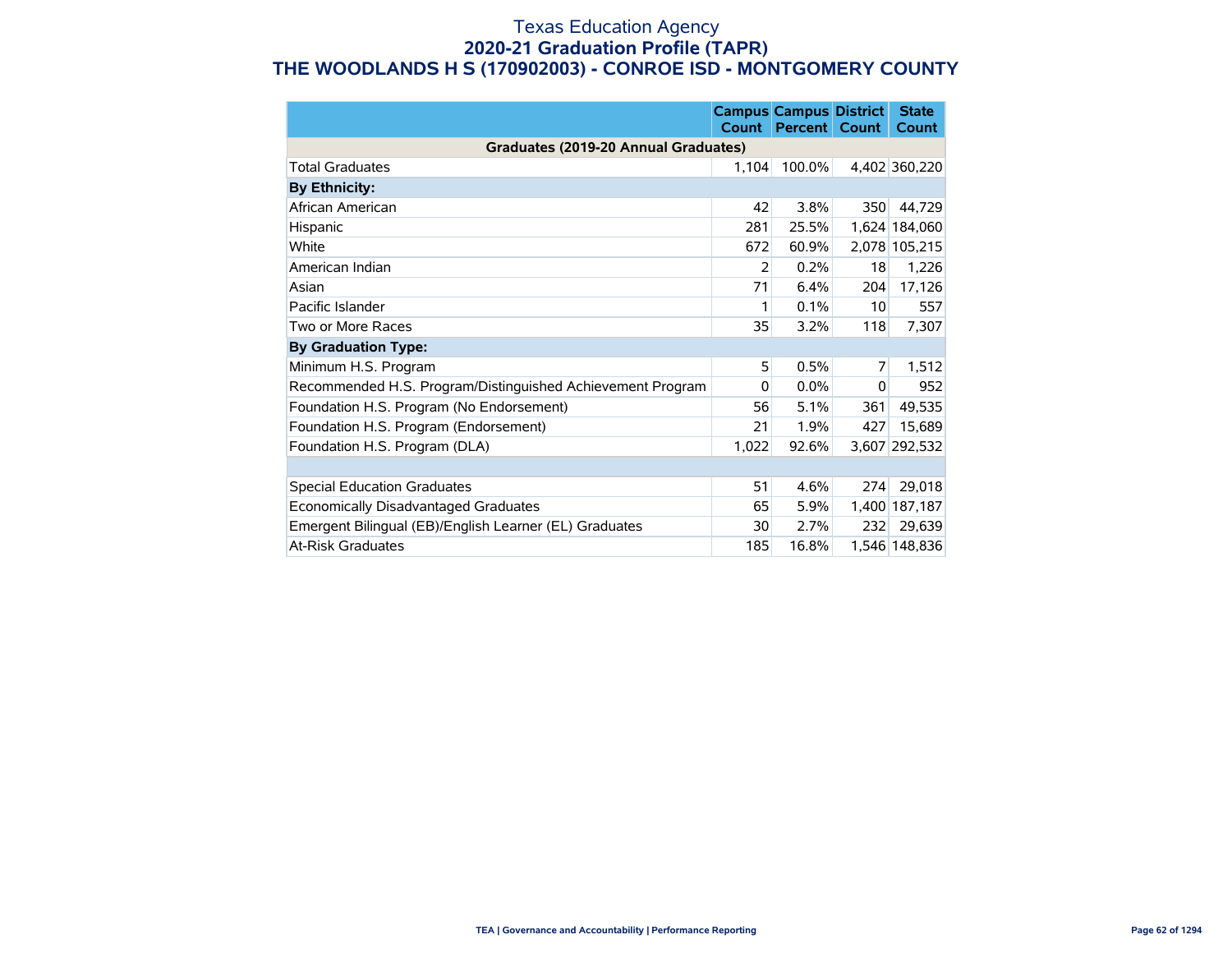Texas Education Agency **2020-21 College, Career, and Military Readiness (CCMR) (TAPR) THE WOODLANDS H S (170902003) - CONROE ISD - MONTGOMERY COUNTY**

| <b>Academic</b>                                                    |              |       |         | <b>African</b>                          |       |                                          | American                                                                             |              | <b>Pacific</b>  | Two or<br><b>More</b> | <b>Special</b> | Econ          |       |
|--------------------------------------------------------------------|--------------|-------|---------|-----------------------------------------|-------|------------------------------------------|--------------------------------------------------------------------------------------|--------------|-----------------|-----------------------|----------------|---------------|-------|
| Year                                                               | <b>State</b> |       |         | District Campus American Hispanic White |       |                                          | Indian                                                                               | <b>Asian</b> | <b>Islander</b> | <b>Races</b>          | Ed             | <b>Disady</b> | EB/EL |
|                                                                    |              |       |         |                                         |       |                                          | <b>College, Career, and Military Ready</b><br><b>Graduates (Student Achievement)</b> |              |                 |                       |                |               |       |
| College, Career, or Military Ready (Annual Graduates)              |              |       |         |                                         |       |                                          |                                                                                      |              |                 |                       |                |               |       |
| 2019-20                                                            | 63.0%        | 63.6% | 83.7%   | 61.9%                                   | 80.8% | 84.8%                                    | $\ast$                                                                               | 91.5%        | $\ast$          | 94.3%                 | 82.4%          | 52.3%         | 50.0% |
| 2018-19                                                            | 72.9%        | 74.6% | 88.4%   | 75.0%                                   | 82.3% | 90.4%                                    | $\ast$                                                                               | 98.6%        | $\ast$          | 84.8%                 | 63.2%          | 72.1%         | 50.0% |
|                                                                    |              |       |         |                                         |       | <b>College Ready</b><br><b>Graduates</b> |                                                                                      |              |                 |                       |                |               |       |
| <b>College Ready (Annual Graduates)</b>                            |              |       |         |                                         |       |                                          |                                                                                      |              |                 |                       |                |               |       |
| 2019-20                                                            | 53.4%        | 55.9% | 78.6%   | 50.0%                                   | 75.4% | 79.8%                                    | $\ast$                                                                               | 90.1%        | $\ast$          | 91.4%                 | 11.8%          | 44.6%         | 30.0% |
| 2018-19                                                            | 53.0%        | 60.2% | 82.6%   | 67.6%                                   | 76.7% | 84.0%                                    | $\ast$                                                                               | 94.6%        | $\ast$          | 84.8%                 | 10.5%          | 61.4%         | 35.0% |
| TSI Criteria Graduates in English Language Arts (Annual Graduates) |              |       |         |                                         |       |                                          |                                                                                      |              |                 |                       |                |               |       |
| 2019-20                                                            | 59.7%        | 64.7% | 82.3%   | 59.5%                                   | 77.6% | 84.2%                                    | $\ast$                                                                               | 90.1%        | $\ast$          | 94.3%                 | 15.7%          | 53.8%         | 16.7% |
| 2018-19                                                            | 60.7%        | 69.1% | 88.0%   | 76.5%                                   | 82.5% | 89.5%                                    | $\ast$                                                                               | 94.6%        | $\ast$          | 93.9%                 | 21.1%          | 70.0%         | 40.0% |
| TSI Criteria Graduates in Mathematics (Annual Graduates)           |              |       |         |                                         |       |                                          |                                                                                      |              |                 |                       |                |               |       |
| 2019-20                                                            | 47.9%        | 51.1% | 76.0%   | 52.4%                                   | 72.6% | 76.8%                                    | $\ast$                                                                               | 90.1%        | $\ast$          | 88.6%                 | 13.7%          | 41.5%         | 23.3% |
| 2018-19                                                            | 48.6%        | 57.6% | 81.3%   | 70.6%                                   | 73.5% | 82.8%                                    | $\ast$                                                                               | 95.9%        | $\ast$          | 84.8%                 | 15.8%          | 58.6%         | 40.0% |
| TSI Criteria Graduates in Both Subjects (Annual Graduates)         |              |       |         |                                         |       |                                          |                                                                                      |              |                 |                       |                |               |       |
| 2019-20                                                            | 43.2%        | 49.4% | 74.8%   | 47.6%                                   | 70.1% | 76.5%                                    | $\ast$                                                                               | 87.3%        | $\ast$          | 88.6%                 | 7.8%           | 40.0%         | 13.3% |
| 2018-19                                                            | 44.2%        | 55.5% | 80.3%   | 67.6%                                   | 73.2% | 81.9%                                    | $\ast$                                                                               | 93.2%        | $\ast$          | 84.8%                 | 10.5%          | 57.1%         | 30.0% |
| AP / IB Met Criteria in Any Subject (Annual Graduates)             |              |       |         |                                         |       |                                          |                                                                                      |              |                 |                       |                |               |       |
| 2019-20                                                            | 21.1%        | 31.8% | 48.2%   | 19.0%                                   | 50.9% | 44.6%                                    | $\ast$                                                                               | 80.3%        | $\ast$          | 62.9%                 | 3.9%           | 21.5%         | 26.7% |
| 2018-19                                                            | 21.1%        | 32.5% | 48.5%   | 17.6%                                   | 47.5% | 47.7%                                    | $\ast$                                                                               | 71.6%        | $\ast$          | 51.5%                 | 0.0%           | 34.3%         | 20.0% |
| <b>Associate Degree (Annual Graduates)</b>                         |              |       |         |                                         |       |                                          |                                                                                      |              |                 |                       |                |               |       |
| 2019-20                                                            | 2.1%         | 0.0%  | $0.0\%$ | $0.0\%$                                 | 0.0%  | 0.0%                                     | $\ast$                                                                               | $0.0\%$      | $\ast$          | $0.0\%$               | $0.0\%$        | $0.0\%$       | 0.0%  |
| 2018-19                                                            | 1.9%         | 0.1%  | 0.0%    | 0.0%                                    | 0.0%  | 0.0%                                     | $\ast$                                                                               | 0.0%         | $\ast$          | 0.0%                  | 0.0%           | 0.0%          | 0.0%  |
| Dual Course Credits in Any Subject (Annual Graduates)              |              |       |         |                                         |       |                                          |                                                                                      |              |                 |                       |                |               |       |
| 2019-20                                                            | 24.6%        | 25.8% | 41.4%   | 21.4%                                   | 35.2% | 43.6%                                    | $\ast$                                                                               | 52.1%        | $\ast$          | 48.6%                 | 5.9%           | 21.5%         | 3.3%  |
| 2018-19                                                            | 23.1%        | 23.3% | 33.9%   | 11.8%                                   | 24.5% | 37.7%                                    | $\ast$                                                                               | 39.2%        | $\ast$          | 36.4%                 | 0.0%           | 20.0%         | 0.0%  |
| <b>Onramps Course Credits (Annual Graduates)</b>                   |              |       |         |                                         |       |                                          |                                                                                      |              |                 |                       |                |               |       |
| 2019-20                                                            | 4.0%         | 0.0%  | 0.0%    | 0.0%                                    | 0.0%  | 0.0%                                     | $\ast$                                                                               | 0.0%         | $\ast$          | $0.0\%$               | $0.0\%$        | $0.0\%$       | 0.0%  |
| 2018-19                                                            | 2.3%         | 0.0%  | 0.0%    | 0.0%                                    | 0.0%  | 0.0%                                     | $\ast$                                                                               | 0.0%         | $\ast$          | 0.0%                  | 0.0%           | 0.0%          | 0.0%  |
|                                                                    |              |       |         |                                         |       | <b>Graduates</b>                         | <b>Career / Military Ready</b>                                                       |              |                 |                       |                |               |       |
| <b>Career or Military Ready (Annual Graduates)</b>                 |              |       |         |                                         |       |                                          |                                                                                      |              |                 |                       |                |               |       |
| 2019-20                                                            | 18.7%        | 15.9% | 18.8%   | 19.0%                                   | 17.8% | 18.8%                                    | $\ast$                                                                               | 19.7%        | $\ast$          | 22.9%                 | 78.4%          | 18.5%         | 36.7% |
| 2018-19                                                            | 40.4%        | 29.8% | 26.2%   | 22.1%                                   | 23.9% | 26.9%                                    | $\ast$                                                                               | 29.7%        | $\ast$          | 25.8%                 | 63.2%          | 28.6%         | 22.5% |
| Approved Industry-Based Certification (Annual Graduates)           |              |       |         |                                         |       |                                          |                                                                                      |              |                 |                       |                |               |       |
| 2019-20                                                            | 13.2%        | 10.7% | 15.4%   | 11.9%                                   | 14.6% | 15.3%                                    | $\ast$                                                                               | 18.3%        | $\ast$          | 20.0%                 | 9.8%           | 13.8%         | 16.7% |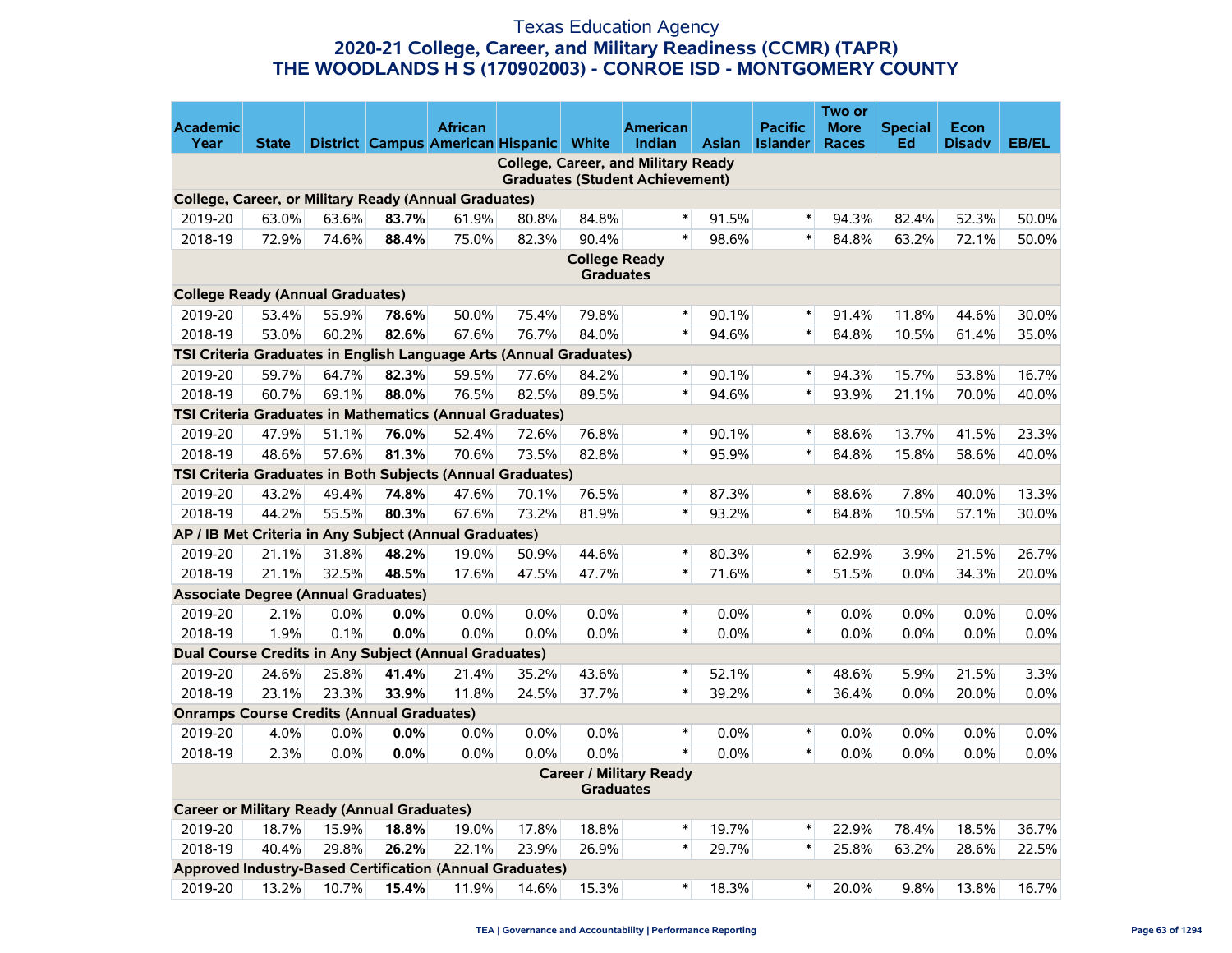#### Texas Education Agency **2020-21 College, Career, and Military Readiness (CCMR) (TAPR) THE WOODLANDS H S (170902003) - CONROE ISD - MONTGOMERY COUNTY**

| <b>Academic</b><br>Year                                                                                           | <b>State</b> |         |         | <b>African</b><br>District Campus American Hispanic |         | <b>White</b> | <b>American</b><br>Indian | <b>Asian</b> | <b>Pacific</b><br><b>Islander</b> | Two or<br><b>More</b><br><b>Races</b> | <b>Special</b><br>Ed. | Econ<br><b>Disady</b> | EB/EL   |
|-------------------------------------------------------------------------------------------------------------------|--------------|---------|---------|-----------------------------------------------------|---------|--------------|---------------------------|--------------|-----------------------------------|---------------------------------------|-----------------------|-----------------------|---------|
| 2018-19                                                                                                           | 10.7%        | 8.5%    | 12.9%   | 14.7%                                               | 11.3%   | 13.0%        |                           | 16.2%        | $\ast$                            | 15.2%                                 | 5.3%                  | 17.1%                 | 5.0%    |
| Graduates with Level I or Level II Certificate (Annual Graduates)                                                 |              |         |         |                                                     |         |              |                           |              |                                   |                                       |                       |                       |         |
| 2019-20                                                                                                           | 0.7%         | $0.0\%$ | $0.0\%$ | $0.0\%$                                             | $0.0\%$ | $0.0\%$      |                           | $0.0\%$      | $\ast$                            | $0.0\%$                               | $0.0\%$               | $0.0\%$               | $0.0\%$ |
| 2018-19                                                                                                           | 0.6%         | $0.1\%$ | 0.1%    | $0.0\%$                                             | $0.4\%$ | $0.0\%$      |                           | $0.0\%$      | $\ast$                            | $0.0\%$                               | $0.0\%$               | $0.0\%$               | $0.0\%$ |
| <b>Graduate with Completed IEP and Workforce Readiness (Annual Graduates)</b>                                     |              |         |         |                                                     |         |              |                           |              |                                   |                                       |                       |                       |         |
| 2019-20                                                                                                           | 2.4%         | $3.6\%$ | 2.4%    | $4.8\%$                                             | $2.8\%$ | $2.4\%$      |                           | 1.4%         | $\ast$                            | $0.0\%$                               | 49.0%                 | 6.2%                  | 20.0%   |
| 2018-19                                                                                                           | 2.3%         | $3.1\%$ | 0.8%    | $0.0\%$                                             | 1.2%    | 0.9%         |                           | $0.0\%$      | $\ast$                            | $0.0\%$                               | 23.7%                 | 2.9%                  | 5.0%    |
| Graduates Under an Advanced Diploma Plan and Identified as a Current Special Education Student (Annual Graduates) |              |         |         |                                                     |         |              |                           |              |                                   |                                       |                       |                       |         |
| 2019-20                                                                                                           | 3.7%         | 3.2%    | 2.6%    | 2.4%                                                | 2.1%    | 3.1%         |                           | $0.0\%$      |                                   | 2.9%                                  | 56.9%                 | 3.1%                  | 13.3%   |
| 2018-19                                                                                                           | 2.7%         | 1.6%    | 1.1%    | $0.0\%$                                             | 0.8%    | 1.3%         |                           | $1.4\%$      | $\ast$                            | $0.0\%$                               | 31.6%                 | $0.0\%$               | 5.0%    |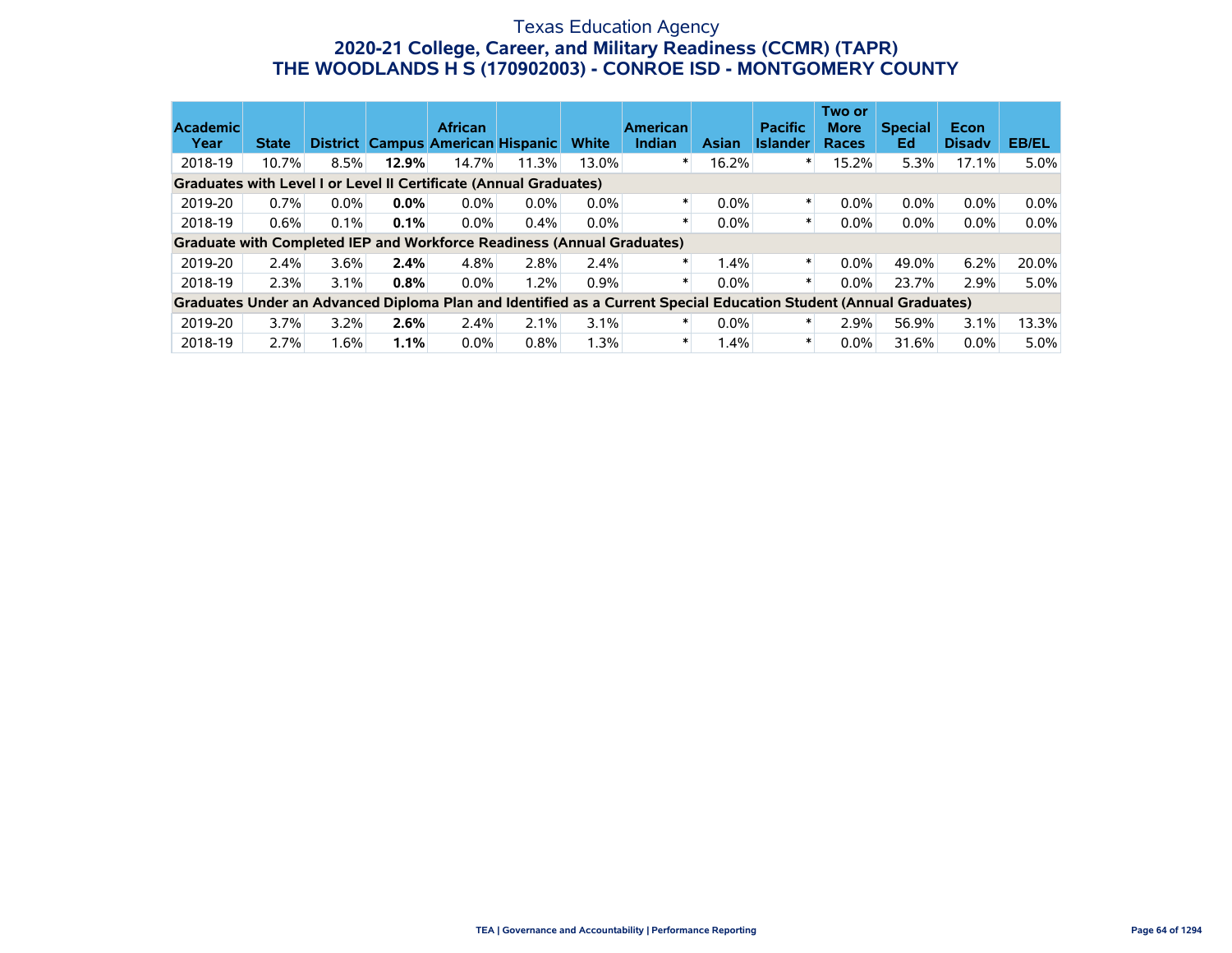#### Texas Education Agency **2020-21 CCMR-Related Indicators (TAPR) THE WOODLANDS H S (170902003) - CONROE ISD - MONTGOMERY COUNTY**

|                                                                                  |                 |       |       |       |                |      |             |                                                                           |               |                | Two or |              |                     |        |
|----------------------------------------------------------------------------------|-----------------|-------|-------|-------|----------------|------|-------------|---------------------------------------------------------------------------|---------------|----------------|--------|--------------|---------------------|--------|
|                                                                                  | <b>Academic</b> |       |       |       | <b>African</b> |      |             | <b>American</b>                                                           |               | <b>Pacific</b> |        | More Special | Econ                |        |
|                                                                                  | Year            |       |       |       |                |      |             | State District Campus American Hispanic White Indian Asian Islander Races |               |                |        | Ed.          | <b>Disadv EB/EL</b> |        |
| TSIA Results (Graduates >= Criterion) (Annual Graduates)                         |                 |       |       |       |                |      |             |                                                                           |               |                |        |              |                     |        |
| Reading                                                                          | 2019-20         | 30.1% | 29.6% | 39.2% | 11.9%          |      | 35.9% 41.1% |                                                                           | $*47.9%$      | $\ast$         | 40.0%  |              | 11.8% 26.2%         | 3.3%   |
|                                                                                  | 2018-19         | 33.4% | 36.6% | 43.1% | 20.6%          |      | 38.5% 43.9% |                                                                           | $*62.2%$      | $\ast$         | 39.4%  | 10.5%        | 37.1% 20.0%         |        |
| Mathematics                                                                      | 2019-20         | 21.2% | 17.8% | 36.3% | 16.7%          |      | 35.6% 36.2% |                                                                           | $*50.7%$      | $\ast$         | 37.1%  |              | 9.8% 23.1% 10.0%    |        |
|                                                                                  | 2018-19         | 24.7% | 26.0% | 41.0% | 38.2%          |      | 33.9% 41.3% |                                                                           | $*64.9%$      | $\ast$         | 39.4%  | 13.2%        | 32.9% 20.0%         |        |
| <b>Both Subjects</b>                                                             | 2019-20         | 16.4% | 14.8% | 32.7% | 7.1%           |      | 30.6% 33.6% |                                                                           | $*$ 45.1%     | $\ast$         | 34.3%  | 3.9%         | 16.9%               | 0.0%   |
|                                                                                  | 2018-19         | 18.8% | 21.3% | 36.3% | 17.6%          |      | 31.1% 36.6% |                                                                           | $*$ 58.1%     | $\ast$         | 36.4%  | 5.3%         | 25.7% 15.0%         |        |
| <b>Completed and Received Credit for College Prep Courses (Annual Graduates)</b> |                 |       |       |       |                |      |             |                                                                           |               |                |        |              |                     |        |
| English Language Arts                                                            | 2019-20         | 7.3%  | 7.3%  | 0.0%  | 0.0%           | 0.0% | 0.0%        | $\ast$                                                                    | 0.0%          | $\ast$         | 0.0%   | 0.0%         | 0.0%                | 0.0%   |
|                                                                                  | 2018-19         | 5.1%  | 4.1%  | 0.0%  | 0.0%           | 0.0% | 0.0%        | $\ast$                                                                    | 0.0%          | $\ast$         | 0.0%   | 0.0%         | 0.0%                | 0.0%   |
| <b>Mathematics</b>                                                               | 2019-20         | 9.7%  | 3.1%  | 0.0%  | 0.0%           | 0.0% | 0.0%        | $\ast$                                                                    | 0.0%          | $\ast$         | 0.0%   | 0.0%         | 0.0%                | 0.0%   |
|                                                                                  | 2018-19         | 7.3%  | 2.0%  | 0.0%  | 0.0%           | 0.0% | 0.0%        | $\ast$                                                                    | 0.0%          | $\ast$         | 0.0%   | 0.0%         | 0.0%                | 0.0%   |
| <b>Both Subjects</b>                                                             | 2019-20         | 4.2%  | 2.2%  | 0.0%  | 0.0%           | 0.0% | 0.0%        | $\ast$                                                                    | 0.0%          | $\ast$         | 0.0%   | 0.0%         | 0.0%                | 0.0%   |
|                                                                                  | 2018-19         | 2.6%  | 1.3%  | 0.0%  | 0.0%           | 0.0% | 0.0%        | $\ast$                                                                    | 0.0%          | $\ast$         | 0.0%   | 0.0%         | 0.0%                | 0.0%   |
| AP/IB Results (Participation) (Grades 11-12)                                     |                 |       |       |       |                |      |             |                                                                           |               |                |        |              |                     |        |
| All Subjects                                                                     | 2020            | 22.0% | 29.2% | 43.1% | 18.7%          |      | 36.5% 43.8% |                                                                           | 40.0% 74.8%   | $\ast$         | 49.3%  | 2.6%         | 18.8% 12.3%         |        |
|                                                                                  | 2019            | 25.2% | 33.8% | 44.7% | 21.6%          |      | 40.4% 43.6% |                                                                           | 50.0% 76.4%   | $\ast$         | 55.2%  | 0.0%         | 24.6% 12.7%         |        |
| English Language Arts                                                            | 2020            | 12.7% | 10.9% | 12.1% | 8.0%           |      | 10.7% 11.5% |                                                                           | 20.0% 22.1%   | $\ast$         | 19.4%  | 0.9%         | 6.5%                | 0.0%   |
|                                                                                  | 2019            | 14.5% | 12.8% | 13.5% | 9.5%           |      | 11.0% 12.4% |                                                                           | 16.7% 29.7%   |                | 25.4%  | 0.0%         | 10.1%               | 0.0%   |
| Mathematics                                                                      | 2020            | 6.4%  | 11.2% | 17.0% | 8.0%           |      | 10.9% 17.7% |                                                                           | 20.0% 42.0%   |                | 16.4%  | 0.9%         | 5.9%                | 3.5%   |
|                                                                                  | 2019            | 7.4%  | 13.1% | 18.1% | 2.7%           |      | 12.1% 18.2% |                                                                           | 16.7% 43.9%   |                | 23.9%  | 0.0%         | 10.9%               | 1.8%   |
| Science                                                                          | 2020            | 9.4%  | 15.1% | 23.8% | 12.0%          |      | 16.8% 24.9% |                                                                           | 40.0% 46.6%   |                | 26.9%  | 0.9%         | 9.4%                | 0.0%   |
|                                                                                  | 2019            | 10.4% | 18.0% | 24.6% | 6.8%           |      | 19.3% 23.1% |                                                                           | 16.7% 64.2%   |                | 29.9%  | 0.0%         | 8.7%                | 5.5%   |
| Social Studies                                                                   | 2020            | 12.4% | 17.8% | 27.3% | 14.7%          |      | 21.3% 27.2% |                                                                           | 20.0% 58.8%   |                | 32.8%  | 1.8%         | 10.0%               | 0.0%   |
|                                                                                  | 2019            | 13.9% | 21.2% | 25.8% | 10.8%          |      | 21.5% 24.9% |                                                                           | $0.0\%$ 54.1% | $\ast$         | 35.8%  | $0.0\%$      | 11.6%               | 0.0%   |
| AP/IB Results (Examinees >= Criterion) (Grades 11-12)                            |                 |       |       |       |                |      |             |                                                                           |               |                |        |              |                     |        |
| All Subjects                                                                     | 2020            | 59.0% | 70.8% | 85.2% | 85.7%          |      | 85.3% 83.2% |                                                                           | $*92.9%$      | $\ast$         | 93.9%  |              | * 78.1% 85.7%       |        |
|                                                                                  | 2019            | 51.0% | 65.6% | 83.8% | 68.8%          |      | 87.7% 81.8% |                                                                           | $*89.4%$      | $\ast$         | 83.8%  |              | 94.1% 71.4%         |        |
| English Language Arts                                                            | 2020            | 50.1% | 62.6% | 80.3% | 100.0%         |      | 76.7% 80.7% |                                                                           | $*82.8%$      |                | 84.6%  | *            | 90.9%               |        |
|                                                                                  | 2019            | 41.2% | 63.5% | 87.6% | 71.4%          |      | 85.0% 87.0% |                                                                           | $*93.2%$      |                | 94.1%  |              | 92.9%               |        |
| Mathematics                                                                      | 2020            | 56.5% | 65.0% | 76.4% | 100.0%         |      | 70.5% 77.8% |                                                                           | $*72.7%$      | $\ast$         | 90.9%  | *            | 60.0%               | $\ast$ |
|                                                                                  | 2019            | 52.2% | 63.2% | 84.2% | $\ast$         |      | 84.8% 83.9% |                                                                           | $*83.1%$      |                | 87.5%  |              | 93.3%               | $\ast$ |
| Science                                                                          | 2020            | 47.6% | 64.5% | 76.3% | 88.9%          |      | 75.5% 75.1% |                                                                           | $*80.3%$      | $\ast$         | 83.3%  | *            | 43.8%               |        |
|                                                                                  | 2019            |       | 61.6% |       | 80.0%          |      |             |                                                                           |               | $\ast$         |        |              |                     | $\ast$ |
|                                                                                  |                 | 40.6% |       | 77.8% |                |      | 78.1% 77.7% |                                                                           | $*77.9%$      |                | 75.0%  |              | 91.7%               |        |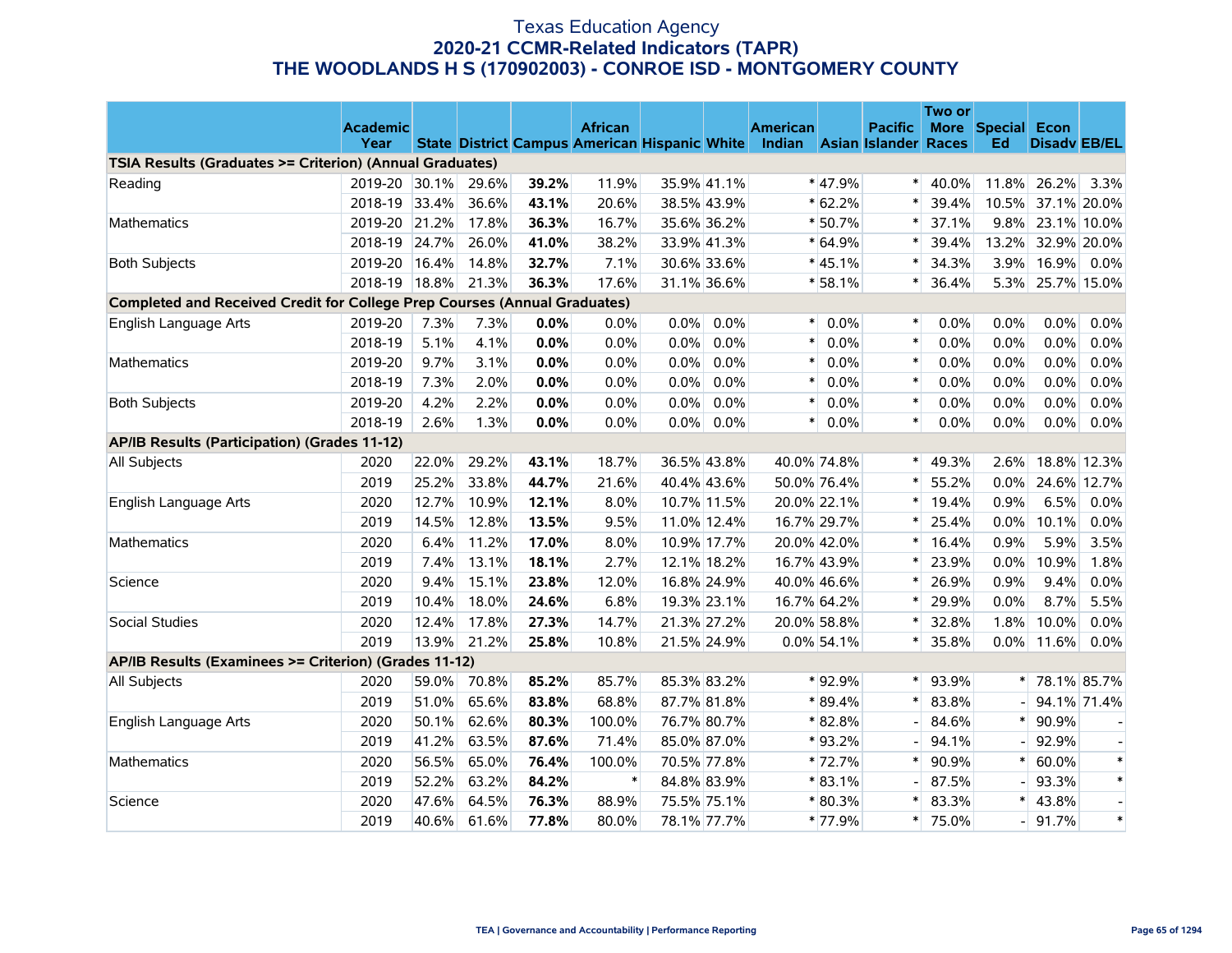#### Texas Education Agency **2020-21 CCMR-Related Indicators (TAPR) THE WOODLANDS H S (170902003) - CONROE ISD - MONTGOMERY COUNTY**

|                                             | <b>Academic</b><br>Year |       |       |       | <b>African</b><br><b>State District Campus American Hispanic White</b> |             |      | <b>American</b><br>Indian |           | <b>Pacific</b><br>Asian Islander | Two or<br><b>More</b><br><b>Races</b> | Special<br>Ed | Econ<br><b>Disady EB/EL</b> |        |
|---------------------------------------------|-------------------------|-------|-------|-------|------------------------------------------------------------------------|-------------|------|---------------------------|-----------|----------------------------------|---------------------------------------|---------------|-----------------------------|--------|
| Social Studies                              | 2020                    | 52.3% | 62.9% | 83.1% | 81.8%                                                                  | 81.5% 83.6% |      |                           | $*80.5%$  | $\ast$                           | 90.9%                                 | $\ast$        | 70.6%                       |        |
|                                             | 2019                    | 46.3% | 59.3% | 82.2% | 62.5%                                                                  | 72.6% 84.0% |      |                           | $-91.3%$  | $\ast$                           | 79.2%                                 |               | 75.0%                       |        |
| <b>SAT/ACT Results (Annual Graduates)</b>   |                         |       |       |       |                                                                        |             |      |                           |           |                                  |                                       |               |                             |        |
| Tested                                      | 2019-20                 | 76.7% | 65.6% | 85.7% | 66.7%                                                                  | 81.1% 87.8% |      |                           | $*93.0\%$ | $\ast$                           | 88.6%                                 | 22.6%         | 52.3% 35.5%                 |        |
|                                             | 2018-19                 | 75.0% | 70.0% | 89.8% | 91.2%                                                                  | 82.9% 91.6% |      |                           | $*94.6%$  | $\ast$                           | 90.9%                                 | 25.0%         | 70.4% 45.0%                 |        |
| At/Above Criterion for All Examinees        | 2019-20                 | 35.7% | 64.6% | 83.6% | 64.3%                                                                  | 78.9% 84.2% |      |                           | $*95.5%$  |                                  | $*100.0\%$                            | 25.0%         | 61.8% 36.4%                 |        |
|                                             | 2018-19                 | 36.1% | 61.3% | 79.6% | 45.2%                                                                  | 76.5% 81.1% |      |                           | $*90.0\%$ | $\ast$                           | 83.3%                                 | 20.0%         | 56.0% 22.2%                 |        |
| <b>Average SAT Score (Annual Graduates)</b> |                         |       |       |       |                                                                        |             |      |                           |           |                                  |                                       |               |                             |        |
| <b>All Subjects</b>                         | 2019-20                 | 1019  | 1147  | 1231  | 1108                                                                   | 1193        | 1234 | $\ast$                    | 1357      | $\ast$                           | 1278                                  | 937           | 1118                        | 994    |
|                                             | 2018-19                 | 1027  | 1153  | 1226  | 1101                                                                   | 1199        | 1228 | $\ast$                    | 1329      | $\ast$                           | 1261                                  | 950           | 1161                        | 989    |
| English Language Arts and Writing           | 2019-20                 | 513   | 573   | 612   | 563                                                                    | 599         | 613  |                           | 658       | $\ast$                           | 630                                   | 456           | 563                         | 475    |
|                                             | 2018-19                 | 517   | 579   | 612   | 551                                                                    | 600         | 613  | $\ast$                    | 654       | $\ast$                           | 625                                   | 476           | 582                         | 484    |
| <b>Mathematics</b>                          | 2019-20                 | 506   | 573   | 619   | 545                                                                    | 594         | 621  | $\ast$                    | 699       | $\ast$                           | 649                                   | 481           | 554                         | 519    |
|                                             | 2018-19                 | 510   | 574   | 614   | 550                                                                    | 599         | 615  | $\ast$                    | 675       | $\ast$                           | 636                                   | 474           | 579                         | 504    |
| <b>Average ACT Score (Annual Graduates)</b> |                         |       |       |       |                                                                        |             |      |                           |           |                                  |                                       |               |                             |        |
| <b>All Subjects</b>                         | 2019-20                 | 20    | 25    | 26    | 22                                                                     | 25          | 26   | $\ast$                    | 30        | $\ast$                           | 25                                    | 19            | 22                          | $\ast$ |
|                                             | 2018-19                 | 21    | 24    | 26    | 21                                                                     | 25          | 26   |                           | 29        |                                  | 27                                    |               | 25                          |        |
| English Language Arts                       | 2019-20                 | 20    | 25    | 26    | 23                                                                     | 26          | 26   |                           | 30        | $\ast$                           | 25                                    | 18            | 21                          | $\ast$ |
|                                             | 2018-19                 | 20    | 24    | 26    | 21                                                                     | 25          | 26   |                           | 29        |                                  | 27                                    |               | 26                          |        |
| <b>Mathematics</b>                          | 2019-20                 | 20    | 25    | 26    | 21                                                                     | 25          | 26   | $\ast$                    | 29        | $\ast$                           | 26                                    | 19            | 23                          | $\ast$ |
|                                             | 2018-19                 | 20    | 23    | 25    | 22                                                                     | 25          | 25   |                           | 29        |                                  | 27                                    |               | 24                          |        |
| Science                                     | 2019-20                 | 21    | 25    | 26    | 22                                                                     | 25          | 26   |                           | 29        | $\ast$                           | 24                                    | 20            | 23                          | $\ast$ |
|                                             | 2018-19                 | 21    | 24    | 25    | 21                                                                     | 25          | 25   |                           | 29        |                                  | 27                                    |               | 24                          |        |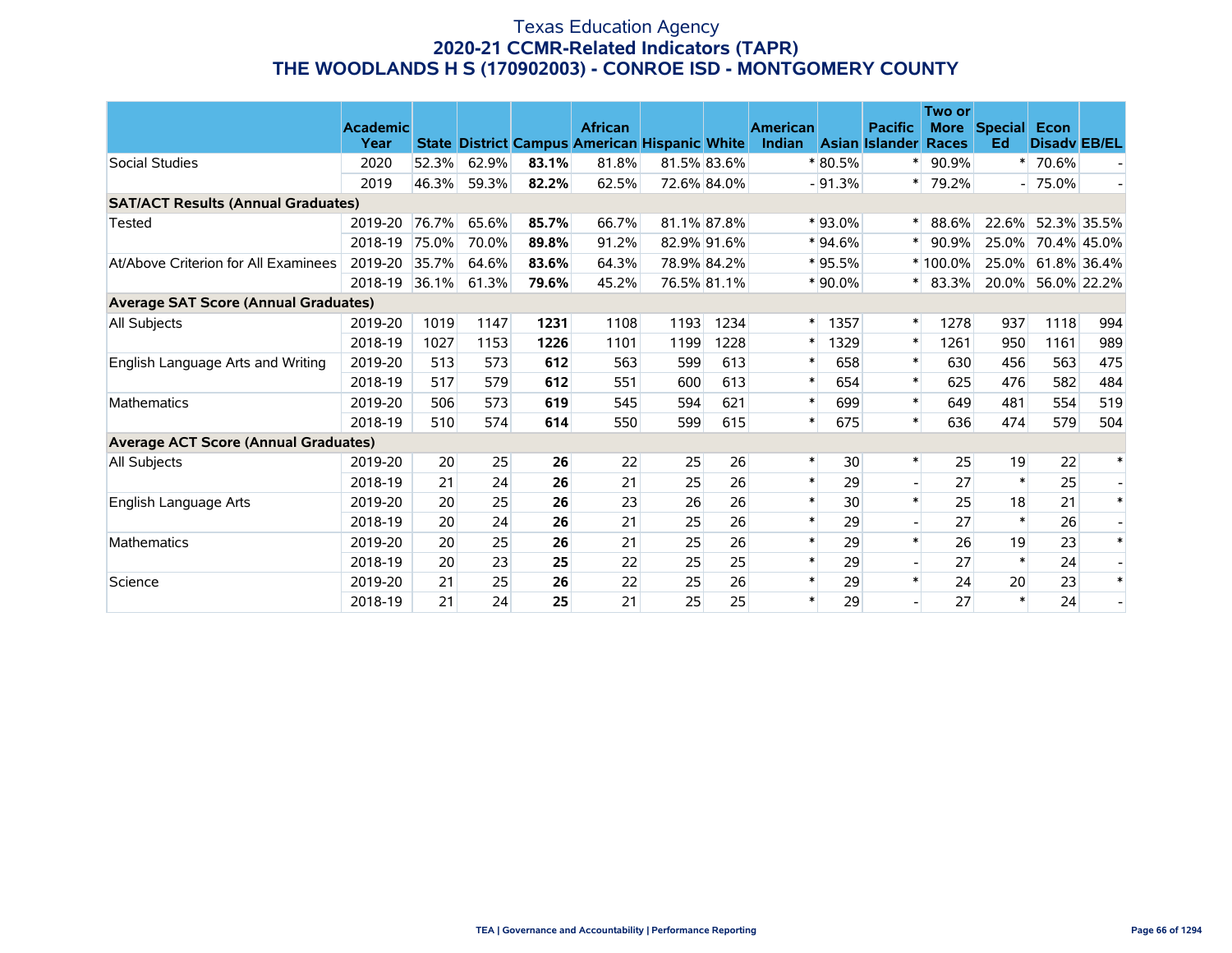#### Texas Education Agency **2020-21 Other Postsecondary Indicators (TAPR) THE WOODLANDS H S (170902003) - CONROE ISD - MONTGOMERY COUNTY**

|                                                                                                |                         |       |       |       |                                                                 |       |             |                    |             |                                               | <b>Two</b><br>or |                                |                     |             |
|------------------------------------------------------------------------------------------------|-------------------------|-------|-------|-------|-----------------------------------------------------------------|-------|-------------|--------------------|-------------|-----------------------------------------------|------------------|--------------------------------|---------------------|-------------|
|                                                                                                | <b>Academic</b><br>Year |       |       |       | <b>African</b><br>State District Campus American Hispanic White |       |             | American<br>Indian |             | <b>Pacific</b><br><b>Asian Islander Races</b> |                  | <b>More Special Econ</b><br>Ed | <b>Disady EB/EL</b> |             |
| Advanced/Dual-Credit Course Completion (Grades 9-12)                                           |                         |       |       |       |                                                                 |       |             |                    |             |                                               |                  |                                |                     |             |
| Any Subject                                                                                    | 2019-20                 | 46.3% | 47.1% | 53.8% | 34.7%                                                           |       | 54.8% 52.3% |                    | 54.5% 74.0% |                                               | 40.0% 57.1%      | 21.2%                          | 35.8%               | 43.7%       |
|                                                                                                | 2018-19                 | 44.6% | 45.6% | 54.9% | 39.9%                                                           | 57.6% | 52.3%       | 63.6%              | 76.3%       | 37.5%                                         | 58.6%            | 19.9%                          | 36.9%               | 38.1%       |
| English Language Arts                                                                          | 2019-20                 | 18.2% | 15.6% | 20.2% | 9.8%                                                            |       | 16.9% 21.0% | 18.2%              | 28.2%       |                                               | 25.3%            | 1.0%                           | 6.7%                | 0.8%        |
|                                                                                                | 2018-19                 | 17.8% | 14.0% | 18.0% | 8.2%                                                            |       | 14.6% 18.2% | 27.3%              | 29.5%       |                                               | 25.0% 26.3%      | 1.0%                           | 6.9%                | 0.8%        |
| Mathematics                                                                                    | 2019-20                 | 20.7% | 24.1% | 33.7% | 20.7%                                                           |       | 29.3% 35.4% | 18.2%              | 44.8%       |                                               | $*$ 32.0%        | 5.0%                           | 14.2%               | 9.9%        |
|                                                                                                | 2018-19                 | 20.4% | 24.0% | 33.9% | 23.8%                                                           |       | 29.6% 34.7% | 45.5%              | 45.5%       |                                               | 25.0% 37.9%      | 4.5%                           | 15.3%               | 6.2%        |
| Science                                                                                        | 2019-20                 | 22.4% | 22.2% | 25.0% | 20.8%                                                           |       | 23.9% 24.5% | 36.4%              | 32.5%       |                                               | $*$ 28.8%        | 14.8%                          | 17.7%               | 18.0%       |
|                                                                                                | 2018-19                 | 21.7% | 21.5% | 25.3% | 24.0%                                                           |       | 23.8% 24.1% | 27.3%              | 43.2%       | 37.5%                                         | 26.5%            | 15.7%                          | 16.5%               | 15.1%       |
| Social Studies                                                                                 | 2019-20                 | 24.6% | 26.4% | 26.5% | 13.7%                                                           |       | 23.2% 24.6% | 27.3%              | 61.8%       |                                               | 20.0% 30.1%      | 1.9%                           | 12.4%               | 2.4%        |
|                                                                                                | 2018-19                 | 23.6% | 25.6% | 25.7% | 8.2%                                                            |       | 22.4% 24.2% | 18.2%              | 57.7%       | 25.0%                                         | 34.8%            | 1.5%                           | 10.7%               | 3.1%        |
| <b>CTE Coherent Sequence (Annual Graduates)</b>                                                |                         |       |       |       |                                                                 |       |             |                    |             |                                               |                  |                                |                     |             |
|                                                                                                | 2019-20                 | 58.5% | 39.2% | 33.8% | 33.3%                                                           |       | 33.1% 35.0% | $\ast$             | 31.0%       |                                               | $*$ 22.9%        |                                | 43.1% 35.4% 23.3%   |             |
|                                                                                                | 2018-19                 | 59.0% | 40.5% | 31.2% | 26.5%                                                           |       | 30.7% 31.4% | $\ast$             | 31.1%       |                                               | $*$ 33.3%        |                                | 47.4% 27.1% 20.0%   |             |
| Graduates Enrolled in Texas Institution of Higher Education (TX IHE)                           |                         |       |       |       |                                                                 |       |             |                    |             |                                               |                  |                                |                     |             |
|                                                                                                | 2018-19                 | 52.6% | 52.0% | 61.7% | 64.7%                                                           |       | 55.3% 61.1% |                    | $*$ 78.4%   |                                               | $*$ 78.8%        | 45.0%                          |                     | 62.0% 35.0% |
|                                                                                                | 2017-18                 | 53.4% | 52.7% | 59.0% | 61.3%                                                           |       | 57.4% 58.0% | $\ast$             | 75.4%       |                                               | $-53.3\%$        | 47.2%                          | 59.3%               | 54.3%       |
| Graduates in TX IHE Completing One Year Without Enrollment in a Developmental Education Course |                         |       |       |       |                                                                 |       |             |                    |             |                                               |                  |                                |                     |             |
|                                                                                                | 2018-19                 | 42.2% | 55.5% | 79.0% |                                                                 |       | 73.3% 81.1% |                    | $*$ 71.4%   | $\ast$                                        | $\ast$           | $\ast$                         | $\ast$              |             |
|                                                                                                | 2017-18                 | 60.7% | 71.3% | 83.1% | 66.7%                                                           |       | 77.3% 85.4% | $\ast$             | 90.0%       |                                               | $- 75.0\%$       | 29.4%                          | 48.5%               | 52.9%       |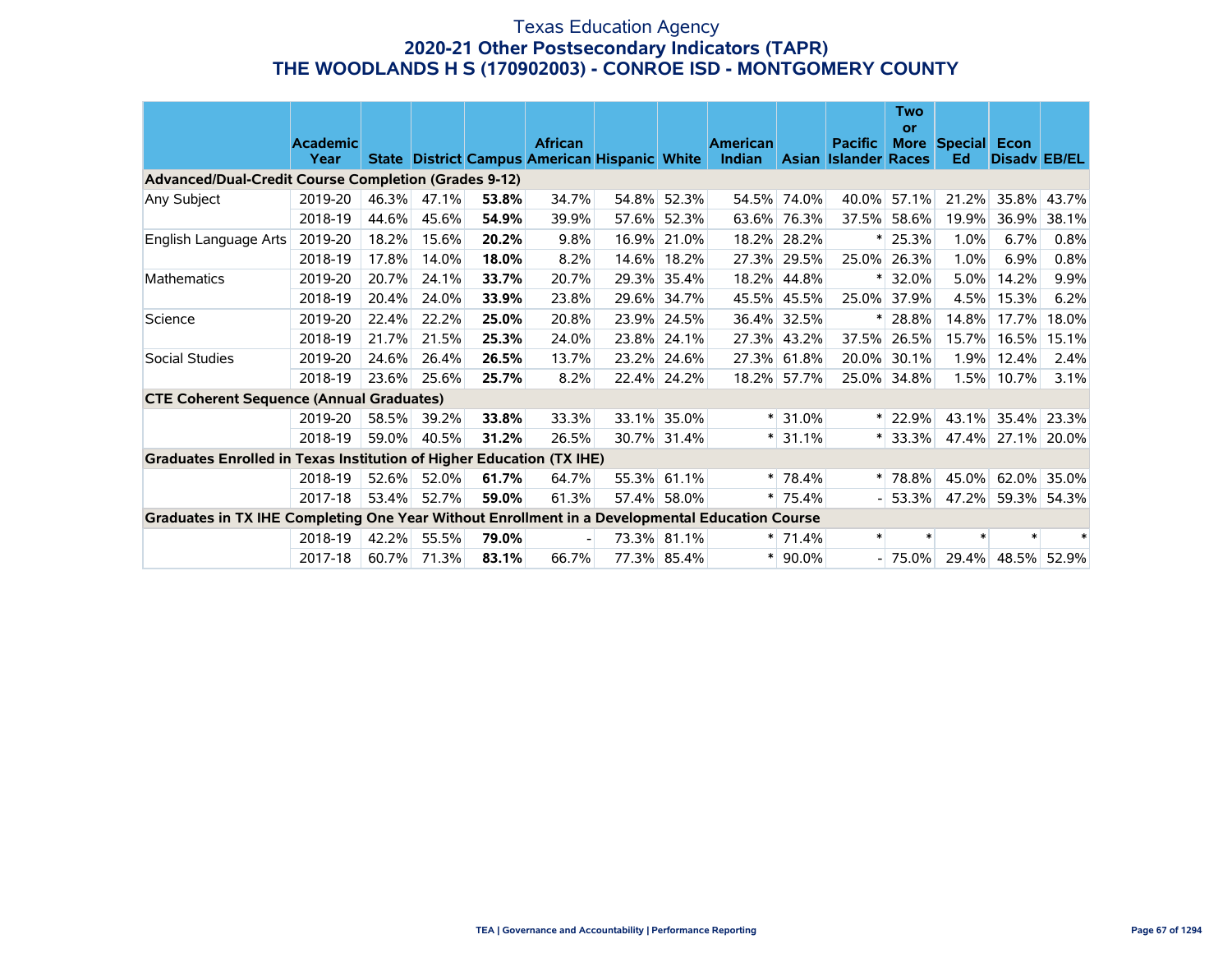### Texas Education Agency **2020-21 Student Information (TAPR) THE WOODLANDS H S (170902003) - CONROE ISD - MONTGOMERY COUNTY**

|                                               |       | <b>Membership</b>             |       |                                                             |                |                               | <b>Enrollment</b> |              |  |  |
|-----------------------------------------------|-------|-------------------------------|-------|-------------------------------------------------------------|----------------|-------------------------------|-------------------|--------------|--|--|
|                                               |       | <b>Campus</b>                 |       |                                                             |                | <b>Campus</b>                 |                   |              |  |  |
| <b>Student Information</b>                    |       | <b>Count Percent District</b> |       | <b>State</b>                                                |                | <b>Count Percent District</b> |                   | <b>State</b> |  |  |
|                                               |       |                               |       |                                                             |                |                               |                   |              |  |  |
| <b>Total Students</b>                         |       |                               |       | 4,303 100.0% 64,294 5,359,040 4,309 100.0% 64,563 5,371,586 |                |                               |                   |              |  |  |
| <b>Students by Grade:</b>                     |       |                               |       |                                                             |                |                               |                   |              |  |  |
| Early Childhood Education                     | 0     | 0.0%                          | 0.3%  | 0.3%                                                        | 0              | 0.0%                          | 0.5%              | 0.4%         |  |  |
| Pre-Kindergarten                              | 0     | 0.0%                          | 2.2%  | 3.7%                                                        | 0              | 0.0%                          | 2.2%              | 3.7%         |  |  |
| Kindergarten                                  | 0     | 0.0%                          | 6.7%  | 6.7%                                                        | $\overline{0}$ | 0.0%                          | 6.7%              | 6.7%         |  |  |
| Grade 1                                       | 0     | 0.0%                          | 7.1%  | 7.1%                                                        | 0              | 0.0%                          | 7.1%              | 7.1%         |  |  |
| Grade 2                                       | 0     | 0.0%                          | 7.2%  | 7.1%                                                        | 0              | 0.0%                          | 7.1%              | 7.1%         |  |  |
| Grade 3                                       | 0     | 0.0%                          | 7.2%  | 7.1%                                                        | 0              | 0.0%                          | 7.2%              | 7.1%         |  |  |
| Grade 4                                       | 0     | 0.0%                          | 7.2%  | 7.2%                                                        | 0              | 0.0%                          | 7.2%              | 7.2%         |  |  |
| Grade 5                                       | 0     | 0.0%                          | 7.7%  | 7.4%                                                        | 0              | 0.0%                          | 7.7%              | 7.4%         |  |  |
| Grade 6                                       | 0     | 0.0%                          | 7.9%  | 7.7%                                                        | 0              | 0.0%                          | 7.9%              | 7.7%         |  |  |
| Grade 7                                       | 0     | 0.0%                          | 8.0%  | 7.9%                                                        | $\overline{0}$ | 0.0%                          | 8.0%              | 7.8%         |  |  |
| Grade 8                                       | 0     | 0.0%                          | 8.0%  | 7.9%                                                        | $\mathbf 0$    | 0.0%                          | 8.0%              | 7.9%         |  |  |
| Grade 9                                       | 1,062 | 24.7%                         | 7.9%  | 8.1%                                                        | 1,062          | 24.6%                         | 7.9%              | 8.1%         |  |  |
| Grade 10                                      | 1,116 | 25.9%                         | 8.1%  | 7.8%                                                        | 1,116          | 25.9%                         | 8.1%              | 7.8%         |  |  |
| Grade 11                                      | 1,108 | 25.7%                         | 7.5%  | 7.2%                                                        | 1,108          | 25.7%                         | 7.5%              | 7.2%         |  |  |
| Grade 12                                      | 1,017 | 23.6%                         | 6.9%  | 6.8%                                                        | 1,023          | 23.7%                         | 7.0%              | 6.8%         |  |  |
| <b>Ethnic Distribution:</b>                   |       |                               |       |                                                             |                |                               |                   |              |  |  |
| African American                              | 159   | 3.7%                          | 8.7%  | 12.7%                                                       | 160            | 3.7%                          | 8.7%              | 12.7%        |  |  |
| Hispanic                                      | 1,110 | 25.8%                         | 38.0% | 52.9%                                                       | 1,112          | 25.8%                         | 37.9%             | 52.9%        |  |  |
| White                                         | 2,552 | 59.3%                         | 44.5% | 26.5%                                                       | 2,555          | 59.3%                         | 44.5%             | 26.5%        |  |  |
| American Indian                               | 12    | 0.3%                          | 0.4%  | 0.3%                                                        | 12             | 0.3%                          | 0.4%              | 0.3%         |  |  |
| Asian                                         | 299   | 6.9%                          | 4.9%  | 4.7%                                                        | 299            | 6.9%                          | 4.9%              | 4.7%         |  |  |
| Pacific Islander                              | 5     | 0.1%                          | 0.2%  | 0.2%                                                        | 5              | 0.1%                          | 0.2%              | 0.2%         |  |  |
| Two or More Races                             | 166   | 3.9%                          | 3.3%  | 2.7%                                                        | 166            | 3.9%                          | 3.3%              | 2.7%         |  |  |
| Sex:                                          |       |                               |       |                                                             |                |                               |                   |              |  |  |
| Female                                        | 2,074 | 48.2%                         | 49.1% | 48.9%                                                       | 2,076          | 48.2%                         | 49.0%             | 48.9%        |  |  |
| Male                                          | 2,229 | 51.8%                         | 50.9% |                                                             | 51.1% 2,233    | 51.8%                         | 51.0%             | 51.1%        |  |  |
|                                               |       |                               |       |                                                             |                |                               |                   |              |  |  |
| Economically Disadvantaged                    | 387   | 9.0%                          | 39.8% | 60.3%                                                       | 388            | 9.0%                          | 39.8%             | 60.2%        |  |  |
| Non-Educationally Disadvantaged               | 3,916 | 91.0%                         | 60.2% | 39.7%                                                       | 3,921          | 91.0%                         | 60.2%             | 39.8%        |  |  |
| Section 504 Students                          | 494   | 11.5%                         | 8.1%  | 7.2%                                                        | 495            | 11.5%                         | 8.1%              | 7.2%         |  |  |
| EB Students/EL                                | 147   | 3.4%                          | 16.3% | 20.7%                                                       | 149            | 3.5%                          | 16.3%             | 20.6%        |  |  |
| Students w/ Disciplinary Placements (2019-20) | 32    | 0.7%                          | 0.8%  | 1.2%                                                        |                |                               |                   |              |  |  |
| Students w/ Dyslexia                          | 120   | 2.8%                          | 5.1%  | 4.5%                                                        | 120            | 2.8%                          | 5.1%              | 4.5%         |  |  |
| <b>Foster Care</b>                            | 3     | 0.1%                          | 0.3%  | 0.3%                                                        | $\overline{3}$ | 0.1%                          | 0.3%              | 0.3%         |  |  |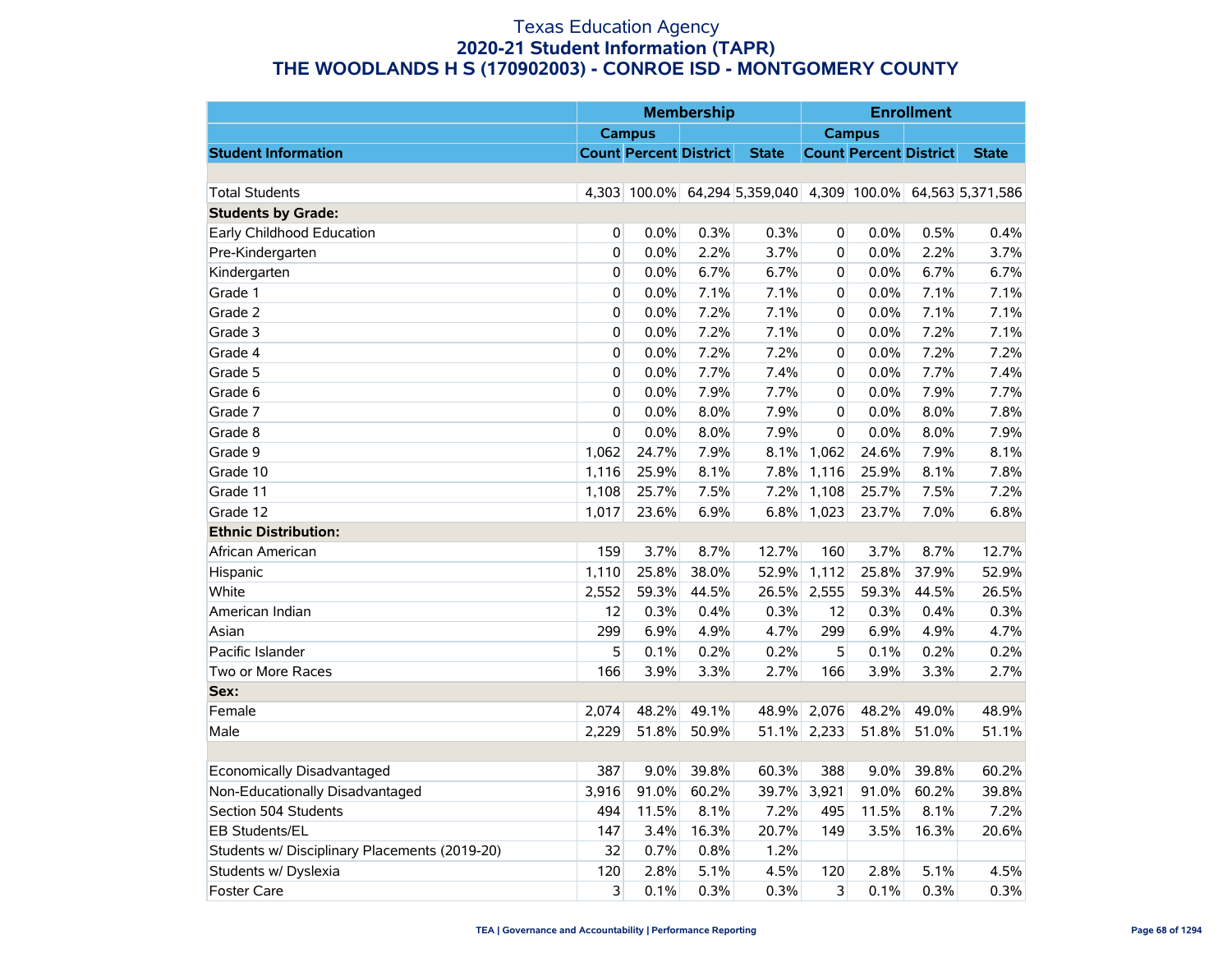### Texas Education Agency **2020-21 Student Information (TAPR) THE WOODLANDS H S (170902003) - CONROE ISD - MONTGOMERY COUNTY**

|                                                                          | <b>Membership</b> |                               |       |              |     | <b>Enrollment</b>             |       |              |  |  |
|--------------------------------------------------------------------------|-------------------|-------------------------------|-------|--------------|-----|-------------------------------|-------|--------------|--|--|
|                                                                          |                   | <b>Campus</b>                 |       |              |     | <b>Campus</b>                 |       |              |  |  |
| <b>Student Information</b>                                               |                   | <b>Count Percent District</b> |       | <b>State</b> |     | <b>Count Percent District</b> |       | <b>State</b> |  |  |
| <b>Homeless</b>                                                          | 7                 | 0.2%                          | 0.5%  | 1.1%         | 7   | 0.2%                          | 0.5%  | 1.1%         |  |  |
| Immigrant                                                                | 121               | 2.8%                          | 2.8%  | 2.0%         | 123 | 2.9%                          | 2.8%  | 2.0%         |  |  |
| Migrant                                                                  | 3                 | 0.1%                          | 0.1%  | 0.3%         | 3   | 0.1%                          | 0.1%  | 0.3%         |  |  |
| Title I                                                                  | 7                 | 0.2%                          | 29.4% | 64.5%        | 7   | 0.2%                          | 29.4% | 64.5%        |  |  |
| Military Connected                                                       | 17                | 0.4%                          | 0.6%  | 2.7%         | 17  | 0.4%                          | 0.5%  | 2.7%         |  |  |
| At-Risk                                                                  | 810               | 18.8%                         | 39.1% | 49.2%        | 815 | 18.9%                         | 39.0% | 49.1%        |  |  |
| <b>Students by Instructional Program:</b>                                |                   |                               |       |              |     |                               |       |              |  |  |
| <b>Bilingual/ESL Education</b>                                           | 139               | 3.2%                          | 15.9% | 21.0%        | 141 | 3.3%                          | 15.9% | 20.9%        |  |  |
| Gifted and Talented Education                                            | 481               | 11.2%                         | 8.3%  | 8.3%         | 481 | 11.2%                         | 8.3%  | 8.3%         |  |  |
| <b>Special Education</b>                                                 | 238               | 5.5%                          | 8.8%  | 11.1%        | 239 | 5.5%                          | 9.1%  | 11.3%        |  |  |
| Students with Disabilities by Type of Primary Disability:                |                   |                               |       |              |     |                               |       |              |  |  |
| <b>Total Students with Disabilities</b>                                  | 238               |                               |       |              |     |                               |       |              |  |  |
| By Type of Primary Disability<br>Students with Intellectual Disabilities | 87                | 36.6%                         | 34.9% | 42.5%        |     |                               |       |              |  |  |
| Students with Physical Disabilities                                      | 7                 | 2.9%                          | 22.9% | 21.3%        |     |                               |       |              |  |  |
| <b>Students with Autism</b>                                              | 65                | 27.3%                         | 17.5% | 14.1%        |     |                               |       |              |  |  |
| Students with Behavioral Disabilities                                    | 79                | 33.2%                         | 22.5% | 20.6%        |     |                               |       |              |  |  |
| Students with Non-Categorical Early Childhood                            | $\mathbf 0$       | 0.0%                          | 2.2%  | 1.5%         |     |                               |       |              |  |  |
| Mobility (2019-20):                                                      |                   |                               |       |              |     |                               |       |              |  |  |
| <b>Total Mobile Students</b>                                             | 291               | 6.4%                          | 11.2% | 13.8%        |     |                               |       |              |  |  |
| By Ethnicity:<br>African American                                        | 29                | 0.6%                          | 1.6%  | 2.8%         |     |                               |       |              |  |  |
| Hispanic                                                                 | 91                | 2.0%                          | 4.4%  | 7.1%         |     |                               |       |              |  |  |
| White                                                                    | 147               | 3.3%                          | 4.3%  | 3.1%         |     |                               |       |              |  |  |
| American Indian                                                          | 0                 | 0.0%                          | 0.0%  | 0.1%         |     |                               |       |              |  |  |
| Asian                                                                    | 10                | 0.2%                          | 0.3%  | 0.4%         |     |                               |       |              |  |  |
| Pacific Islander                                                         | 2                 | 0.0%                          | 0.1%  | 0.0%         |     |                               |       |              |  |  |
| Two or More Races                                                        | 12                | 0.3%                          | 0.4%  | 0.4%         |     |                               |       |              |  |  |
| Count and Percent of Special Ed Students who are Mobile                  | 30                | 12.2%                         | 15.9% | 16.5%        |     |                               |       |              |  |  |
| Count and Percent of EB Students/EL who are Mobile                       | 24                | 18.2%                         | 14.0% | 13.6%        |     |                               |       |              |  |  |
| Count and Percent of Econ Dis Students who are Mobile                    | 73                | 17.2%                         | 16.3% | 16.0%        |     |                               |       |              |  |  |
| <b>Student Attrition (2019-20):</b>                                      |                   |                               |       |              |     |                               |       |              |  |  |
| <b>Total Student Attrition</b>                                           | 253               | 7.7%                          | 16.7% | 16.6%        |     |                               |       |              |  |  |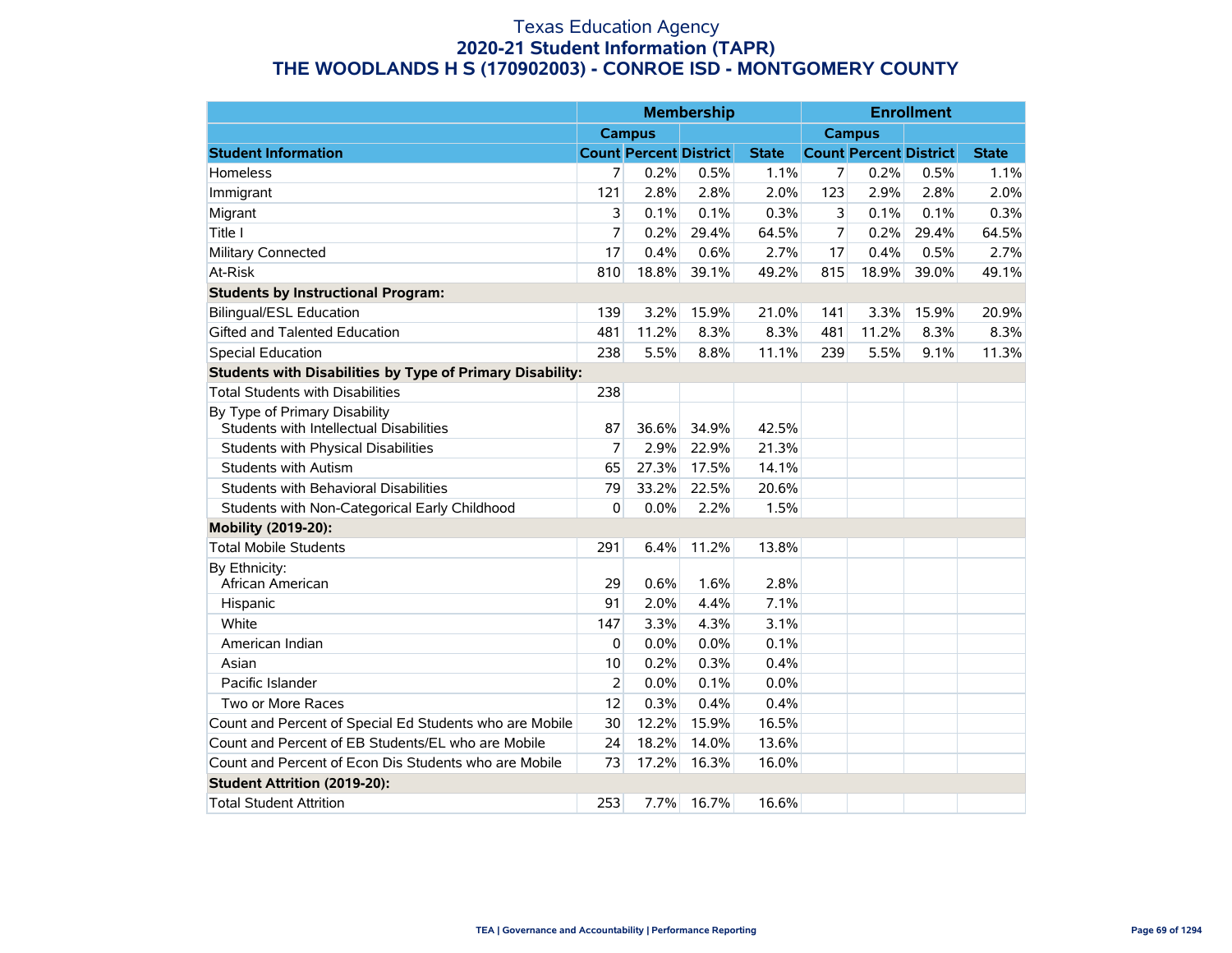#### Texas Education Agency **2020-21 Student Information (TAPR) THE WOODLANDS H S (170902003) - CONROE ISD - MONTGOMERY COUNTY**

|                                                                                  |      | --Non-Special<br><b>Education Rates--</b> |              | ---Special Education<br>Rates--- |  |              |  |  |  |  |
|----------------------------------------------------------------------------------|------|-------------------------------------------|--------------|----------------------------------|--|--------------|--|--|--|--|
| <b>Student</b><br><b>Information Campus District State Campus District State</b> |      |                                           |              |                                  |  |              |  |  |  |  |
| <b>Retention Rates by Grade:</b>                                                 |      |                                           |              |                                  |  |              |  |  |  |  |
| Kindergarten                                                                     |      |                                           | $0.4\%$ 1.4% | -                                |  | $0.8\%$ 4.8% |  |  |  |  |
| Grade 1                                                                          |      |                                           | $0.6\%$ 1.9% | -                                |  | $0.8\%$ 3.2% |  |  |  |  |
| Grade 2                                                                          |      |                                           | $0.1\%$ 1.0% | $\overline{a}$                   |  | $0.8\%$ 1.4% |  |  |  |  |
| Grade 3                                                                          |      |                                           | $0.2\%$ 0.5% | $\overline{a}$                   |  | $0.6\%$ 0.6% |  |  |  |  |
| Grade 4                                                                          |      |                                           | $0.0\%$ 0.3% | $\overline{\phantom{0}}$         |  | $0.2\%$ 0.4% |  |  |  |  |
| Grade 5                                                                          |      |                                           | $0.1\%$ 0.2% | -                                |  | $0.0\%$ 0.3% |  |  |  |  |
| Grade 6                                                                          |      |                                           | $0.0\%$ 0.2% | -                                |  | $0.2\%$ 0.3% |  |  |  |  |
| Grade 7                                                                          |      |                                           | $0.1\%$ 0.3% | -                                |  | $0.2\%$ 0.3% |  |  |  |  |
| Grade 8                                                                          |      |                                           | $0.0\%$ 0.2% | -                                |  | $0.0\%$ 0.4% |  |  |  |  |
| Grade 9                                                                          | 0.2% |                                           | 1.3% 4.7%    | 0.0%                             |  | 1.1% 7.8%    |  |  |  |  |

Class Size Averages by Grade and Subject (Derived from teacher responsibility records):

| <b>Class Size</b><br><b>Information</b> | <b>Campus District State</b> |      |      |
|-----------------------------------------|------------------------------|------|------|
| Elementary:                             |                              |      |      |
| Kindergarten                            |                              | 18.7 | 17.7 |
| Grade 1                                 |                              | 18.6 | 18.0 |
| Grade 2                                 |                              | 19.7 | 18.0 |
| Grade 3                                 |                              | 19.3 | 18.2 |
| Grade 4                                 |                              | 19.6 | 18.3 |
| Grade 5                                 |                              | 23.2 | 19.8 |
| Grade 6                                 |                              | 24.0 | 19.4 |
| Secondary:                              |                              |      |      |
| English/Language Arts                   | 20.7                         | 20.1 | 15.7 |
| Foreign Languages                       | 23.2                         | 22.8 | 17.8 |
| <b>Mathematics</b>                      | 24.3                         | 21.8 | 16.9 |
| Science                                 | 23.9                         | 22.2 | 17.9 |
| Social Studies                          | 24.2                         | 23.5 | 18.3 |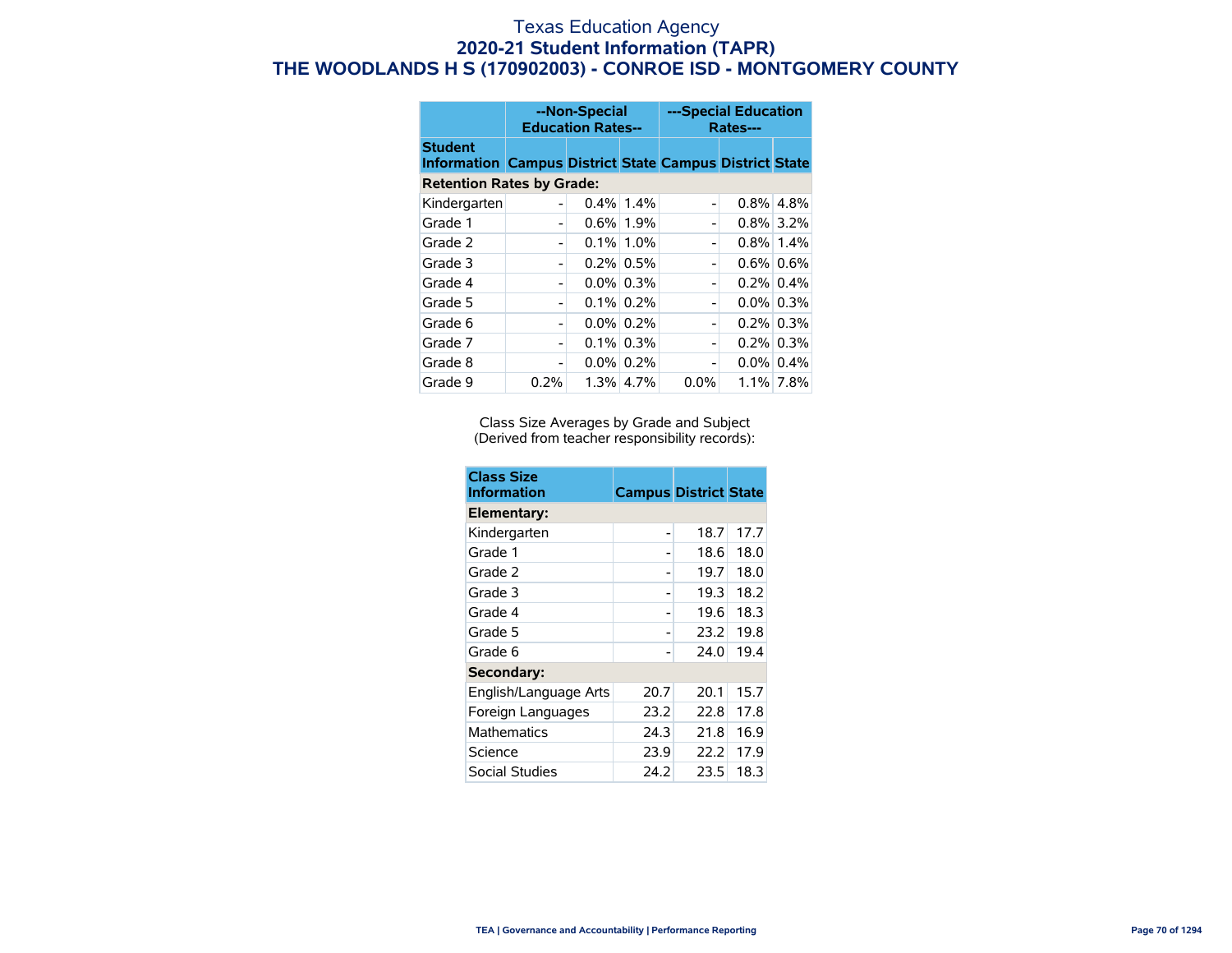#### Texas Education Agency **2020-21 Staff Information (TAPR) THE WOODLANDS H S (170902003) - CONROE ISD - MONTGOMERY COUNTY**

|                                               | --------- Campus ---------            |        |        |                |
|-----------------------------------------------|---------------------------------------|--------|--------|----------------|
| <b>Staff Information</b>                      | <b>Count/Average Percent District</b> |        |        | <b>State</b>   |
|                                               |                                       |        |        |                |
| Total Staff                                   | 306.8                                 | 100.0% | 100.0% | 100.0%         |
|                                               |                                       |        |        |                |
| Professional Staff:                           | 279.9                                 | 91.2%  | 63.7%  | 64.3%          |
| <b>Teachers</b>                               | 236.5                                 | 77.1%  | 49.8%  | 49.6%          |
| Professional Support                          | 31.4                                  | 10.2%  | 10.8%  | 10.6%          |
| Campus Administration (School Leadership)     | 11.9                                  | 3.9%   | 2.6%   | 3.0%           |
| <b>Educational Aides:</b>                     | 26.9                                  | 8.8%   | 9.1%   | 10.6%          |
| <b>Librarians and Counselors (Headcount):</b> |                                       |        |        |                |
| <b>Full-time Librarians</b>                   | 3.0                                   | n/a    | 63.0   | 4,290.0        |
| Part-time Librarians                          | 0.0                                   | n/a    | 1.0    | 582.0          |
| <b>Full-time Counselors</b>                   | 14.0                                  | n/a    |        | 159.0 13,211.0 |
| Part-time Counselors                          | 0.0                                   | n/a    | 0.0    | 1,126.0        |
|                                               |                                       |        |        |                |
| <b>Total Minority Staff:</b>                  | 46.4                                  | 15.1%  | 32.8%  | 51.5%          |
| <b>Teachers by Ethnicity:</b>                 |                                       |        |        |                |
| African American                              | 5.5                                   | 2.3%   | 5.7%   | 11.1%          |
| Hispanic                                      | 15.0                                  | 6.3%   | 15.8%  | 28.4%          |
| White                                         | 210.8                                 | 89.1%  | 76.0%  | 56.9%          |
| American Indian                               | 1.2                                   | 0.5%   | 0.3%   | 0.3%           |
| Asian                                         | 2.0                                   | 0.8%   | 1.0%   | 1.8%           |
| Pacific Islander                              | 0.0                                   | 0.0%   | 0.1%   | 0.2%           |
| Two or More Races                             | 2.0                                   | 0.8%   | 1.1%   | 1.2%           |
| <b>Teachers by Sex:</b>                       |                                       |        |        |                |
| <b>Males</b>                                  | 84.7                                  | 35.8%  | 20.2%  | 23.8%          |
| Females                                       | 151.8                                 | 64.2%  | 79.8%  | 76.2%          |
| <b>Teachers by Highest Degree Held:</b>       |                                       |        |        |                |
| No Degree                                     | 2.5                                   | 1.1%   | 0.6%   | 1.2%           |
| <b>Bachelors</b>                              | 158.8                                 | 67.1%  | 72.8%  | 73.0%          |
| <b>Masters</b>                                | 71.2                                  | 30.1%  | 25.7%  | 25.0%          |
| Doctorate                                     | 4.0                                   | 1.7%   | 0.8%   | 0.7%           |
| <b>Teachers by Years of Experience:</b>       |                                       |        |        |                |
| <b>Beginning Teachers</b>                     | 4.6                                   | 2.0%   | 5.0%   | 6.7%           |
| 1-5 Years Experience                          | 53.3                                  | 22.5%  | 26.8%  | 27.8%          |
| 6-10 Years Experience                         | 34.8                                  | 14.7%  | 21.6%  | 20.3%          |
| 11-20 Years Experience                        | 82.1                                  | 34.7%  | 32.5%  | 29.1%          |
| 21-30 Years Experience                        | 49.3                                  | 20.8%  | 11.8%  | 13.0%          |
| Over 30 Years Experience                      | 12.4                                  | 5.2%   | 2.3%   | 3.1%           |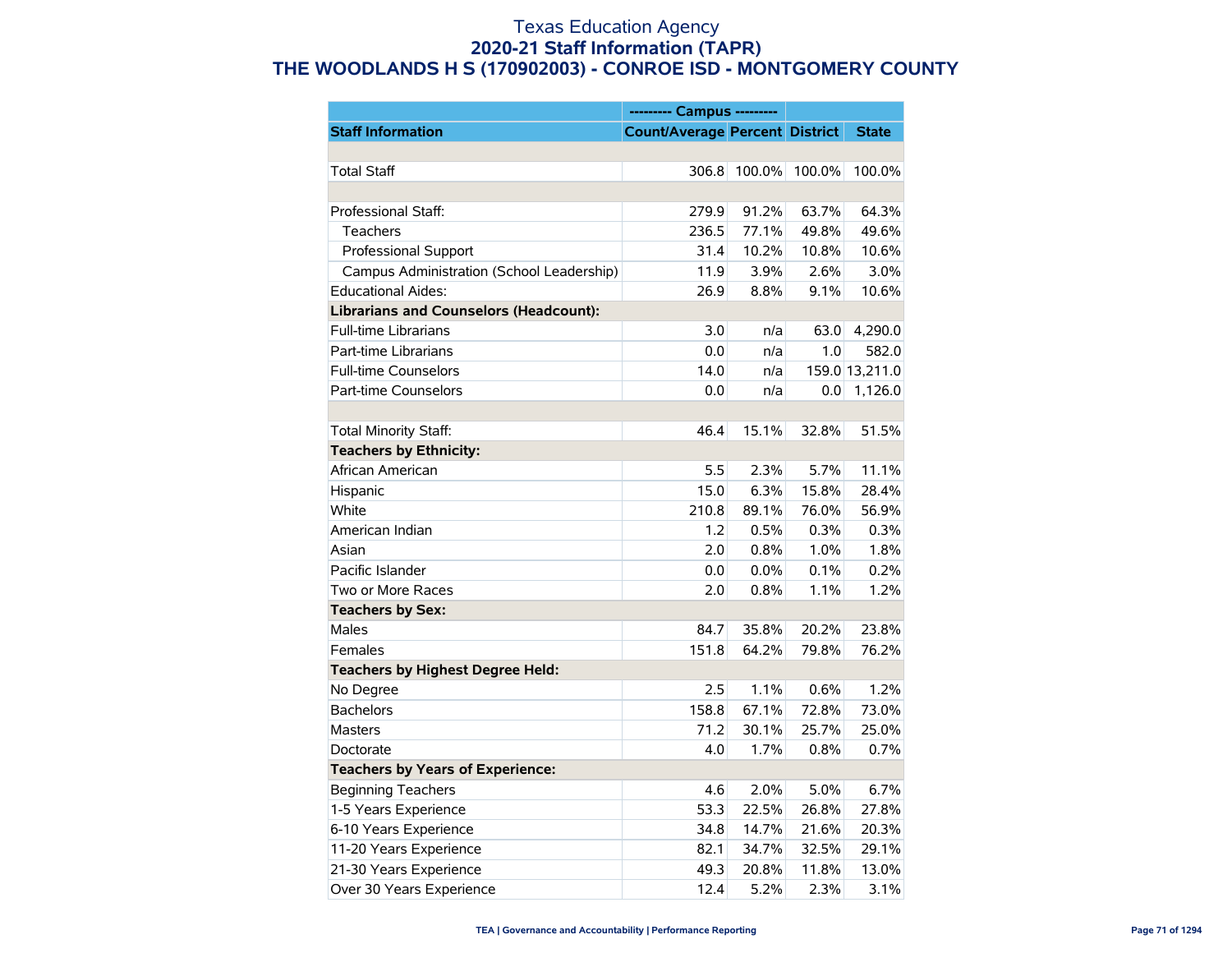### Texas Education Agency **2020-21 Staff Information (TAPR) THE WOODLANDS H S (170902003) - CONROE ISD - MONTGOMERY COUNTY**

|                                | --------- Campus ---------           |             |
|--------------------------------|--------------------------------------|-------------|
| <b>Staff Information</b>       | Count/Average Percent District State |             |
|                                |                                      |             |
| Number of Students per Teacher | 18.2<br>n/a                          | 14.5<br>156 |

| <b>Staff Information</b>                                             | <b>Campus</b> | <b>District</b> | <b>State</b> |
|----------------------------------------------------------------------|---------------|-----------------|--------------|
| <b>Experience of Campus Leadership:</b>                              |               |                 |              |
| Average Years Experience of Principals                               | 5.0           | 7.1             | 6.4          |
| Average Years Experience of Principals with District                 | 2.0           | 6.8             | 5.5          |
| Average Years Experience of Assistant Principals                     | 10.2          | 7.6             | 5.5          |
| Average Years Experience of Assistant Principals with District       | 8.2           | 6.5             | 4.8          |
|                                                                      |               |                 |              |
| Average Years Experience of Teachers:                                | 14.2          | 11.0            | 11.2         |
| Average Years Experience of Teachers with District:                  | 9.9           | 6.8             | 7.2          |
| Average Teacher Salary by Years of Experience (regular duties only): |               |                 |              |
| <b>Beginning Teachers</b>                                            | \$57,138      | \$56,647        | \$50,849     |
| 1-5 Years Experience                                                 | \$59,432      | \$58,275        | \$53,288     |
| 6-10 Years Experience                                                | \$60,332      | \$59,997        | \$56,282     |
| 11-20 Years Experience                                               | \$62,680      | \$62,496        | \$59,900     |
| 21-30 Years Experience                                               | \$68,502      | \$67,349        | \$64,637     |
| Over 30 Years Experience                                             | \$74,208      | \$74,006        | \$69,974     |
| Average Actual Salaries (regular duties only):                       |               |                 |              |
| <b>Teachers</b>                                                      | \$63,311      | \$61,365        | \$57,641     |
| Professional Support                                                 | \$71,591      | \$70,762        | \$68,030     |
| Campus Administration (School Leadership)                            | \$99,531      | \$93,986        | \$83,424     |
|                                                                      |               |                 |              |
| Instructional Staff Percent:                                         | n/a           | 64.5%           | 64.6%        |
|                                                                      |               |                 |              |
| Contracted Instructional Staff (not incl. above):                    | 0.6           | 4.3             | 5,731.4      |

|                                          | ----- Campus ----- |                         |         |              |  |  |  |  |  |  |
|------------------------------------------|--------------------|-------------------------|---------|--------------|--|--|--|--|--|--|
| <b>Program Information</b>               | Count              | <b>Percent District</b> |         | <b>State</b> |  |  |  |  |  |  |
| Teachers by Program (population served): |                    |                         |         |              |  |  |  |  |  |  |
| <b>Bilingual/ESL Education</b>           | 0.3                | 0.1%                    | 7.6%    | 6.2%         |  |  |  |  |  |  |
| Career and Technical Education           | 30.6               | 12.9%                   | 4.6%    | 5.1%         |  |  |  |  |  |  |
| <b>Compensatory Education</b>            | 0.0                | $0.0\%$                 | $0.0\%$ | 2.8%         |  |  |  |  |  |  |
| Gifted and Talented Education            | 0.0                | $0.0\%$                 | 0.3%    | 1.8%         |  |  |  |  |  |  |
| <b>Regular Education</b>                 | 110.5              | 46.7%                   | 66.5%   | 71.0%        |  |  |  |  |  |  |
| <b>Special Education</b>                 | 36.3               | 15.4%                   | 14.0%   | 9.4%         |  |  |  |  |  |  |
| Other                                    | 58.8               | 24.9%                   | 7.1%    | 3.6%         |  |  |  |  |  |  |